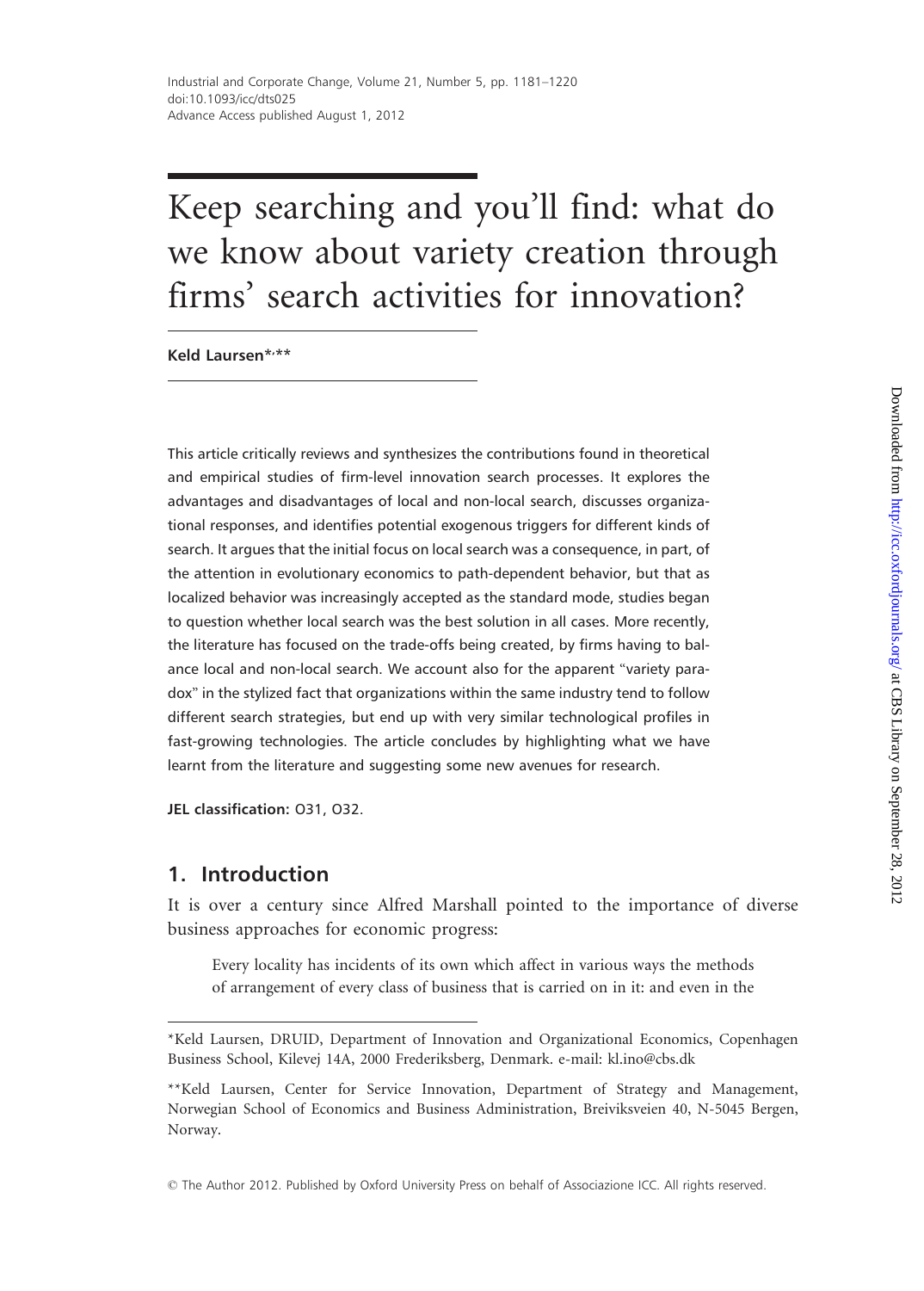same place and the same trade no two persons pursuing the same aims will adopt exactly the same routes. The tendency to variation is a chief cause of progress; and the abler are the undertakers in any trade the greater will this tendency be. ([Marshall, 1890/1949:](#page-35-0) 295, emphasis added).

Later, evolutionary economics and the strategic management of innovation literature stressed the importance of firms' access to a variety of inputs, to produce successful innovations that would affect their competitive advantage (e.g. [Nelson and](#page-36-0) [Winter, 1982;](#page-36-0) [Metcalfe, 1994;](#page-35-0) [Cohen and Malerba, 2001](#page-31-0); [Fleming and Sorenson,](#page-32-0) [2001;](#page-32-0) [Rosenkopf and Nerkar, 2001;](#page-37-0) [Katila and Ahuja, 2002](#page-33-0); [Lazonick, 2005;](#page-34-0) [Laursen and Salter, 2006](#page-34-0); [Yayavaram and Ahuja, 2008](#page-39-0)). However, given that the level of attention by firms and firm decision makers is restricted [\(Simon, 1947;](#page-38-0) [Ocasio, 1997\)](#page-36-0), searching for and managing such variety is not an easy task and often involves searching in alien technological domains ([Cyert and March, 1963;](#page-31-0) [Katila and Ahuja, 2002\)](#page-33-0).

The search process typically requires firms to work with a variety of non-local individuals (such as scientists) and organizations (such as supplier firms), each with different norms, habits, and rules, which require different organizational practices to make the search process successful [\(Laursen and Salter, 2006](#page-34-0)). Empirical research shows that firms predominantly search locally ([Pavitt, 1988;](#page-36-0) [Cantwell, 1989;](#page-30-0) [Stuart](#page-38-0) [and Podolny, 1996](#page-38-0); [Martin and Mitchell, 1998](#page-35-0); [Tripsas and Gavetti, 2000;](#page-38-0) [Fagerberg](#page-32-0) [et al., 2005\)](#page-32-0) and that firms' observed (ex post search) technological profiles in fast-growing technologies—within the same industry—display remarkably little sign of technological variety [\(Patel and Pavitt, 1997](#page-36-0)). In other words, there is an inherent trade-off between the advantages to be gained from variety and the degree of variety the firms can manage effectively.<sup>1</sup>

The present article draws on and thematically reviews theoretical and empirical contributions on firm level innovation search processes, and summarizes the historical evolution of this quite substantial literature. A full text search on Business Source Complete reveals 1029 papers published in academic journals between January 1990 and March 2011, containing the words "innovation" and "technology", as well as "local search", or "search process". Thus, this article does not provide an exhaustive review of the literature and is not intended to offer a formal meta-analysis or "unifying" conclusion to the findings in the literature. Rather, the aim is to synthesize and provide a critical overview of a subset of the literature that analyzes the organizational responses evoked by firms that try to overcome local search problems, and the related external contingencies that allow firms to conduct non-local search. The main focus is on how firms perform technological search over technological and organizational boundaries to achieve process and product innovation and the

<sup>&</sup>lt;sup>1</sup>In evolutionary economics terms, this could be described as a firm-level trade-off between the mechanisms of preservation and transmission (organizational routines) and the mechanisms of variety creation (see [Andersen, 1994](#page-30-0): 14–15).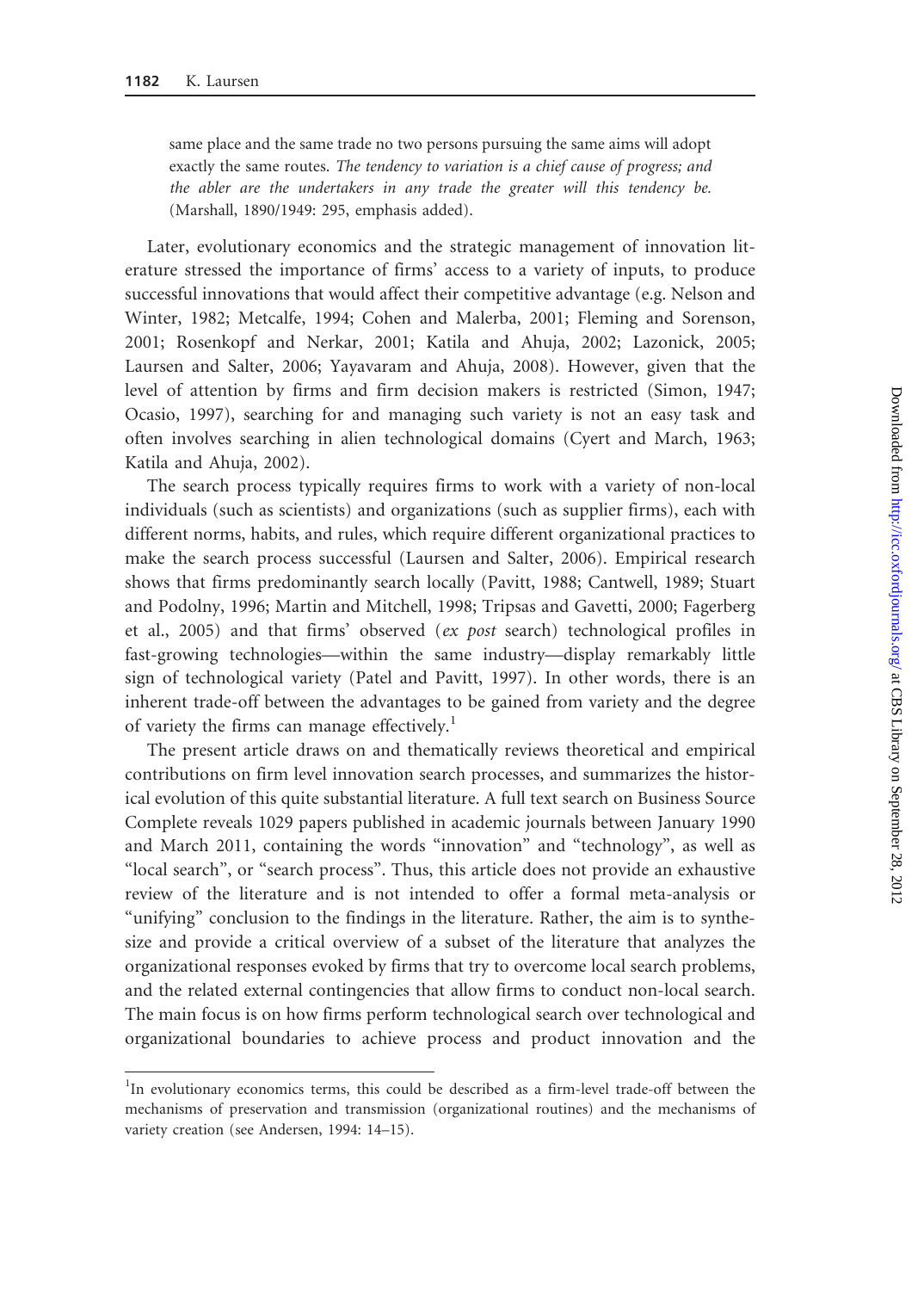literature included is sourced mostly from top management journals, as well as from the leading innovation journals, such as Research Policy and Industrial and Corporate Change. There are two main reasons for this overview. The first is that because contributions come from an increasing range of research domains, the literature on technological search has become internally disconnected and somewhat incoherent. In our view, a broad framework that combines the insights from earlier research with the prevailing relationships between the most important variables would be useful. The second reason is that technological search is a field of research that is under development with the result that work in the field is concentrated on a few particular areas leaving others under researched. This article identifies some of the gaps within and across different research trajectories and points to new avenues for research.

The article is structured as follows. First, the advantages of local and non-local search are discussed. The empirical evidence on firms' search for a variety of knowledge inputs is critiqued, from the initial work on local search to more recent studies on the trade-offs triggered by firms' efforts to balance local and non-local search. This discussion is followed by a portrayal of the mechanisms, all of which involve division of labor, that can be used to alleviate some of these trade-offs, and identifies potential exogenous triggers for local and non-local search. The so-called "variety paradox" is discussed, that is, the empirical finding that organizations within the same industry tend to follow different search strategies but end up with very similar technological profiles in fast-growing technologies. The final section in the article summarizes the central insights in the literature and makes some suggestions about future research.

## 2. Variety and local search

#### 2.1 The role of a variety of inputs in the innovation process

According to some [\(Schumpeter, 1912/1934;](#page-37-0) [Nelson and Winter, 1982;](#page-36-0) [Kogut and](#page-34-0) [Zander, 1992](#page-34-0); [Fleming and Sorenson, 2004; Fagerberg, 2005](#page-32-0)), innovation is a result of the novel integration of previously separate bodies of knowledge that has a commercial application. In this definition of innovation, variety is central. Evolutionary economists highlight the role of search in helping organizations to find sources of variety, allowing them to create new combinations of technologies and other knowledge ([Nelson and Winter, 1982\)](#page-36-0). Accordingly, a variety of knowledge inputs provides opportunities for firms to choose among different technological paths [\(Metcalfe, 1994\)](#page-35-0). The more approaches to a given technological objective, the more the possibilities for improvements to the quality and performance of products, or to manufacturing costs [\(Nelson, 1961](#page-36-0); [Evenson and Kislev, 1976;](#page-31-0) [Nelson, 1982;](#page-36-0) [Cohen and Malerba, 2001\)](#page-31-0).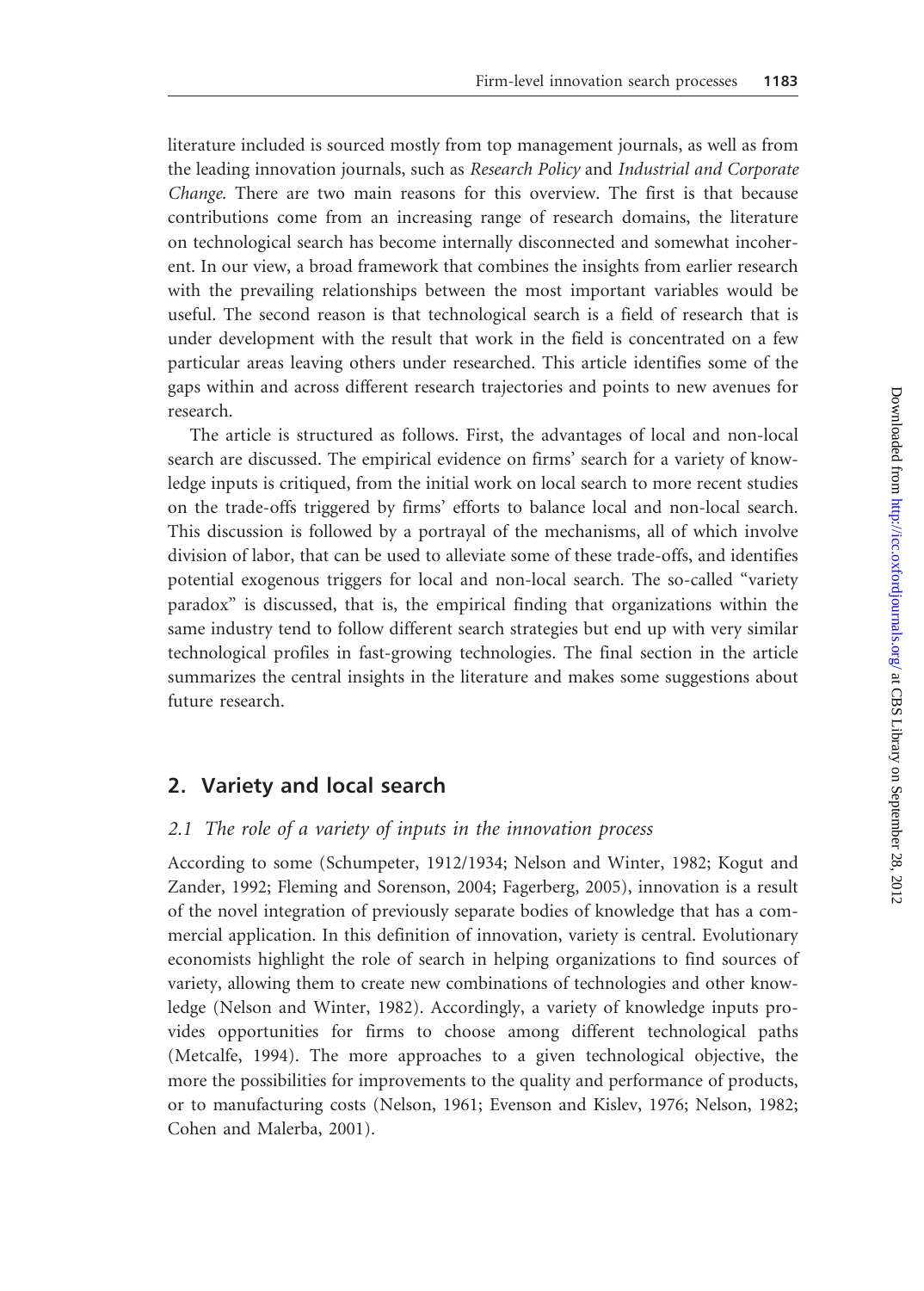#### 2.2 Why is local search (most) often advantageous?

Based on earlier behavioral insights (in particular, [Cyert and March, 1963](#page-31-0)), evolutionary economists, such as [Dosi \(1982\)](#page-31-0) and Nelson and Winter [\(1982\)](#page-36-0), argue that search processes are almost always highly localized in that firms search along established trajectories created by past experience, routines, and heuristics (see also, [Nelson, 1991](#page-36-0); [Malerba, 1992\)](#page-35-0). At the technology level, [Dosi \(1982\)](#page-31-0) advanced the [Kuhnian \(1970\)](#page-34-0) idea that most of the time (because paradigm shifts are infrequent) technological progress emerges along an established trajectory guided by a technological paradigm. The paradigm embodies strong prescriptions for the directions of technical change that should be pursued or ignored. A technological trajectory is defined as "the pattern of 'normal' problem solving activity on the grounds of a technological paradigm" ([Dosi, 1982](#page-31-0): 152).

Following [Polanyi \(1967\),](#page-37-0) [Nelson and Winter \(1982\)](#page-36-0) make the central assumption that much knowledge is tacit, that is, knowledge embodied in individuals and organizations that is very difficult or even impossible to articulate. The existence of a strong tacit component makes knowledge difficult to transfer from nonproximate contexts: tacit knowledge can be transferred only through personal contacts. At the firm level, Keith Pavitt articulated the idea of localized search, stating that:

the search process of industrial firms to improve their technology is not likely to be one where they survey the whole stock of technological knowledge before making their technical choices. Given its highly differentiated nature, firms will instead seek to improve and to diversify their technology by searching in zones that enable them to use and to build upon their existing technological base. ([Pavitt, 1988](#page-36-0): 130, original emphasis).

Search typically is considered local when it relates to knowledge that is in the neighborhood of the organization's current knowledge base (see e.g. [Helfat, 1994](#page-33-0); [Stuart](#page-38-0) [and Podolny, 1996](#page-38-0); [Fleming and Sorenson, 2004](#page-32-0)), for instance, in terms of the types of technologies used by the organization. Exploratory search (generally used synonymously with boundary-spanning or non-local search) can be defined as search behavior that "involve[s] a conscious effort to move away from current organizational routines and knowledge bases" [\(Katila and Ahuja, 2002:](#page-33-0) 1184). However, although these general definitions are useful, they are not very precise and, for this reason, it is informative also to look at influential empirical operationalizations of the concepts. [Katila and Ahuja \(2002\)](#page-33-0) use two search variables: search depth and search scope. The first describes how deeply a firm reuses its existing knowledge, and the second describes how widely a firm explores new knowledge, the former being associated with exploitation and the latter with exploration. Using patent citation data, search depth is measured as the average number of times a firm repeatedly used the citations in the patents it applied for. Search scope is measured as the proportion of previously unused citations in a firm's focal year's list of citations or, more specifically, the share of citations from the focal year's citations that do not appear in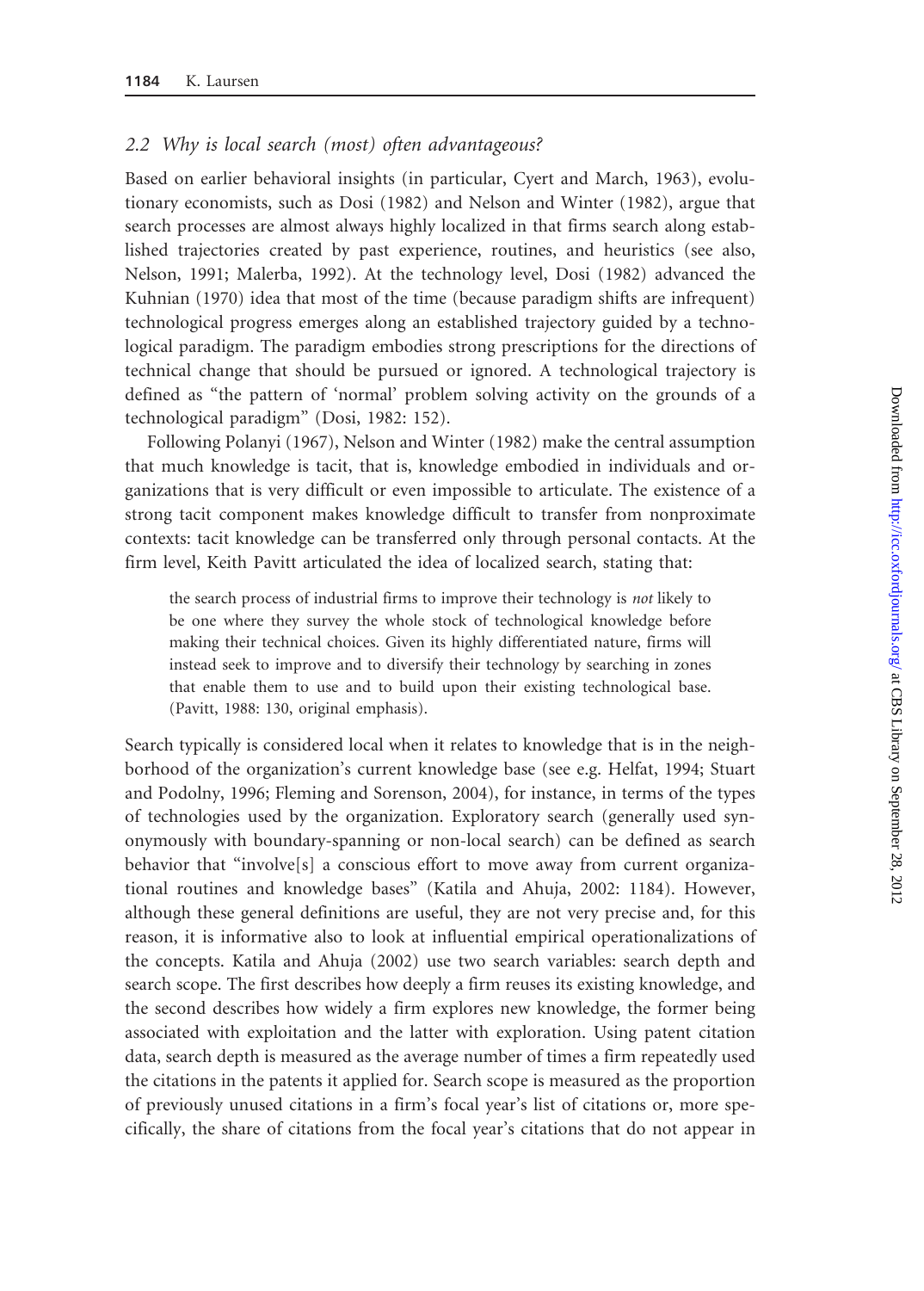that firm's patent citations ([Katila and Ahuja, 2002](#page-33-0): 1187). Similar measures of local versus non-local search are used in other studies ([Benner and Tushman, 2002;](#page-30-0) [Laursen et al., 2010;](#page-34-0) [Phelps, 2010\)](#page-37-0). It should be noted that exploration using this operationalization does not necessarily imply radical deviation from earlier search, in the sense that even were a firm basing its search on a previously unexploited technology, that technology might be related to already familiar ones. Exploration refers only to the fact that the search domain is new to the firm; however, it may not be radically different from what the focal firm is typically engaged in.

[Rosenkopf and Nerkar \(2001\)](#page-37-0) offer a very useful distinction between technological and organizational boundary spanning (non-local search) that has been used frequently. Empirically they look at patent citations within the optical disc industry. When a focal optical disc firm cites its own patents within optical disc technologies, the authors term this search "local"; when a firm cites its own patents, but outside optical disc technologies, this search is described as "internal boundary-spanning". When the focal firm cites other firms' patents in optical disc technologies this is described as "external boundary-spanning"; if citations refer to non-optical disc technologies, as well as to patents not filed by the focal firm, this is classified as "radical" search (see Section 5 for a critique of Rosenkopf and Nerkar's notion of external boundary-spanning).

It can be noted that some parts of the literature treat exploitative search and explorative search as on a continuum—following March (1991)—within which a "balance" has to be achieved, whereas others—following [Tushman and O'Reilly](#page-38-0) [\(1996\)](#page-38-0)—examine whether exploitation and exploration can co-exist within the same organization (see, [Lavie et al., 2010](#page-34-0), for an expansion of this point). Organizations that can manage the two, seemingly conflicting, processes are described as "ambidextrous."

Two fundamental reasons can be proposed for the dominant tendency to conduct local search, given the complexity of technological problem-solving activities [\(Helfat,](#page-33-0) [1994\)](#page-33-0). First, people's limited cognitive abilities give rise to bounded rational behavior [\(Simon, 1982](#page-38-0)) so that managers and technological problem-solvers are unable to contemplate every possible option to the solution of their problems and are unable to accurately evaluate the future prospects in relation to the performance of potential options (see, [Knudsen and Levinthal, 2007,](#page-34-0) for an elaboration on this point). Second, the accumulated knowledge base facilitates learning related to that knowledge. In this context, and based on the work of Edward Constant II ([1980\)](#page-31-0), Vincenti ([1990:](#page-38-0) 7–8) suggests it is useful to distinguish between normal and radical designs (which is also a Kuhnian distinction). Normal designs are designs where the engineer involved knows how the device in questions works and is familiar with its features. In Vincenti's terms, this means that the "operational principle" and the "normal configuration" of a device are known. An operational principle defines how the subcomponents interact with one another to achieve the central purpose of the device. A normal configuration is the general shape or arrangement that has been commonly agreed to best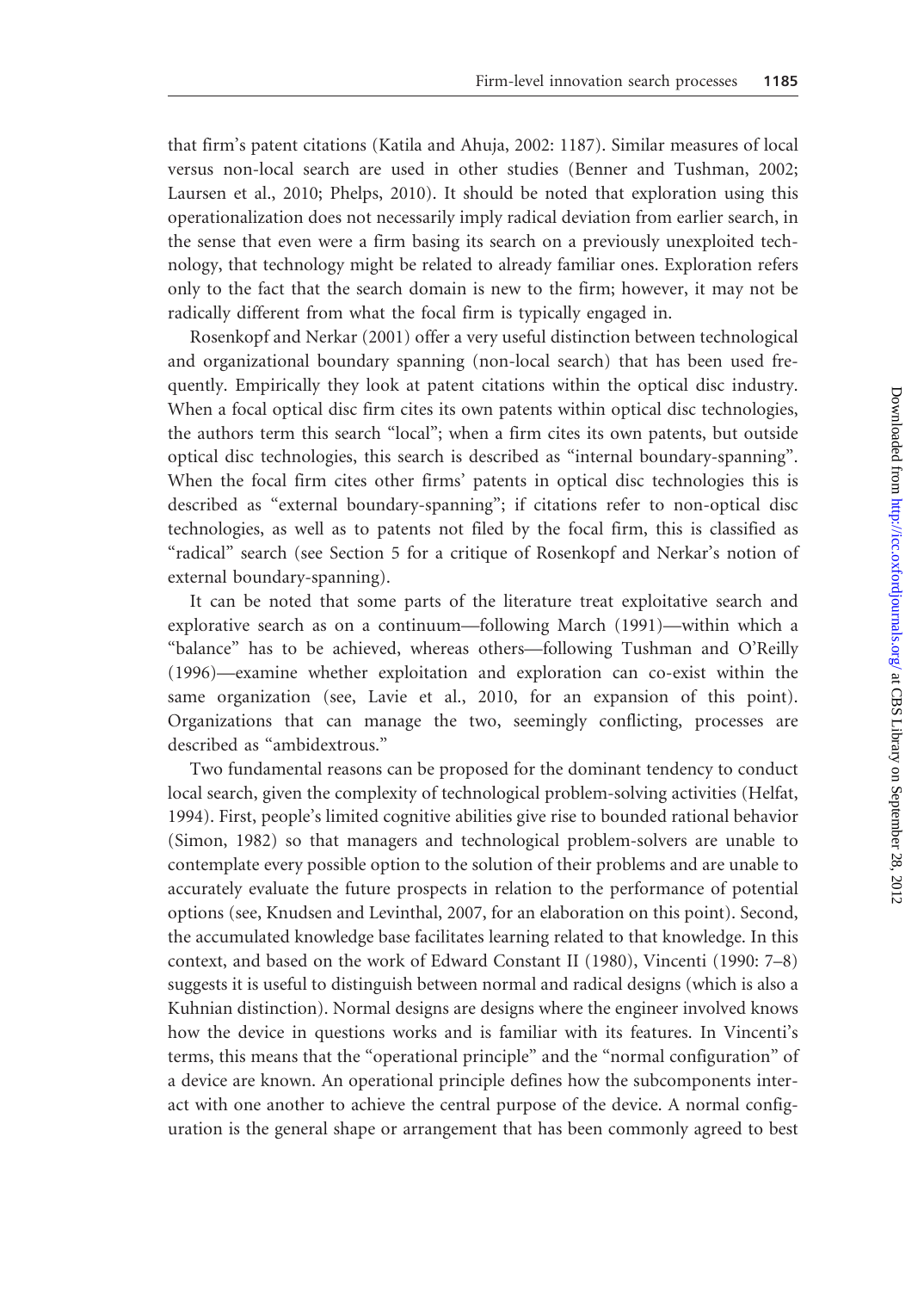embody the operational principle. When a device is properly designed in line with the given operational principle and related normal configuration, it has a good chance of accomplishing the required task. In other words, engineers can take most of the central features of a design for granted, and experiment with a limited number of new features (typically one at a time).

In the case of a radical design, the protagonists have little to take for granted how the device should be arranged or how it should work is largely unknown. In this instance, the central problem is to "design something that will function well enough to warrant further development" [\(Vincenti, 1990:](#page-38-0) 8). As a consequence, only a normal configuration design realistically can produce a reliable artifact that will have no major failures—at least in the shorter term. For this reason, it is often advised, that initially the members of an organization should search for innovative solutions for new processes, products, and services in areas where the organization already has expertise. Nelson and Winter ([1982:](#page-36-0) 9–10) describe it as organizations are "typically much better at the tasks of self-maintenance in a constant environment than they are at major change, and much better at doing "more of the same" than they are at any other kind of change." In other words, learning is easier if it is restricted to familiar and proximate neighborhoods [\(Cohen and Levinthal, 1990](#page-31-0)). Empirically, incremental innovations constitute the lion's share of technological advance [\(Hollander, 1965;](#page-33-0) [Vincenti, 1990](#page-38-0)), although they are often enabled only after an initial break-through that is more radical in nature.

Although local search has much lower potential for recombination of more radical knowledge, the costs related to the search for local solutions are frequently much lower if they are within a familiar domain ([Rosenkopf and Almeida, 2003](#page-37-0)). One of the reasons for this is the resistance to communication across knowledge boundaries [\(Carlile, 2002\)](#page-30-0). In addition, because agents develop an understanding of "local" elements that potentially could be combined, they are better able to invent and, with greater reliability by avoiding elements that did not work in the past [\(Vincenti, 1990;](#page-38-0) [Fleming and Sorenson, 2004](#page-32-0)). In sum, there are clear advantages for organizations in conducting local search in their problem-solving activity, including problem solving related to innovation.

# 3. The need for variety created through boundary-spanning search

#### 3.1 Changed focus in the more recent literature

Although the empirical evidence might suggest that evolutionary economics is right in observing that firms are constrained in their range of choices and that, most often, local search is the most efficient mode due to its reliability and relatively low costs [\(Pavitt, 1988;](#page-36-0) [Cantwell, 1989](#page-30-0); [Helfat, 1994](#page-33-0); [Stuart and Podolny, 1996](#page-38-0); [Tripsas and](#page-38-0)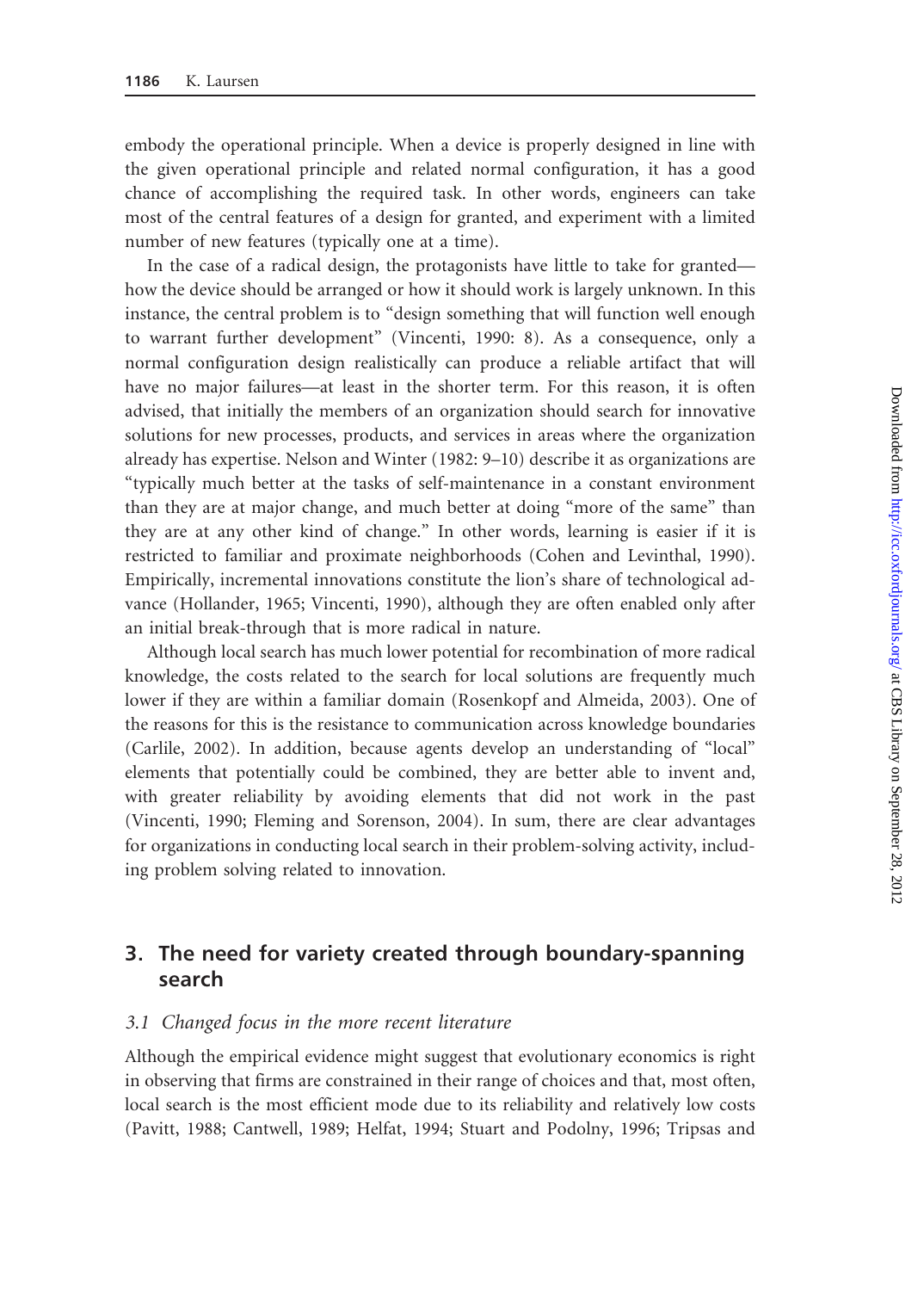[Gavetti, 2000](#page-38-0)), work based on the seminal contribution of [James G. March \(1991\),](#page-35-0) highlights the disadvantages of local search which potentially can be damaging and eventually lethal to organizations that become too reliant on this type of search [\(Levinthal and March, 1993;](#page-35-0) [Gavetti and Levinthal, 2000](#page-32-0); [Tripsas and Gavetti,](#page-38-0) [2000;](#page-38-0) Levinthal and Rerup,  $2006$ ).<sup>2</sup>

The downside to too frequent local search is that the knowledge required to solve a new problem is unlikely to coincide with the organization's current knowledge base and may require search beyond the organization's boundaries for complementary knowledge ([Postrel, 2002\)](#page-37-0). Local knowledge often lacks the inspiration and variety required for problem solving, and the local environment may not offer enough opportunities for knowledge combination and recombination [\(Rosenkopf and](#page-37-0) [Nerkar, 2001;](#page-37-0) [Fleming and Sorenson, 2004;](#page-32-0) [Rothaermel and Alexandre, 2009\)](#page-37-0). Too frequent focus on local search can lead to myopic behavior ([March, 1991; Levinthal](#page-35-0) [and March, 1993\)](#page-35-0) and cognitive biases, which mean that superior solutions from more distant knowledge domains—often nested in communities beyond the immediate boundary of the focal organization—are systematically overlooked. The widespread "not invented here" syndrome in part reflects these myopic tendencies among teams and managers ([Katz and Allen, 1982](#page-34-0)).

## 4. Why organizations often get it wrong

Although there are several ways for firms to conduct variety-generating search for innovation, many firms apply dysfunctional search strategies, implying that firms search too much or too little, or conduct too much of one type of search at the expense of other types (see for instance, [Katila, 2002](#page-33-0); [Rosenkopf and Almeida, 2003;](#page-37-0) [He and Wong, 2004;](#page-33-0) [Laursen and Salter, 2006](#page-34-0); [Yayavaram and Ahuja, 2008](#page-39-0)). In general, the search processes of firms are constrained by resources, as well as time [\(Koput, 1997\)](#page-34-0). In particular, in rapidly changing industries, search is often conducted under extreme time pressures that may lead firms to adopt too narrow or too broad search routines ([Levinthal and March, 1993\)](#page-35-0). The literature has a number of explanations for these problems. As already mentioned, many firms suffer from cognitive bias against external sources and develop myopic search processes ([March,](#page-35-0) [1991; Levinthal and March, 1993](#page-35-0)). In the case of too narrow or myopic search processes, the search process may be hampered by lack of resources in the form of funds and skilled personnel to explore different potential combinations. Models of innovative search highlight the limited cognitive abilities of agents and the need for

<sup>&</sup>lt;sup>2</sup>Whereas the behavioral and evolutionary theoretical approaches have spurred the scientific progress in the innovation search literature, such progress has also been spurred by the provision of large scale datasets in electronic form in terms of patent citation data [\(Jaffe et al., 1993](#page-33-0)) and innovation surveys, including the widely used Community Innovation Survey (see, [Smith, 2005](#page-38-0)).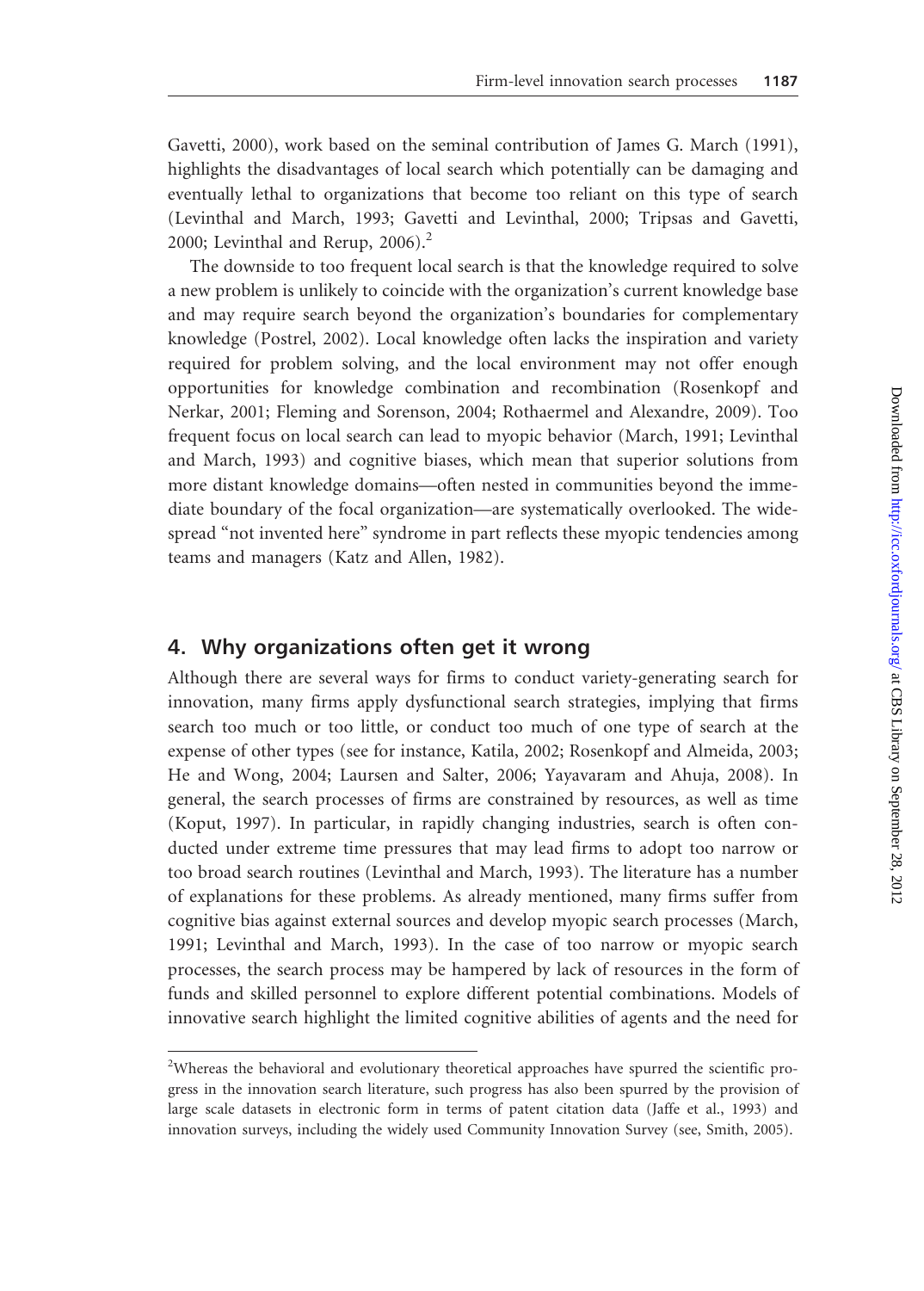agents to concentrate their attention on a limited range of potential alternatives rather than searching the broad environment or following many different paths simultaneously [\(Simon, 1947](#page-38-0); [Ocasio, 1997](#page-36-0); [Gavetti and Levinthal, 2000](#page-32-0)). At the same time, the past experience and future expectations of managers in which search strategies are rooted can also lead firms to over-search the external environment with detrimental outcomes as a result.

# 5. Firms' search for a variety of knowledge inputs: from local to boundary-spanning search

#### 5.1 Local versus non-local search

[Table 1](#page-8-0) presents an overview of some of the literature on variety generating search for innovation, and especially the subset of contributions based on quantitative empirical research. [Table 1](#page-8-0) shows the shift in the literature from a focus on local search to a greater focus on how firms can balance the necessity of local search with the less pressing—but nonetheless essential—requirement for boundary-spanning or non-local search. [Table 1](#page-8-0) also shows a trend towards increased attention to the significant costs associated with search (specifically non-local search). Given the cognitive limitations of managers, organizations can conduct both too little search and also too much search. These shifts in the emphasis in the literature may reflect a better understanding of the multifaceted reality faced by firms and their decision makers. However, it may also reflect an evolution in the search for innovation literature, which initially was based on evolutionary economics (often combined with the resource-based view of the firm and/or behavioral theory). One of the central aims of evolutionary economics was to construct a theory encompassing more "realistic" assumptions that broke with the standard behavioral assumptions of orthodox economics ([Nelson and Winter, 1982; Pavitt, 1988](#page-36-0); [Dosi, 2000\)](#page-31-0). One of the most central assumptions in evolutionary economics is that organizations and their managers are unable to maximize globally. Instead, firms are assumed to base their decisions on past experience and display "satisficing behavior." Such assumptions easily give rise to local search behavior. Thus, some seminal contributions (e.g. [Sahal,](#page-37-0) [1985;](#page-37-0) [Pavitt, 1988](#page-36-0); [Cantwell, 1989; Burgelman, 1994](#page-30-0); [Helfat, 1994;](#page-33-0) [Stuart and](#page-38-0) [Podolny, 1996\)](#page-38-0) to the search literature focus on examining the assumptions and predictions made in evolutionary economics and in the related field of strategic management.

As localized behavior was increasingly accepted in the innovation and strategic management literatures, scholars began to question the inevitability of local search in all contexts, both theoretically (e.g. [March, 1991](#page-35-0); [Levinthal and March, 1993](#page-35-0); [Gavetti](#page-32-0) [and Levinthal, 2000;](#page-32-0) [Levinthal and Rerup, 2006\)](#page-35-0) and empirically (e.g. [Tripsas and](#page-38-0) [Gavetti, 2000](#page-38-0); [Rosenkopf and Nerkar, 2001](#page-37-0); [Katila and Ahuja, 2002;](#page-33-0) [Rosenkopf and](#page-37-0)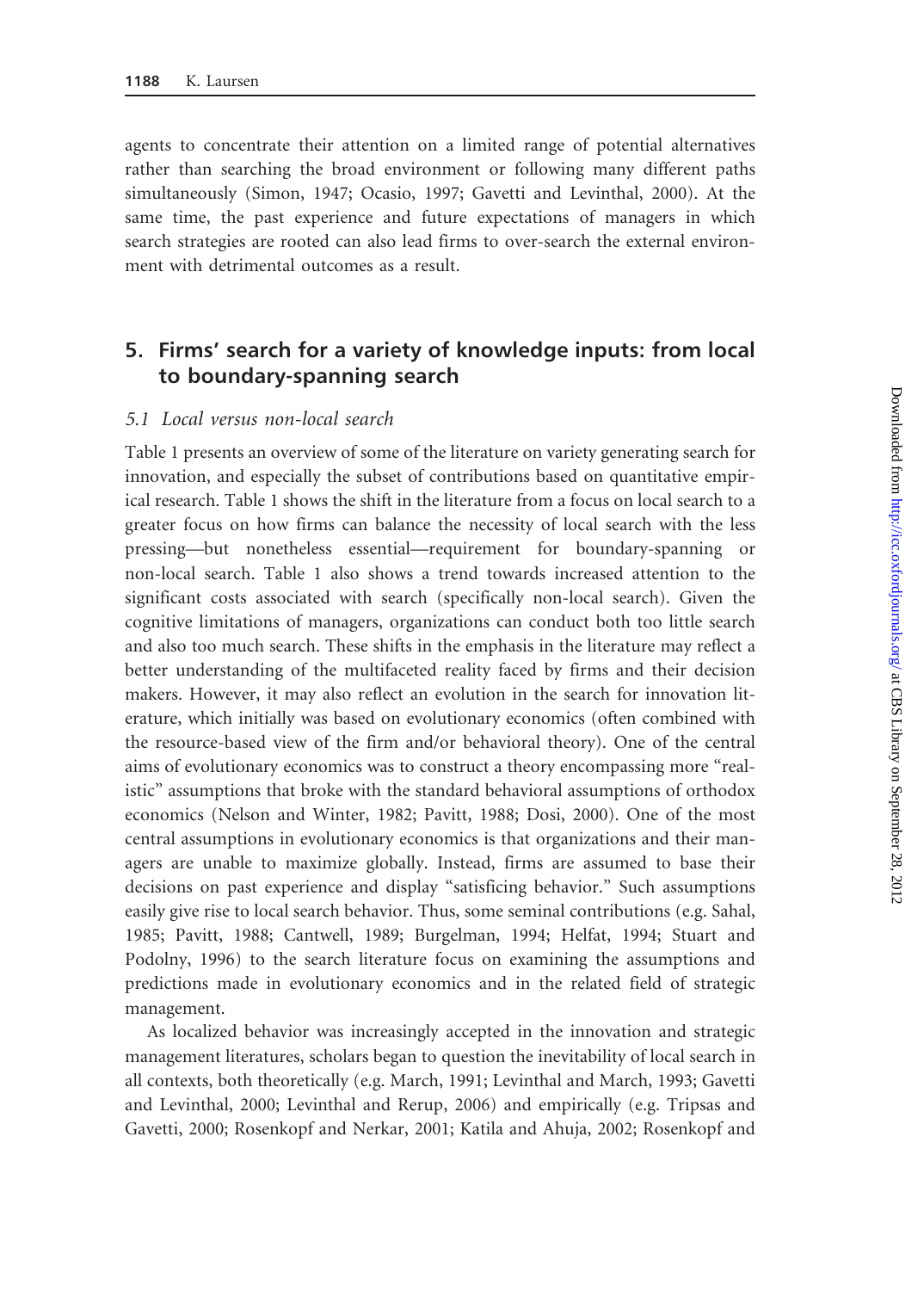<span id="page-8-0"></span>

| Authors                                                                                                                                                                                                                                                                                                                                                                                          | Search variable                                                               | Dependent variable                                                 | Cost of search                    | technology<br>Data type,<br>variables        | Industry                                       | Main results                                                                                                                                                                   |
|--------------------------------------------------------------------------------------------------------------------------------------------------------------------------------------------------------------------------------------------------------------------------------------------------------------------------------------------------------------------------------------------------|-------------------------------------------------------------------------------|--------------------------------------------------------------------|-----------------------------------|----------------------------------------------|------------------------------------------------|--------------------------------------------------------------------------------------------------------------------------------------------------------------------------------|
| Helfat (1994)                                                                                                                                                                                                                                                                                                                                                                                    | R&D intensity                                                                 | R&D intensity lagged                                               | R&D investments                   | R&D data                                     | US Petroleum industry                          | Firms tend both to persist and<br>to differ in the amount of<br>effort they devote to vari-                                                                                    |
| Stuart and Poldony<br>(1996)                                                                                                                                                                                                                                                                                                                                                                     | Technological position in<br>comparison with other<br>firms                   |                                                                    |                                   | Patent data                                  | Japanese semiconductor<br>industry             | ition also depends on the<br>Firms' technological pos-<br>Firms conduct local search.<br>R&D of its competitors<br>ous R&D applications                                        |
| Ahuja and Lampert<br>(2001)                                                                                                                                                                                                                                                                                                                                                                      | emerging technologies;<br>Novel technologies;<br>technologies<br>pioneering   | through inventions<br>reflection of break-<br>Citation counts as a | Investment in new<br>technologies | Patent data                                  | The largest firms in the<br>chemicals industry | emerging, and pioneering<br>lished firms create break-<br>technologies help estab-<br>Experimenting with novel,<br>through inventions                                          |
| Rosenkopf and Nerkar<br>(2001)                                                                                                                                                                                                                                                                                                                                                                   | of exploration<br>Four types                                                  | The search variable is the<br>department variable                  | Costs of exploration              | Patent data                                  | Optical disk industry                          | Exploration that does not span<br>organizations, generates<br>lower impact on subse-<br>quent technological<br>evolution.                                                      |
| <atila (2002)<="" ahuja="" and="" td=""><td>Search depth and scope<br/>citations)<br/>(patent</td><td>Number of new product<br/>introductions</td><td>Through squared terms</td><td>Patent data and product<br/>announcement data</td><td>Robotics industry</td><td>Search depth and scope affect<br/>the ability to introduce new<br/>products, but some firms<br/>'over search'</td></atila>   | Search depth and scope<br>citations)<br>(patent                               | Number of new product<br>introductions                             | Through squared terms             | Patent data and product<br>announcement data | Robotics industry                              | Search depth and scope affect<br>the ability to introduce new<br>products, but some firms<br>'over search'                                                                     |
| <atila (2002)<="" td=""><td>and external search age<br/>cited patents)<br/>Competitor search age<br/>(age of</td><td>Number of new product<br/>introductions</td><td>Through squared terms</td><td>Patent data and product<br/>announcement data</td><td>Robotics industry</td><td>hurts, but old extra-industry<br/>Old competitor knowledge<br/>knowledge promotes<br/>innovation</td></atila> | and external search age<br>cited patents)<br>Competitor search age<br>(age of | Number of new product<br>introductions                             | Through squared terms             | Patent data and product<br>announcement data | Robotics industry                              | hurts, but old extra-industry<br>Old competitor knowledge<br>knowledge promotes<br>innovation                                                                                  |
| Rosenkopf and Almeida<br>(2003)                                                                                                                                                                                                                                                                                                                                                                  | Strategic alliances and<br>labor mobility                                     | Knowledge flows (patent Technological and geo-<br>citations)       | graphical distance                | Patent data                                  | Semiconductor industry                         | graphical proximity and the<br>with inter-firm knowledge<br>usefulness of alliances im-<br>Labor mobility is associated<br>prove with geographical<br>flows regardless of geo- |

Table 1 Overview of some key contributions in the innovation search literature Table 1 Overview of some key contributions in the innovation search literature

(continued) distance

(continued)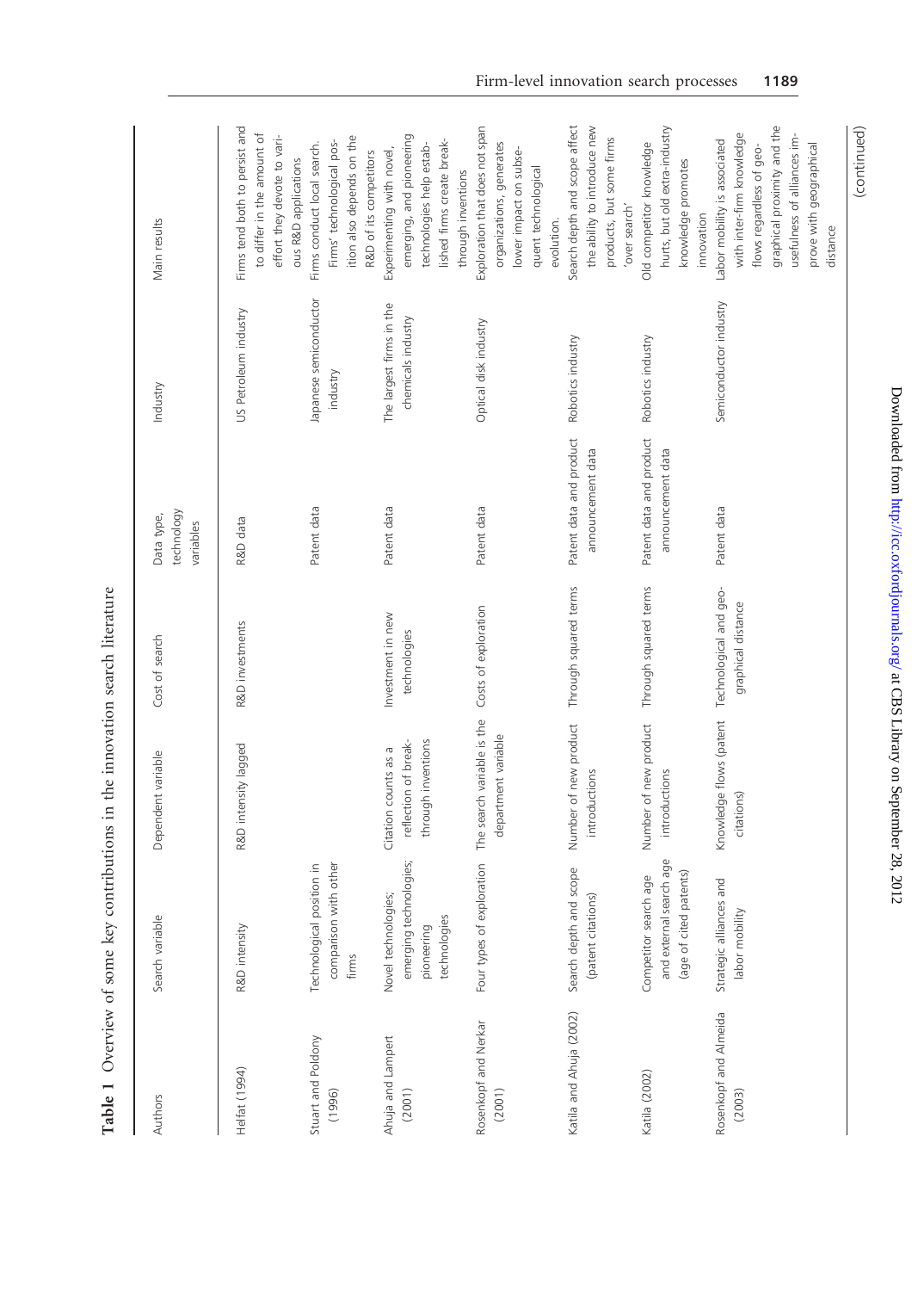| Authors                         | Search variable                                                                                                             | Dependent variable                                                                             | Cost of search                                                                | technology<br>Data type,<br>variables  | Industry                                                                        | Main results                                                                                                                                                     |
|---------------------------------|-----------------------------------------------------------------------------------------------------------------------------|------------------------------------------------------------------------------------------------|-------------------------------------------------------------------------------|----------------------------------------|---------------------------------------------------------------------------------|------------------------------------------------------------------------------------------------------------------------------------------------------------------|
| Greve (2003)                    | R&D intensity (+ innov-<br>ation launches)                                                                                  | The search variable is the<br>department variable                                              |                                                                               | R&D and product an-<br>nouncement data | Japanese shipbuilding                                                           | Problemistic and slack search<br>increase firms' R&D                                                                                                             |
| Nerkar (2003)                   | and exploration ("re-<br>measures over time,<br>Temporal exploitation<br>cency" and spread<br>based on patent<br>citations) | Technological impact and Through a squared term<br>performance measured<br>as patent citations |                                                                               | Patent data                            | US pharmaceutical<br>market                                                     | knowledge available across<br>A balance in combining cur-<br>rent knowledge with the<br>large time spans explains<br>the impact of new<br>knowledge<br>intensity |
| Gibson and Birkinshaw<br>(2004) | Ambidexterity (multiplica-<br>tween alignment and<br>tive interaction be-<br>adaptability)                                  | The search variable is the<br>department variable                                              | discipline, support, and<br>Investments in stretch,<br>trust                  | Survey data                            | multi-country sample<br>Multi-industry,                                         | stretch, discipline, support,<br>Ambidexterity is driven by<br>and trust-and is asso-<br>ciated with better<br>performance                                       |
| He and Wong (2004)              | Explorative and exploit-<br>ative innovation<br>strategies                                                                  | Percentage of sales from<br>new products + sales<br>growth rate                                | Investment in explorative<br>and exploitative<br>strategies                   | Survey data                            | Manufacturing firms from<br>Singapore and the<br>State of Penang in<br>Malaysia | The interaction between ex-<br>plorative and exploitative<br>positively related to sales<br>innovation strategies is<br>growth rate                              |
| Fleming and Sorenson<br>(2004)  | 'Coupling' among com-<br>ponents and cites to<br>science                                                                    | Citation counts to given<br>patents                                                            |                                                                               | Patent data                            | US patents, May and June<br>1990                                                | ations when technologies a<br>Patents drawing from science<br>likelihood of new combin-<br>are likely to increase the<br>closely coupled                         |
| Nerkar and Roberts<br>(2004)    | technological experi-<br>ence (patent classes)<br>Proximal and distal                                                       | Sales of new products in<br>the first year in the<br>market                                    | Investments in stocks of<br>technological and<br>product market<br>experience | Patent data                            | US pharmaceutical<br>industry                                                   | stocks of technological and<br>product market experience<br>New products are more suc-<br>cessful when a firm pos-<br>sesses the appropriate                     |
|                                 |                                                                                                                             |                                                                                                |                                                                               |                                        |                                                                                 | (continued)                                                                                                                                                      |

Table 1 Continued

Table 1 Continued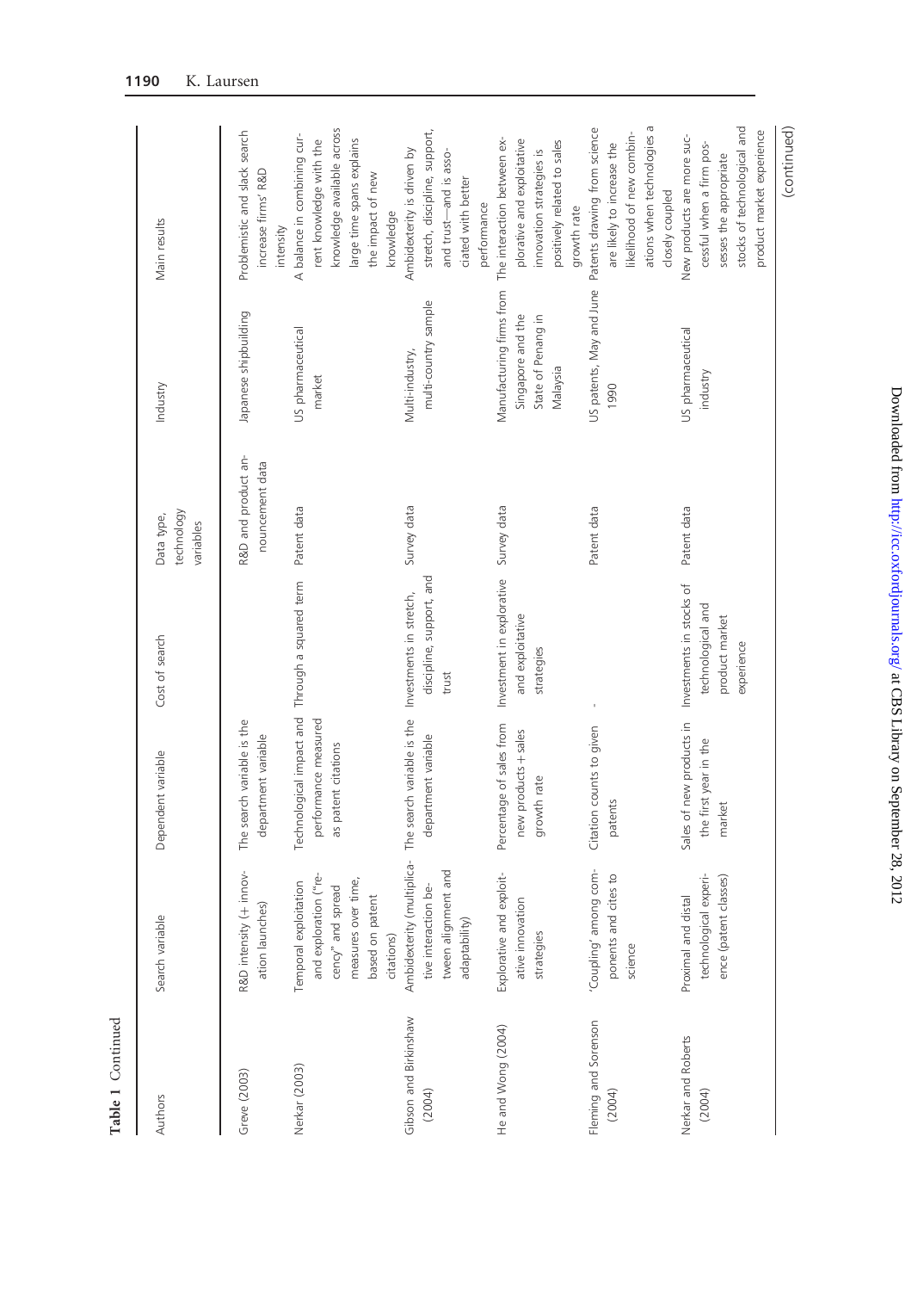| Authors                                                                    | Search variable                                                                    | Dependent variable                                                                                             | Cost of search                                            | technology<br>Data type,<br>variables | Industry                                                           | Main results                                                                                                                                                                                                                                                                                                                     |
|----------------------------------------------------------------------------|------------------------------------------------------------------------------------|----------------------------------------------------------------------------------------------------------------|-----------------------------------------------------------|---------------------------------------|--------------------------------------------------------------------|----------------------------------------------------------------------------------------------------------------------------------------------------------------------------------------------------------------------------------------------------------------------------------------------------------------------------------|
| Phene et al. (2006)                                                        | Technological and geo-<br>graphical distance.                                      | Citation counts as a re-<br>through inventions<br>flection of break-                                           | Investment in distant<br>technologies + a<br>squared term | Patent data                           | US biotechnology<br>industry                                       | ledge of national origin has<br>are not useful to generating<br>Technologically distant know-<br>knowledge of international<br>origin has a positive effect<br>technologically proximate<br>geographical dimensions<br>breakthrough innovation<br>ation. Technological and<br>on breakthrough innov-<br>a curvilinear effect and |
| Laursen and Salter (2006) Search breadth and de-<br>Cassiman and Veugelers | partment among exter-<br>Internally and externally<br>nal sources of<br>innovation | Percentage of sales from Through a squared term<br>Percentage of sales from Investments in R&D<br>new products |                                                           | Survey data<br>Survey data            | The Belgian manufactur-<br>The UK manufacturing<br>sector          | of innovative products, but<br>depth leads to higher sales<br>External search breadth and<br>some firms "over search"<br>Internal and external search                                                                                                                                                                            |
| (2006)                                                                     | acquired R&D                                                                       | new products                                                                                                   |                                                           |                                       | ing sector                                                         | processes are "Edgeworth"<br>complementary                                                                                                                                                                                                                                                                                       |
| Jansen et al. (2006)                                                       | Explorative and explora-<br>tory innovation                                        | The search variable is the Investments in organiza-<br>department variable                                     | tional design                                             | Survey data                           | 283 organizational units<br>of a single European<br>financial firm | and exploratory innovations<br>tional coordination mech-<br>Different types of organiza-<br>anisms affect explorative<br>differently                                                                                                                                                                                             |
| Sidhu et al. (2007)                                                        | Innovativeness                                                                     | demand-side, and geo-<br>graphic search<br>Supply-side,                                                        | Costs of different types of Survey data<br>search         |                                       | electrical engineering<br>The Dutch metal and<br>sector            | positive relationship with<br>graphic search exhibit a<br>demand-side, and geo-<br>Non-local supply-side,<br>innovativeness                                                                                                                                                                                                      |
|                                                                            |                                                                                    |                                                                                                                |                                                           |                                       |                                                                    | (continued)                                                                                                                                                                                                                                                                                                                      |

Table 1 Continued Table 1 Continued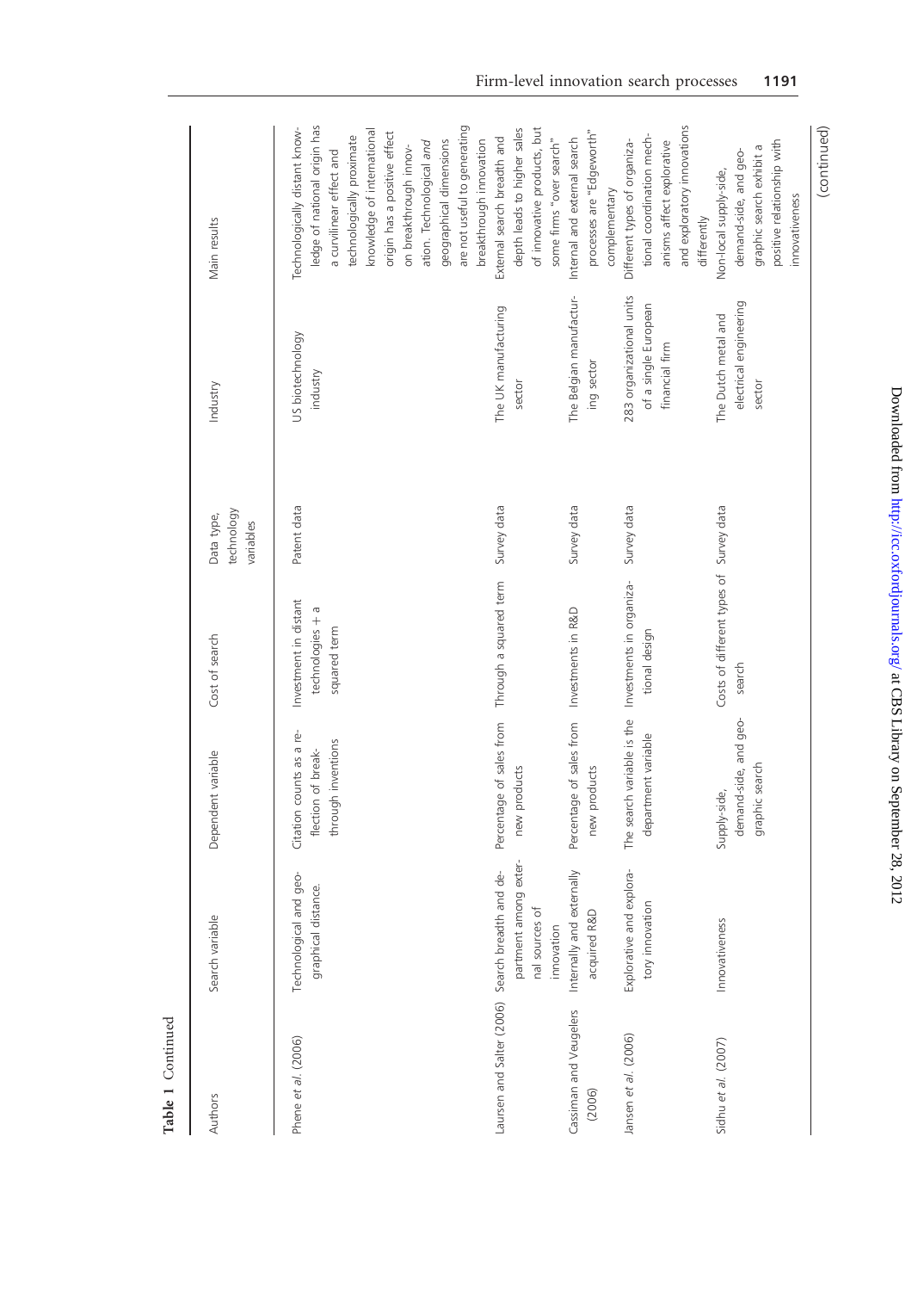| Authors                                        | Search variable                                                                                                                     | Dependent variable                                | Cost of search                                                                         | technology<br>Data type,<br>variables        | Industry                                                                            | Main results                                                                                                                                                                                                                                                    |
|------------------------------------------------|-------------------------------------------------------------------------------------------------------------------------------------|---------------------------------------------------|----------------------------------------------------------------------------------------|----------------------------------------------|-------------------------------------------------------------------------------------|-----------------------------------------------------------------------------------------------------------------------------------------------------------------------------------------------------------------------------------------------------------------|
| Chen and Miller (2007)                         | R&D intensity                                                                                                                       | The search variable is the<br>department variable | R&D investments                                                                        | R&D data                                     | The US manufacturing<br>sector                                                      | Most of the explained variance<br>terminant of search invest-<br>but not for outperforming<br>in R&D intensity is due to<br>firm effects. Slack is a de-<br>outperforming firms with<br>high accumulated slack,<br>firms with less slack.<br>ment decisions for |
| Yayavaram and Ahuja<br>(2008)                  | The coupling between the Usefulness of inven-<br>knowledge elements<br>classes) of a firm's<br>(proxied by patent<br>knowledge base | tions-patent citations<br>by other firms          | Through a squared term                                                                 | Patent data                                  | The worldwide semicon-<br>ductor industry.                                          | level of decomposability of<br>The usefulness of a firm's in-<br>inverted-U-shaped fashion<br>ventions is related to the<br>its knowledge base in an                                                                                                            |
| Fabrizio (2009)                                | ploitation and search<br>Pace of knowledge ex-<br>quality                                                                           | The search variable is the<br>department variable | Engagement in basic re-<br>ation with university<br>search and collabor-<br>scientists | Patent data                                  | Major firms in the world-<br>wide biotechnology<br>and pharmaceutical<br>industries | search and collaborate with<br>university scientists leads to<br>Enhanced access to university<br>research enjoyed by firms<br>that engage in basic re-<br>superior search for new<br>inventions                                                                |
| Grimpe and Sofka (2009) R&D intensity and con- | tinuous R&D. Types of<br>innovation sources                                                                                         | Percentage of sales from<br>new products          | costs of knowledge<br>R&D investments and<br>sourcing                                  | Survey data                                  | multi-country sample<br>Multi-industry,                                             | sectors differ in their search<br>patterns and these mediate<br>the relationship between<br>Low- and high-technology<br>innovation inputs and                                                                                                                   |
| Katila and Chen (2009)                         | Competitors' search<br>behavior                                                                                                     |                                                   | Competitors' actions                                                                   | Patent data and product<br>announcement data | Robotics industry                                                                   | products if they search after<br>(continued)<br>Firms introduce more new<br>outputs                                                                                                                                                                             |

Table 1 Continued

Table 1 Continued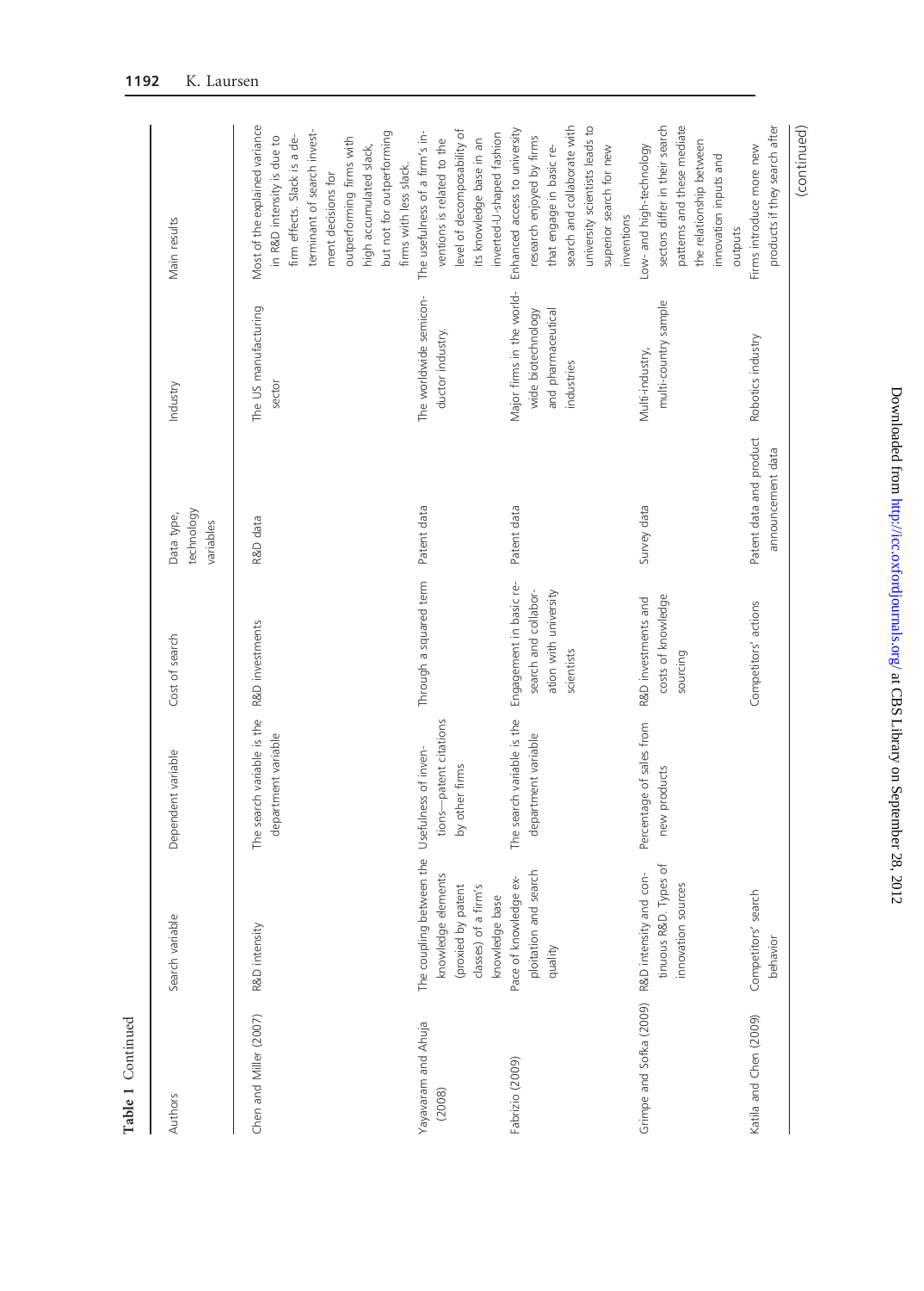| Authors                                      | Search variable                                                                                                                                                                            | Dependent variable                                                                                                                                           | Cost of search                                                                                        | technology<br>Data type,<br>variables    | Industry                                                                                                                             | Main results                                                                                                                                                                                                                                                                                                           |
|----------------------------------------------|--------------------------------------------------------------------------------------------------------------------------------------------------------------------------------------------|--------------------------------------------------------------------------------------------------------------------------------------------------------------|-------------------------------------------------------------------------------------------------------|------------------------------------------|--------------------------------------------------------------------------------------------------------------------------------------|------------------------------------------------------------------------------------------------------------------------------------------------------------------------------------------------------------------------------------------------------------------------------------------------------------------------|
| Jansen et al. (2009)                         | Sum of exploitative and<br>explorative learning<br>efforts                                                                                                                                 | The search variable is the<br>Frequency and novelty of<br>department variable<br>introductions<br>new product                                                | Investments in organiza-<br>tional design                                                             | Survey data                              | Survey data                                                                                                                          | their competitors, and they<br>differentiation on ambidex-<br>The direct effect of structural<br>senior team social integra-<br>cross-functional interfaces<br>integration mechanisms<br>tion and organizational<br>terity operates through<br>products if they search<br>ahead of competitors<br>introduce more novel |
| Alexandre (2009)<br>Rothaemel and            | over its total technol-<br>The ratio of its external<br>technology sourcing<br>ogy sourcing                                                                                                | Total number of patents<br>assigned to the firm +<br>financial performance                                                                                   | Through a squared term                                                                                | Patent and survey data                   | Multi-industry sample of<br>US manufacturing<br>companies                                                                            | A curvilinear relationship exists<br>between a firm's technol-<br>ogy sourcing mix and its<br>innovation performance                                                                                                                                                                                                   |
| Laursen et al. (2010)<br>Makri et al. (2010) | Licensing-in and absorp-<br>tive capacity (monitor-<br>tific and technological<br>complementary scien-<br>assimilation capacity)<br>M&A activity involving<br>ing ability and<br>knowledge | quality and more novel<br>Degree of distance from<br>performance (higher<br>focal firms' existing<br>Postmerger invention<br>patent portfolio<br>inventions) | Costs of building absorp-<br>tive capacity and of<br>Costs of acquiring<br>licensing-in<br>businesses | Patent and licensing data<br>Patent data | patenting and licensing<br>M&As from the US drug,<br>A sample of firms with<br>chemical, and elec-<br>tronics industries<br>activity | knowledge both contribute<br>stronger effect of monitor-<br>ing ability on the ability to<br>to postmerger invention<br>knowledge and comple-<br>Complementary scientific<br>mentary technological<br>Licensing-in allows for a<br>make distant search                                                                 |
| Phelps (2010)                                | by patent<br>citations<br>proxied                                                                                                                                                          | Exploratory innovation as The search variable is the<br>department variable                                                                                  | Costs of setting up stra-<br>tegic alliances                                                          | Patent data                              | The global telecommuni-<br>cations equipment<br>industry                                                                             | (continued)<br>firm's alliance partners in-<br>Technological diversity of a<br>creases its exploratory<br>performance                                                                                                                                                                                                  |

Table 1 Continued Table 1 Continued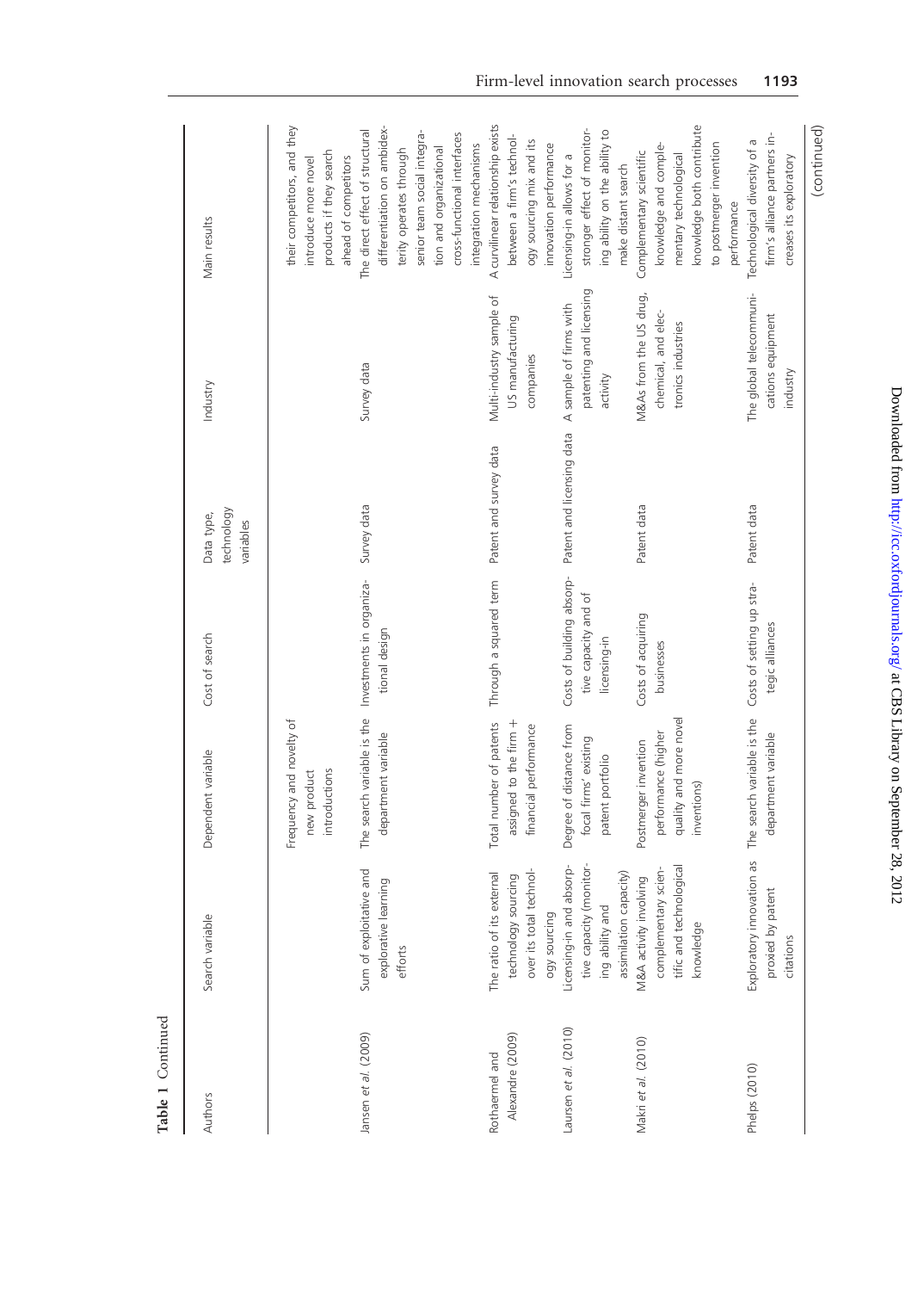| Authors                        | Search variable                                                                                | Dependent variable                | Cost of search                                                              | technology<br>Data type,<br>variables            | Industry                            | Main results                                                                                                                                                                                                                                                                                                                                                               |
|--------------------------------|------------------------------------------------------------------------------------------------|-----------------------------------|-----------------------------------------------------------------------------|--------------------------------------------------|-------------------------------------|----------------------------------------------------------------------------------------------------------------------------------------------------------------------------------------------------------------------------------------------------------------------------------------------------------------------------------------------------------------------------|
| liang et al. (2011)            | Knowledge in novel tech- Count of nano patents<br>nology areas as proxied<br>by patent classes |                                   | Through a squared term Patent data                                          |                                                  | Global semiconductor<br>industry    | strengthens the influence of<br>cumbents outside the exist-<br>search novel areas, explore<br>explained by willingness to<br>scientific knowledge in the<br>ing dominant designs are<br>Significant inventions by in-<br>public domain, and form<br>alliances with a balanced<br>innovation Further, net-<br>firm's alliance partners<br>work density among a<br>diversity |
| Leone and Reichstein<br>(2012) | Licensing-in                                                                                   | Time between firm's<br>inventions | Costs of licensing-in and<br>rights in certain cases<br>sharing of property | Patent and licensing data A sample of firms with | patenting and licensing<br>activity | Firms that licensing-in increase<br>provided appropriate con-<br>the speed of invention,<br>tractual arrangements<br>portfolio of partners                                                                                                                                                                                                                                 |

Table 1 Continued

Table 1 Continued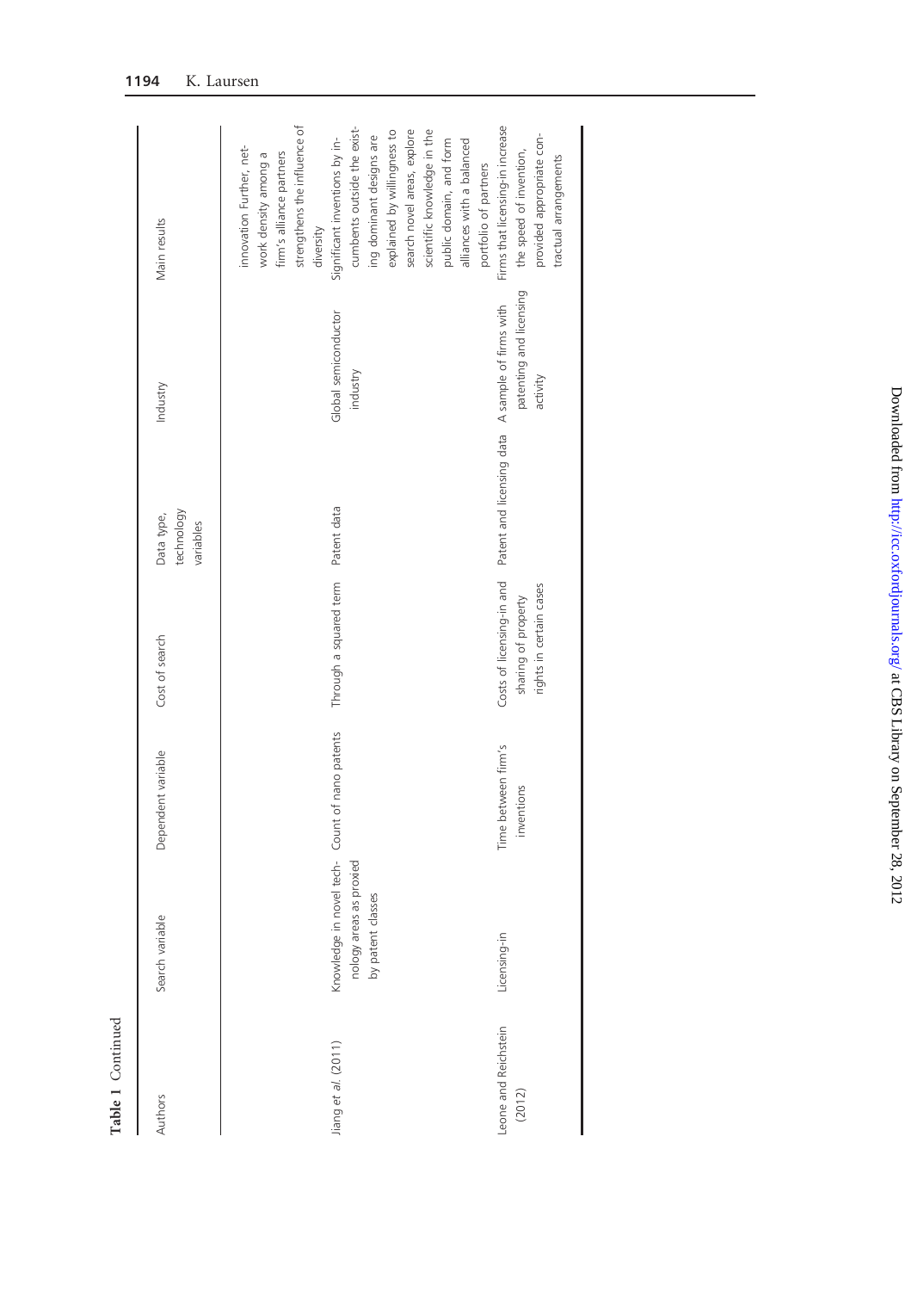[Almeida, 2003](#page-37-0); [Fleming and Sorenson, 2004;](#page-32-0) [He and Wong, 2004\)](#page-33-0). These more recent contributions are based on the assumption that search continues predominantly to be local but they try to analyze how organizations can avoid the "local search trap" and balance local and non-local search. However, a survey of the literature concludes that, "although near consensus exists on the need for balance, there is considerably less clarity on how this balance can be achieved" ([Gupta et al., 2006:](#page-32-0) 697). In the next section, some of the possibilities for achieving a balance are critically reviewed.

#### 5.2 Organizational responses to the local search problem

#### 5.2.1 Organizational structure

Recent research suggests that although managers may make mistakes for various reasons, it is possible to design organizational structures to increase the likelihood of getting the right trade-off between exploration and exploitation. In this context, [Argyres and Silverman \(2004\)](#page-30-0) show that centralized R&D at the corporate level generates innovations that have a larger and broader impact on subsequent technological evolution than innovations generated through decentralized research. Somewhat in contrast, Jansen et al[. \(2006\)](#page-33-0) provide evidence indicating that, also in the context of innovation, centralization negatively affects exploration, whereas formalization positively influences exploitation. Social connectedness among individuals within organizational units seems to be an important determinant of both exploration and exploitation. Whereas this research is an extremely helpful starting point, we need to know more about how, when, and why delegation and/or centralization should be applied to balance local and non-local search. We also need more knowledge about which organizational mechanisms and practices managers should apply (or not) (however, see [Tushman et al., 2010;](#page-38-0) [Foss et al., 2011\)](#page-32-0).

As mentioned above, firms may often have to allow for the co-existence of exploitative and explorative learning activities within the same firm. The capacity of firms to encompass relatively high levels of both exploitation and exploration has been termed ambidexterity ([Tushman and O'Reilly, 1996\)](#page-38-0).<sup>3</sup> The inherent tensions and conflict between the two activities (that can involve inconsistent organizational logics and competencies) may call for the organizational separation of these activities within the firm. Lavie et al[. \(2010\)](#page-34-0) considered three types of separation: (i) organizational separation, where exploration and exploitation occur simultaneously, but are situated within distinct organizational units; (ii) temporal separation, where exploration and exploitation occur in the same organizational unit but at different points in time, meaning that the organization switches between exploration and exploitation; and (iii) *domain separation*, implying that the organization specializes in either exploration or exploitation in particular organizational domains

<sup>&</sup>lt;sup>3</sup>For a recent in-depth review of the ambidexterity literature, see [Raisch and Birkinshaw \(2008\).](#page-37-0)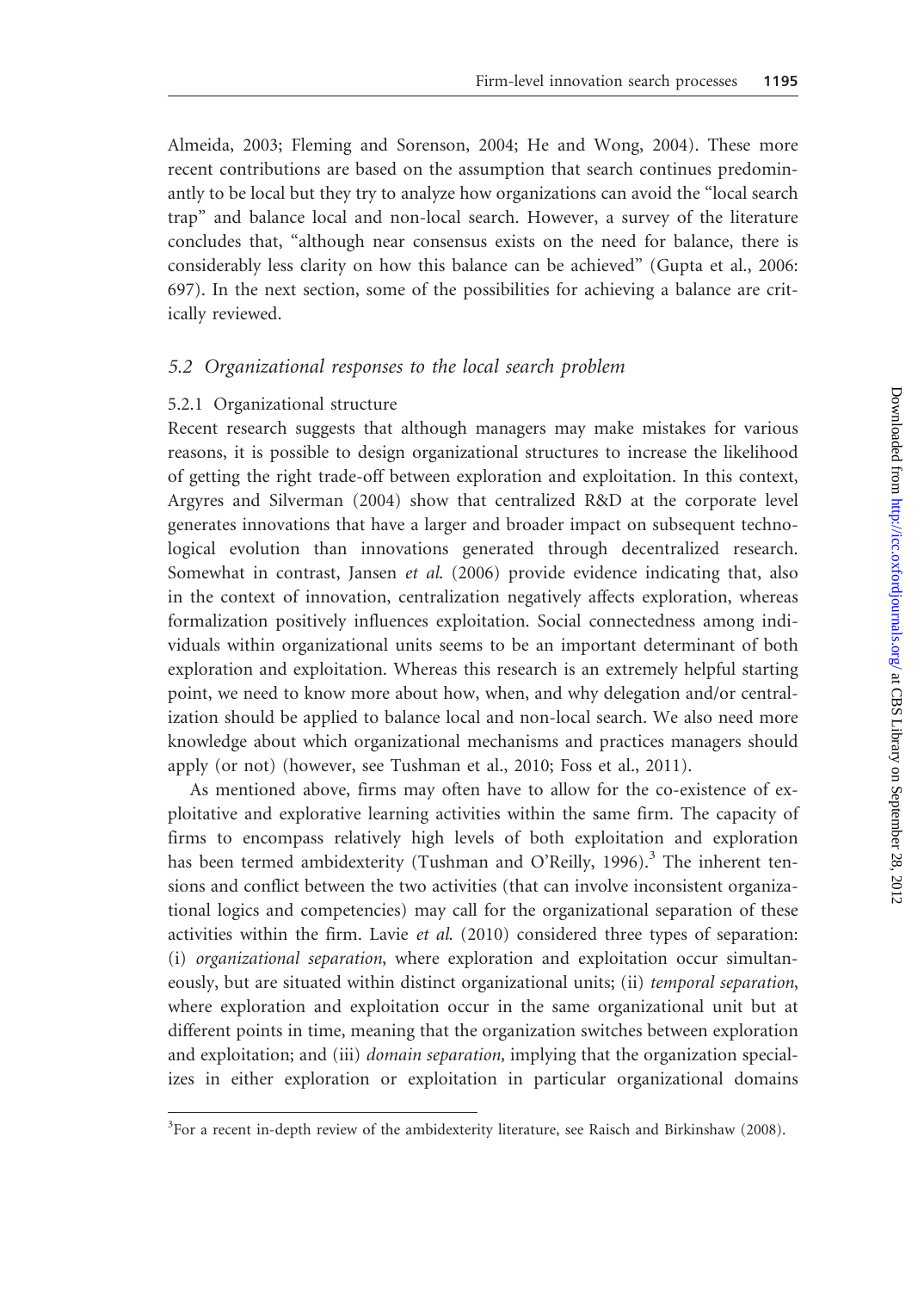and balances the activities across domains. In addition, there can be situations of "contextual ambidexterity," which may resolve the tension between exploration and exploitation by enabling the activities to be maintained simultaneously at any given organizational level ([Gibson and Birkinshaw, 2004\)](#page-32-0). However, although there seems to be evidence that some firms can manage seemingly ambidextrous activities (see, for instance, [Gibson and Birkinshaw, 2004;](#page-32-0) [He and Wong, 2004](#page-33-0); [Fosfuri and Rønde,](#page-32-0) [2009;](#page-32-0) [Jansen et al., 2009](#page-33-0)), there is no indication of which of these organizational models is superior when it comes to introducing product innovation (however, see [Tushman et al., 2010](#page-38-0) for a first step in this direction).

Also, several papers operationalize exploitative innovation strategies as actions that can be characterized as process innovation and measure explorative innovation as actions closely aligned to product innovation (for instance, [He and Wong, 2004;](#page-33-0) [Jansen et al., 2009](#page-33-0)). However, in many situations, significant product innovation necessitates significant process innovation [\(Reichstein and Salter, 2006](#page-37-0)). In these cases, firms may not be confronted by the conflicting demands of exploration and exploitation. In addition, the various ways used to measure ambidexterity are open to question. To obtain variables for ambidexterity, [He and Wong \(2004\)](#page-33-0) subtract explorative and exploitative search activities from one another; [Gibson and](#page-32-0) [Birkinshaw \(2004\)](#page-32-0) multiply the two activities, and Jansen *et al.* (2009) added them together. It is not clear that any of these procedures precisely captures the level of overlap between (and hence coexistence of) exploitative and explorative search activities, although, from a conceptual point of view, the first (subtraction) procedure would seem superior to the two other alternatives. Nevertheless, this measure is highly imperfect, given that it takes no account of the absolute level of exploitative and explorative search activities, but only whether or not the levels of two types of search activities are similar or not.

#### 5.2.2 Variety among organizational members

Organizations can employ people with varied backgrounds in the attempt to avoid the local search trap. Research emphasizing the advantages of diversity in human resources stresses flexible adaptation to a changing environment [\(Priem, 1990;](#page-37-0) [Lyles](#page-35-0) [and Schwenk, 1992;](#page-35-0) [O'Reilly, 1993;](#page-36-0) [Sutton and Hargadon, 1997;](#page-38-0) [Galunic and](#page-32-0) [Rjordan, 1998](#page-32-0)). As [Lyles and Schwenk \(1992\)](#page-35-0) assert, "diversity may influence a firm's repertoire of the definitions and understandings of how to handle different situations and events." It may also lead to more comprehensive problem solving and conflict resolution in novel contexts [\(Priem, 1990](#page-37-0); [O'Reilly, 1993\)](#page-36-0). An important aspect of diversity is the previous diverse or common company affiliations of organizational members [\(Rosenkopf and Almeida, 2003;](#page-37-0) [Beckman, 2006](#page-30-0)). In the context of new firm formation, and drawing on a longitudinal dataset of more than 170 young, high-technology firms in California's Silicon Valley, [Beckman \(2006\)](#page-30-0) argues and corroborates empirically that, firms whose founding team members were employed in the same company prior to the new firm formation, tend to engage in exploitive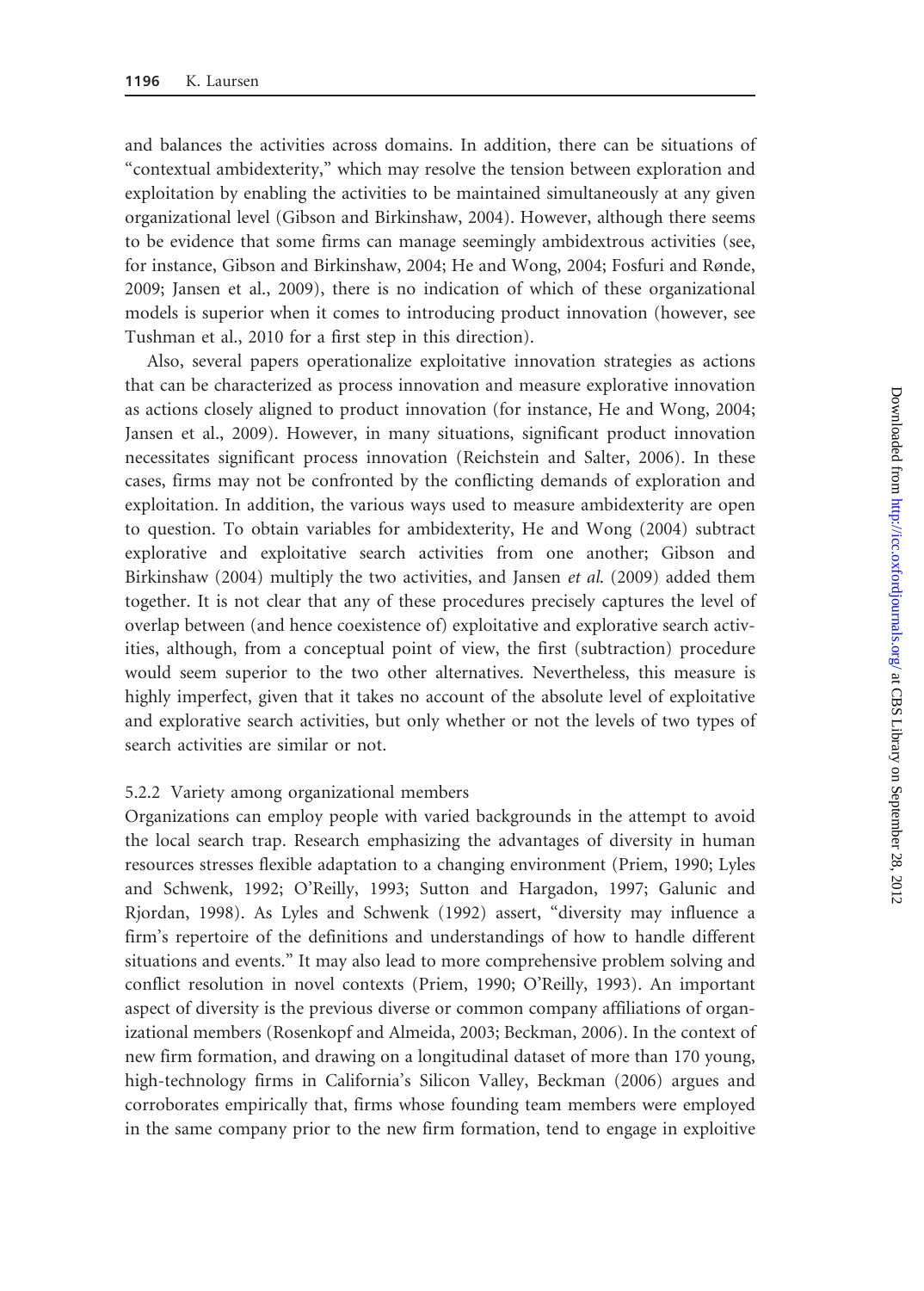behavior (associated with "incremental" firm strategies), because they have shared understandings that allows them to act quickly. New firm founding team members who previously worked at different companies have unique ideas and individual contacts which encourage explorative behavior (associated with "innovator" strategies). Beckman finds also that a balance between exploitation and exploration is desirable: founding teams some of whose members are former colleagues and some with different prior company affiliations bring advantages that allow the firm to grow. Although these are extremely interesting findings, they do not rule out that either certain innovative business niches require more diverse sets of skills and backgrounds, or that diverse set of skills and backgrounds give rise to more innovativeness. In other words, founding team formation may be endogenous (a limitation noted by Beckman).

Educational diversity among knowledge workers may also be important because, education categories may represent different bodies of knowledge within firms [\(Jacobsson and Oskarsson, 1995;](#page-33-0) [Carlile, 2002\)](#page-30-0). Different types of education may provide people with different basic concepts and models for problem solving, and may be seen steering individuals toward particular communities of practice, encompassing different institutional norms, habits, and rules [\(Brown and Duguid, 1991;](#page-30-0) [Brown and Duguid, 2001\)](#page-30-0). In this context, Brown and Duguid [\(2001](#page-30-0): 202) describe how the striking differences in the outlooks of different professions with apparently closely related job functions, may be explained by the existence of communities of practice. Whereas other types of diversity, such as gender, race, and geographic origin may provide different perspectives on problem solving, educational diversity may do something more fundamental, since it introduces the possibility of (re)combining different bodies of knowledge ([Sutton and Hargadon, 1997](#page-38-0); [Galunic and Rjordan,](#page-32-0) [1998\)](#page-32-0).

However, educational variety—and other types of variety in firms' human capital—may incur costs. Grant ([1996](#page-32-0): 116) asserts that: "if two people have identical knowledge there is no gain from integration, yet, if the individuals have entirely separate knowledge bases, then integration cannot occur beyond the most primitive level." In other words, increasing educational diversity may incur a performance penalty if the costs of diversity outweigh its benefits. For example, a highly diverse pool of human resources can undermine organizational capabilities, if the individuals do not possess the right level of shared knowledge ([Buckley and](#page-30-0) [Carter, 2004](#page-30-0)). This can lead to uncoordinated actions, delayed decisions, and high communication costs [\(Hambrick et al., 1996;](#page-33-0) [Casson, 1998](#page-31-0)). Diversity in perspectives might also create a basis for harmful conflict and misunderstandings. In particular, when there are time pressures, conflicting views provoke haggling and unconstructive bargaining. Another harmful impact of educational diversity is information overload, which in combination with decision delays can prevent the integration of individual skills in the pursuit of organizational efficiency ([March,](#page-35-0) [1991\)](#page-35-0). However, while there is empirical evidence on the diversity in the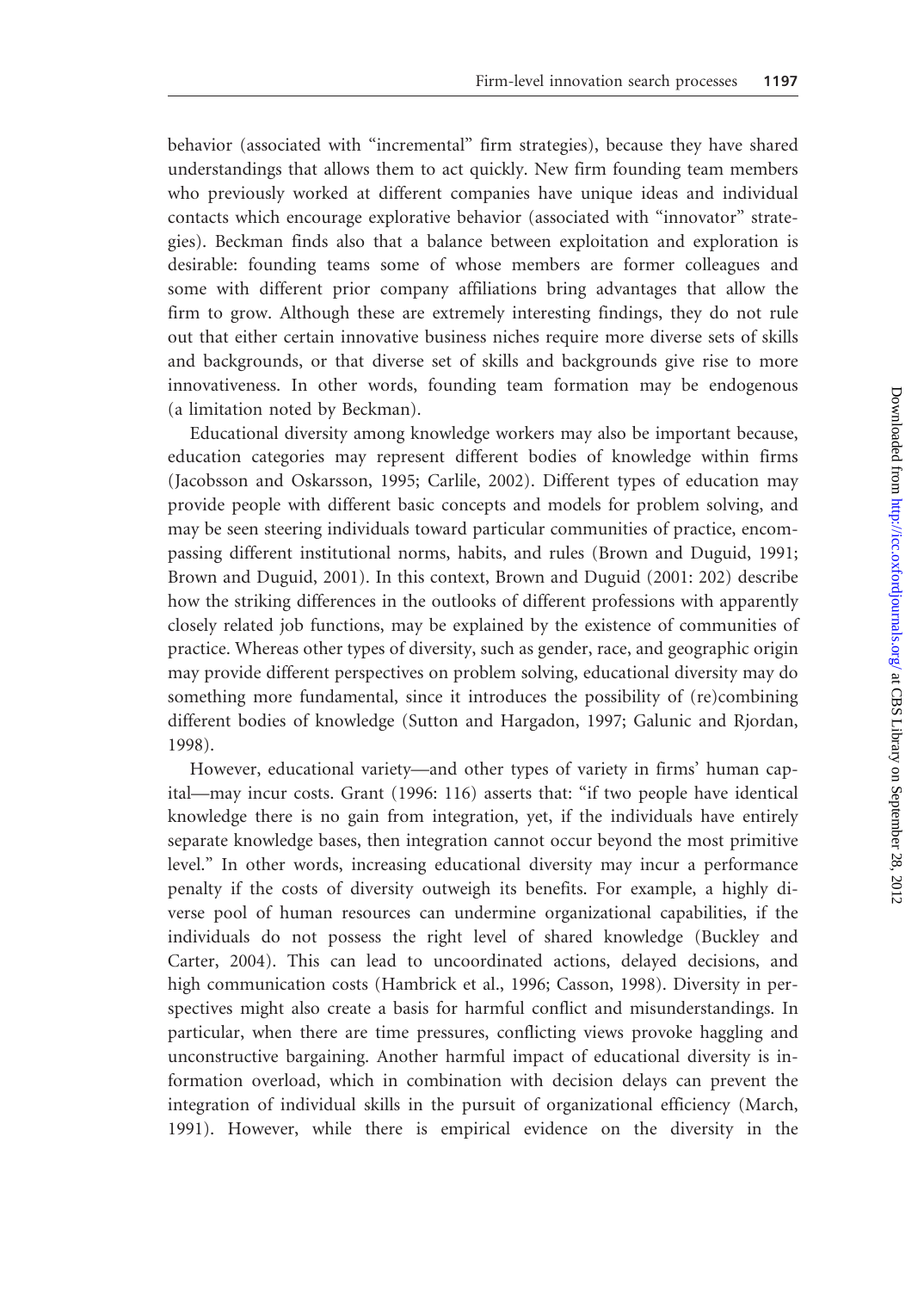backgrounds of top management teams and its possible effect on firm performance (e.g. [Hambrick et al., 1996](#page-33-0)),<sup>4</sup> little theoretical and empirical research has been conducted on the issue of organizational members' different educational background (however, see [Dahlin et al., 2006](#page-31-0); [Østergaard et al., 2011](#page-36-0)).

#### 5.2.3 External sources of variety for innovation

Organizations have a number of options for dealing with the trade-off between local and non-local search, all of which involve different interorganizational division of labor. [Katila and Ahuja \(2002\)](#page-33-0) investigate the impact of search depth and scope (defined earlier in this article) along a technological trajectory on innovative performance. They use the number of product introductions by firms in the robotics industry as their dependent variable and find firms that search little ("under search") and firms that search very much ("over search") tend to introduce fewer new products than those who conduct medium-level search (especially when they perform local search). In other words, a medium-level of search is associated with the highest level of new product introductions.

It has long been recognized that interaction with organizations external to the focal firm is often central to innovation success ([Nelson, 1959](#page-35-0); [Rothwell et al., 1974;](#page-37-0) [von Hippel, 1976,](#page-38-0) [1988;](#page-39-0) [Rothwell, 1994](#page-37-0); [Powell et al., 1996](#page-37-0); [Chesbrough, 2003](#page-31-0)). [Cassiman and Veugelers \(2006\)](#page-31-0) find that internal research and development (R&D) and externally acquired R&D are complementary in their effect on innovative performance (see also, [Lokshin et al., 2008\)](#page-35-0). [Laursen](#page-34-0) et al. ([2012\)](#page-34-0) find that being located in a geographical area characterized by a high degree of localized social capital, positively moderates the effectiveness of externally acquired R&D on the focal firms' propensity to innovate. [Laursen and Salter \(2006\)](#page-34-0) find that greater breadth and depth of external search in terms of external sources of innovation such as competitors, customers, suppliers, and universities—lead to higher sales of innovative products, but that very high levels of breadth and depth lead to lower sales of innovative products (i.e. over search). They explain this as due to the substantial costs associated with working with many types of external partners. In other words, it is beneficial to conduct boundary spanning search but, given the associated costs, too much of this kind of search can be harmful. These findings are generally corroborated and further qualified by [Tether and Tajar \(2008\)](#page-38-0), [Grimpe and Sofka \(2009\),](#page-32-0) [Vega-Jurado](#page-38-0) et al. (200[9\),](#page-38-0) and [Leiponen and Helfat \(2010\).](#page-34-0)

A more specific organizational response involves how established firms interact with users to increase innovation performance (e.g. [Lundvall, 1988](#page-35-0); [Urban and von](#page-38-0)

<sup>&</sup>lt;sup>4</sup>Hambrick et al. find a positive relation between various measures of top-management team heterogeneity—including educational background—and performance. Although interesting, this result does not rule out endogeneity in the diversity of the firms' human capital so that the best firms tend to select better teams, while also performing better.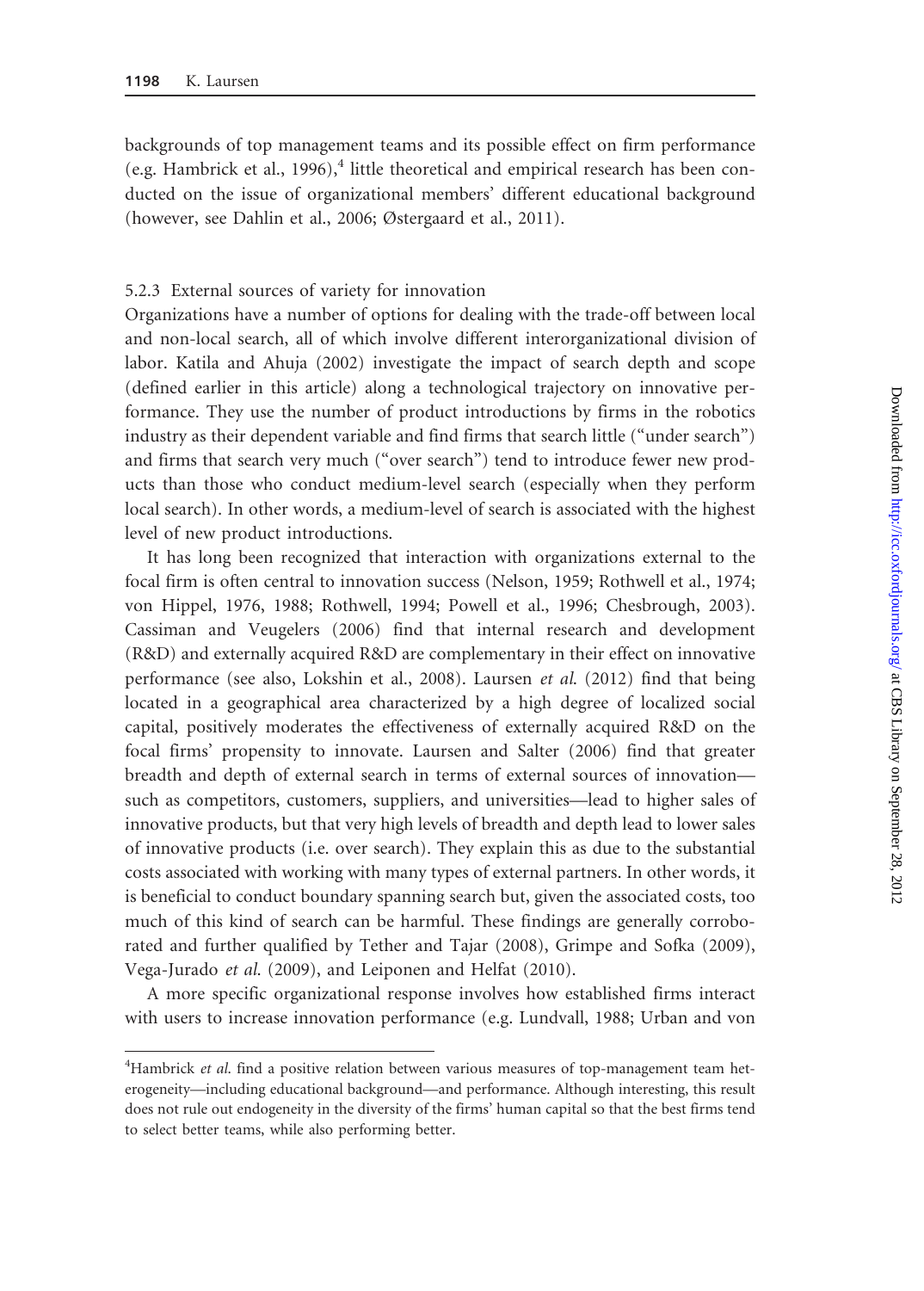[Hippel, 1988;](#page-38-0) [Lilien et al., 2002\)](#page-35-0).<sup>5</sup> Indeed, a classical result in innovation studies established that attention to user's needs is a precondition for successful innovation [\(Rothwell et al., 1974](#page-37-0)). However, [Christensen \(1997\)](#page-31-0) argues that when incumbent firms fail as innovators, it is because they are constrained by existing customers who require them to follow established technological trajectories, even when novel and clearly better opportunities emerge. From this point of view, learning across organizational boundaries does not always imply explorative search and learning as is often assumed ([Rosenkopf and Nerkar, 2001; Rothaermel and Alexandre, 2009](#page-37-0)). Certainly—and as pointed out by Lavie et al[. \(2010\)](#page-34-0)—even interorganizational R&D alliances may involve varying degrees of basic research and incremental development. This can apply in many other interorganizational contexts, including user– producer relationships: The nature of the organizational boundary spanning is of crucial importance.

In this context, von Hippel and colleagues focus on lead users, that is, users who perceive needs at an earlier stage in time than other users, and also are positioned to benefit considerably by achieving a solution. These "ahead of the trend users" are much less likely to trap innovating firms in established patterns of behavior and empirically have been found to be of crucial importance when it comes to introducing innovative ideas [\(Urban and von Hippel, 1988;](#page-38-0) [Lilien et al., 2002](#page-35-0)) and in the process of sharing knowledge within a larger community [\(Jeppesen and Laursen,](#page-33-0) [2009\)](#page-33-0). Obviously, in this context, the central challenge for firms is to indentify lead users ex ante; something that in reality may be very difficult in many settings. A recent trend involves direct engagement of innovating firms in on-line communities with the aim of learning from users, but also of stimulating users to innovate for the organization (at relatively low cost). There is evidence to suggest that this is happening in the software industry [\(Dahlander and Wallin, 2006;](#page-31-0) [Jeppesen and](#page-33-0) [Frederiksen, 2006\)](#page-33-0). Yet, we still need to know whether this model is also applicable in other industrial contexts.

Another type of specific technological search occurs through formal licensing-in activities. Laursen et al[. \(2010\)](#page-34-0) show that in-licensing activity allows firms to perform technological searches in terrain more distant from the technological core of the focal firm, whereas [Leone and Reichstein \(2012\)](#page-34-0) show that licensing-in can speed up the firm's rate of invention, especially when the licensing contract is specified so that the licensee and the licensor's incentives are aligned.

[Rosenkopf and Almeida \(2003\)](#page-37-0) showed that inter-firm collaboration through alliances, combined with inter-firm labor mobility may help overcome the local search problem. They argue and substantiate empirically that alliances and the mobility of inventors can serve as bridges to distant contexts and enable firms to overcome the constraints of contextually localized search (for other analyses of the issue

 $5$ For an excellent overview of the user-innovation literature, see Bogers et al. [\(2010\).](#page-30-0)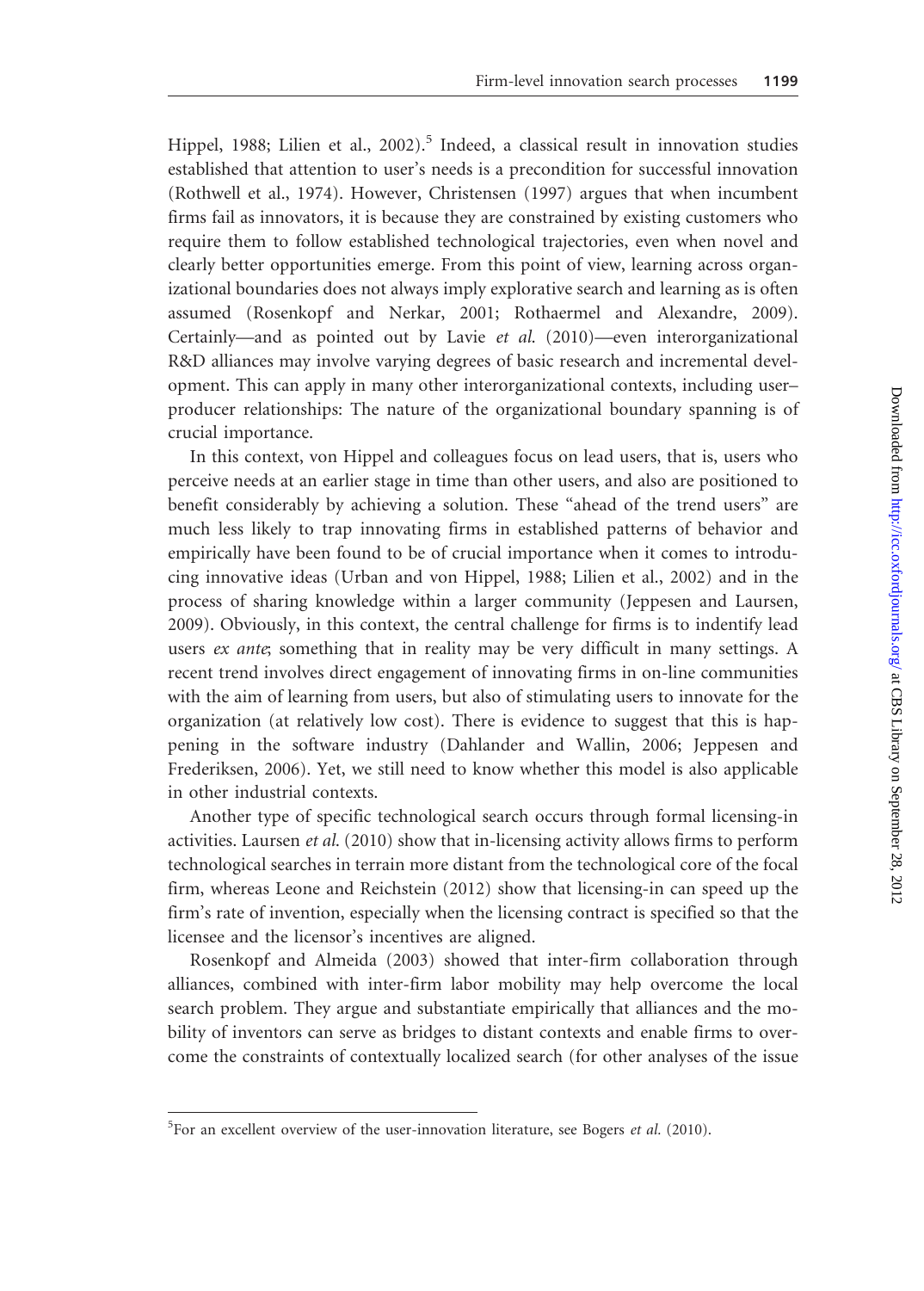of innovation and labor mobility, see for instance, [Wezel et al., 2006](#page-39-0); [Kaiser et al.,](#page-33-0) [2008;](#page-33-0) [Corredoira and Rosenkopf, 2010](#page-31-0)). In related work, [Phelps \(2010\)](#page-37-0) showed that the technological diversity of a firm's alliance partners increases its exploratory innovation<sup>6</sup> and that network density among a firm's alliance partners further strengthens the influence of diversity. The search for innovation can also be achieved through merger and acquisition activities. In this context, Makri et al[. \(2010\)](#page-35-0) found that complementary scientific knowledge and complementary technological knowledge improve postmerger innovation through the production of higher quality and more novel inventions.

Multinational corporations have an array of possibilities for technological search and can exploit subsidiaries in different geographical locations to tap into local sources of knowledge (see for instance, [White and Poynter, 1984](#page-39-0); [Bartlett and](#page-30-0) [Ghoshal, 1988](#page-30-0); [Frost, 2001;](#page-32-0) [Cantwell and Mudambi, 2005](#page-30-0)). Among a huge body of literature, in the context of search and knowledge sourcing, [Cantwell and Janne](#page-30-0) [\(1999\)](#page-30-0) showed that subsidiaries whose parent companies come from geographical centers that can be characterized as being "lower-order", tend to undertake technological activity that reflects this lower level technological ability ("exploitation"), and those subsidiaries whose multinational firms are headquartered in "higher-order" centers tend to undertake different technological activities ("exploration").

[Fleming and Sorenson \(2004\)](#page-32-0) point to the helpful role of scientific thinking for performing technological search. They show that patents are more frequently cited if they contain references to scientific papers in conjunction with high frequencies of patent subclasses appearing in combinations with other subclasses on other patents (the authors refer to the latter as "coupling").<sup>7</sup> In other words, the benefits for subsequent citations appear to increase with coupling. The authors posit that in the case of combinations of relatively independent knowledge components, search can produce fruitful recombinations relatively simply. However, when knowledge components are coupled (i.e. already used in other combinations/systems) it is more difficult to foresee fruitful recombinations due to the implied complexity. In this case, Fleming and Sorenson argue that scientific knowledge and methods may serve as a "map" that helps structure the search process in a more systematic fashion. In

<sup>6</sup> According to Benner and Tushman [\(2003:](#page-30-0) 243), innovations are exploratory, when they require new knowledge or departures from focal firms' existing skills. It can be noted that this terminology is not in line with March's (1991) idea of exploration being a process, whereas an innovation is the result of such a process.

<sup>&</sup>lt;sup>7</sup>A substantial part of the innovation search literature uses patent citations to other patents and to scientific publications, to analyze firms' and individuals' search behaviors. Using patent citations introduces a methodological problem related to the fact that inventors may not be familiar with the patent and scientific publications cited in their patents, because patent examiners are responsible for 63% of the citations in an average patent (Alcácer and Gittelman, 2006). This is not addressed further in this article but readers are referred to the excellent paper by Alcácer and Gittelman (2006).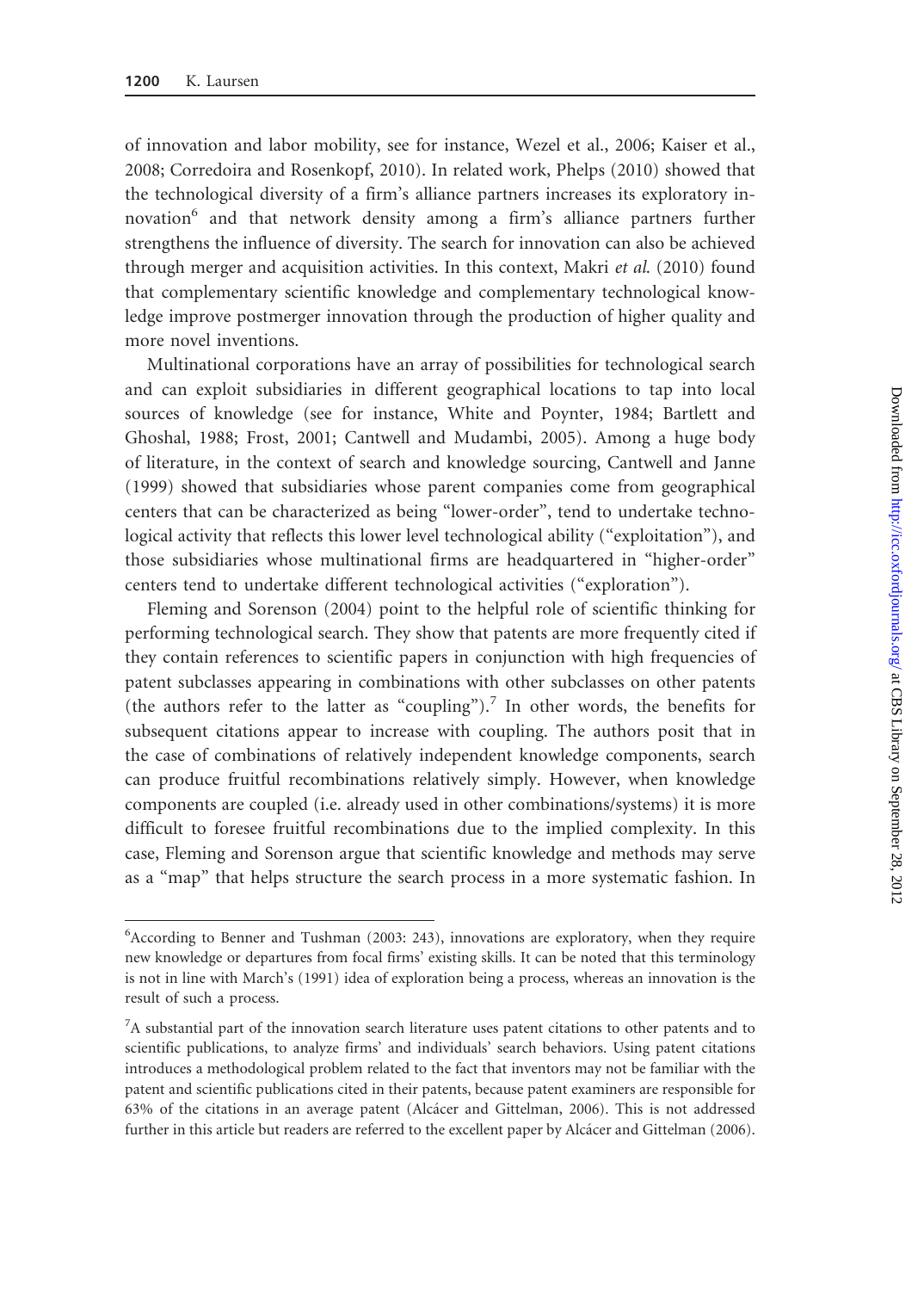other words, when knowledge is systemic, there is strong complementarity between technological and scientific knowledge in producing new combinations (see also, [Dougherty, 2007](#page-31-0) for a discussion of the need to treat technological and scientific knowledge as complements). [Fabrizio \(2009\)](#page-32-0) provides additional empirical support for this claim. An alternative and possibly complementary explanation might be that technologies that appear in numerous patents are more of the general purpose technology (GPT) type. If the GPTs (e.g. IT, software, biotechnology) are science-based and the GPT patents are more often cited than other patents, this might explain some of the co-variation.

## 5.3 Exogenous triggers of changes in the level and direction of search behavior

#### 5.3.1 The individual level: the way engineers work

In his account of the history of the "turbojet revolution," [Constant II \(1980\)](#page-31-0) proposed the concept of presumptive anomaly as a trigger for radical advances in technology: "Presumptive anomaly occurs in technology, not when the conventional system fails in any absolute sense, but when assumptions derived from science indicate either under some future condition the conventional system will fail (or function badly) or that a radically different technology will do a better job." [\(Constant II,](#page-31-0) [1980:](#page-31-0) 15).

Thus, in the case of the turbojet, insights derived from aerodynamic theory<sup>8</sup> in the 1920s created a presumption among (some) aircraft engineers that, over the longer term, fundamental constraints would be encountered in the performance of aircraft employing the conventional propeller system. Aerodynamic theory, in particular, suggested that aircrafts would be able to travel faster than the speed of sound but that conventional piston propellers would not be able to secure the necessary level of thrust. Constant II documents how this presumption was central in stimulating the turbojet revolution. In addition to presumptive anomalies, and based on the work of [Laudan \(1984\)](#page-34-0), Vincenti ([1990:](#page-38-0) 47) conjectured that the search for radical design solutions is also promoted by *actual* functional failures, which occur when a technology is subject to increasingly greater demands or is applied in new situations. According to Vincenti, the failure in the 1930s of the traditional airfoil to provide propellers with satisfactory aerodynamic characteristics at high speeds, led scientists and engineers to search for and subsequently develop high speed airfoil designs.<sup>9</sup>

<sup>&</sup>lt;sup>8</sup>[Ruttan \(2008\)](#page-37-0) points out that it is not necessary for the insights that give rise to a presumptive anomaly to be derived from science.

<sup>&</sup>lt;sup>9</sup>In similar vein, [Rosenberg \(1969\)](#page-37-0) points out to how bottlenecks and imbalances in technological progress induce and shape technological search, although not necessarily in a radical direction. [Reichstein and Salter \(2006\)](#page-37-0) highlight the complementary nature of product and process innovation, i.e. that product innovation can lead to the search for process innovation (and vice-versa).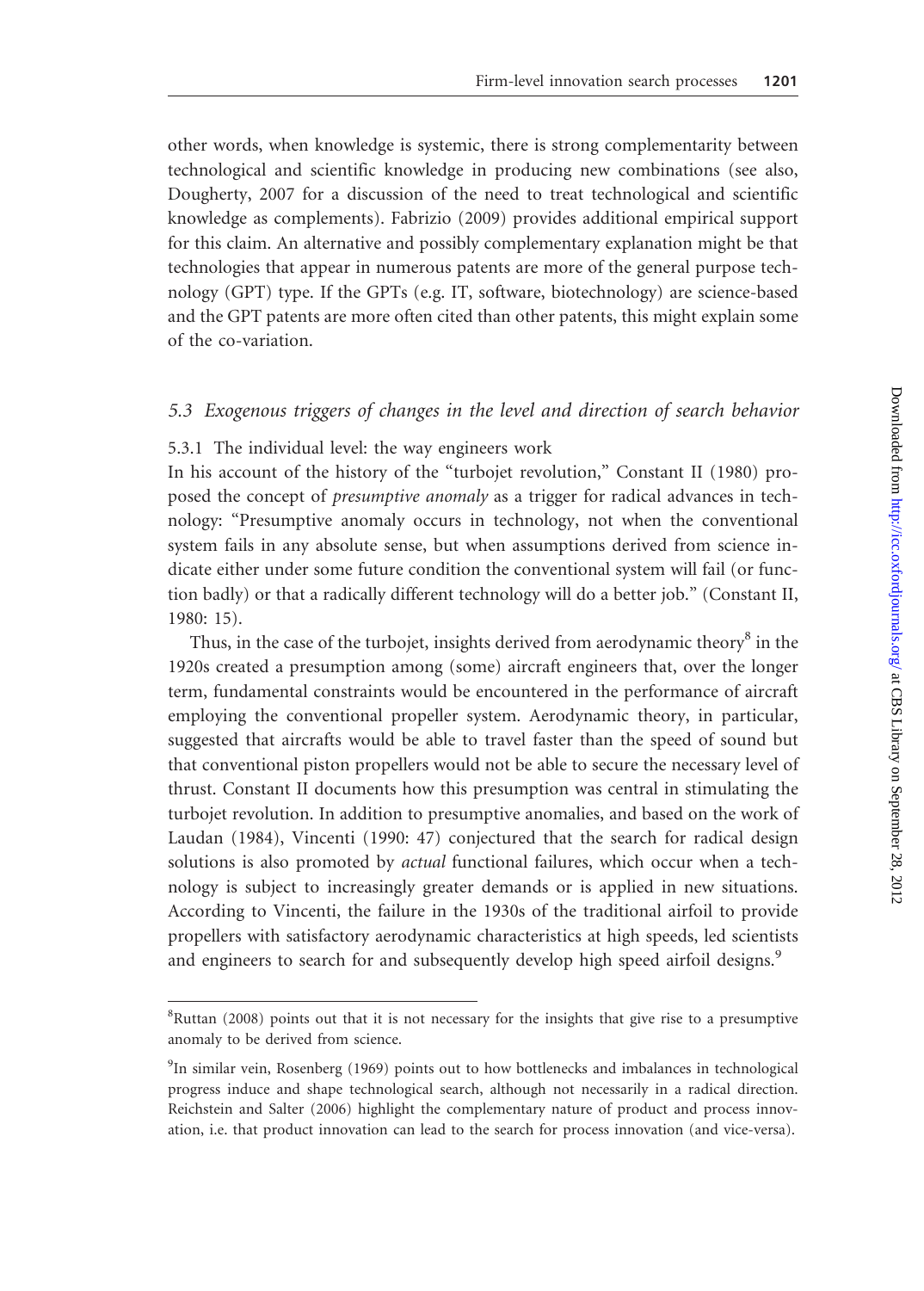5.3.2 The firm level: idiosyncratic situations, "problemistic" and slack search [Ahuja and Katila \(2004\)](#page-29-0) posit that "idiosyncratic situations" may encourage firms to invest in path breaking search. These situations include, in particular, technological exhaustion and expansion beyond national markets. The authors show that US-based chemical firms conduct more searches that draw on science when they face high levels of technological exhaustion. The authors also showed that changes in firms' product market presence may initiate changes to these firms' international research presence. In a very interesting paper, [Katila and Chen \(2009\),](#page-34-0) using longitudinal data on 124 robotics firms, show that competitors' actions also influence the search activity of firms. In particular, they showed that firms which search after competitors, introduce more new products, whereas firms that search ahead of competitors introduce more innovative new products. Most innovative firms combine these out-of-sync approaches, but avoid synchronized searching.

However, at a more general level, the behavioral theory of the firm [\(Cyert and](#page-31-0) [March, 1963](#page-31-0)) posits that one of the central types of search performed by firms is "problemistic search" (i.e. search triggered by a problem). Problemistic search is initiated when decision makers recognize that organizational performance is below perceived aspirations, a level that in part is a function of prior performance. Consequently, if an organization is under competitive pressure (especially price competition or rival innovations), the search for innovation may increase if managers decide that upgrading processes and products could resolve performance problems [\(Greve and Taylor, 2000; Greve, 2003\)](#page-32-0). For instance, organizations with declining profits may enter the R&D race in an attempt to restore profitability [\(Kamien and Schwarz, 1982](#page-33-0); [Antonelli, 1989\)](#page-30-0). Building on [Bolton's \(1993\)](#page-30-0) work, [Greve \(2003\)](#page-32-0) argues and demonstrates empirically that performance below aspiration level not only makes decision makers search for solutions, it also makes them more likely to try inherently risky solutions, such as those involving more spending on R&D activities.

Although we know something about the factors that can affect the level of search activities, the literature says little about how problemistic search affects the search for variety and the outcome in terms of the degree of radicalness of the innovation. Nevertheless, theory and evidence provide some of the building blocks to begin establishing a theory in that direction. For example, firms facing rival innovations or increased price competition have incentives to change their internal routines and to unlock innovation potential that may have been constrained by risk aversion or day-to-day business practices [\(McDermott and O'Connor, 2002\)](#page-35-0).

The selection of a strategy to meet an immediate threat to the firm's profits is not random, however, and short-term incentives are not the only drivers of radical innovation. Substantial resources are also required, resources that may not be available to firms that are under external pressure. Cost efficiency considerations and commitment to certain types of products, processes, or business practices may induce companies to choose not to engage in radical changes. In other words, inertia may be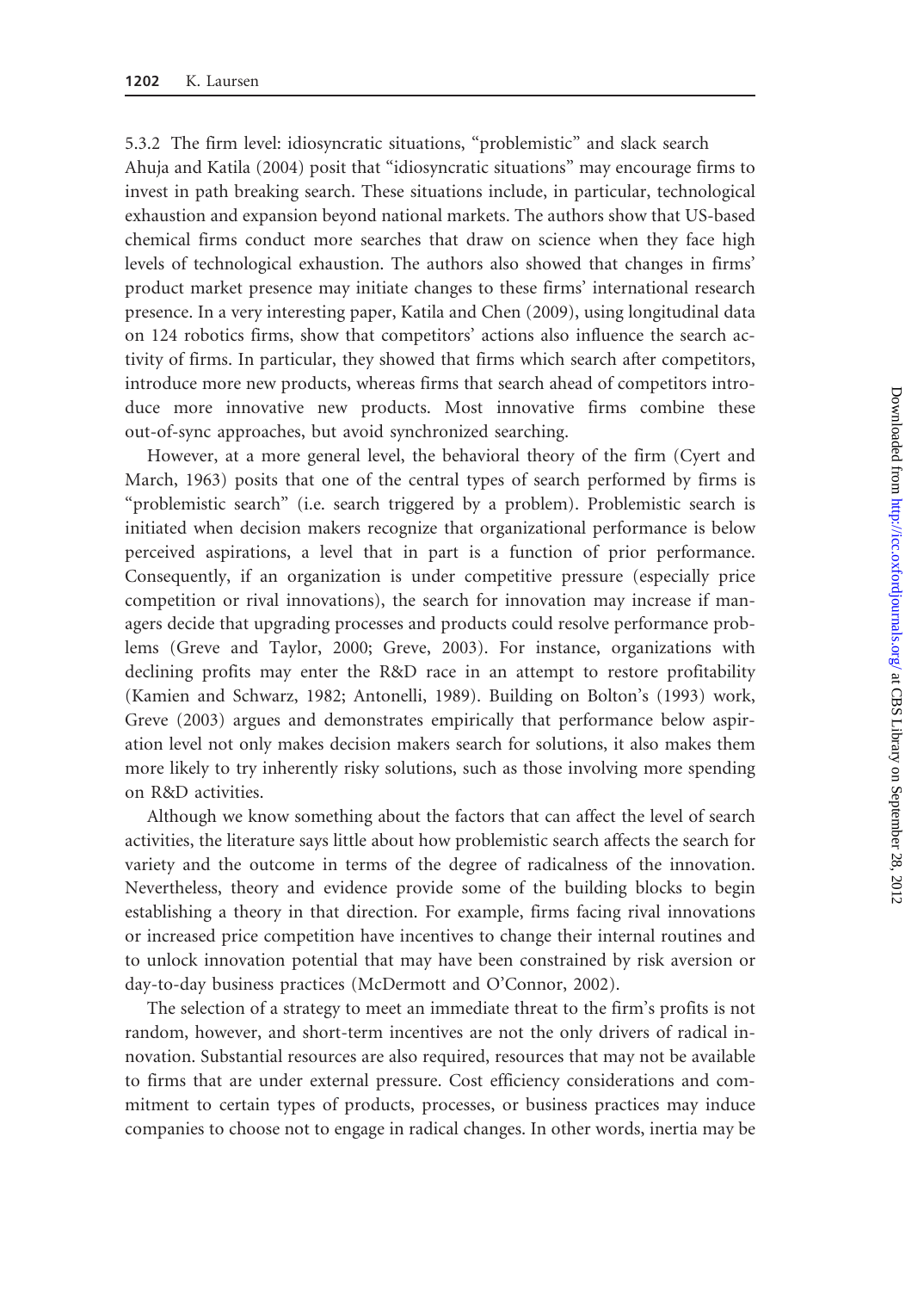widespread in firms' reactions to these competitive pressures ([Tripsas and Gavetti,](#page-38-0) [2000;](#page-38-0) [Gilbert, 2005\)](#page-32-0). In response to a rapid decline in firm profits, managers may not be able to orchestrate large-scale R&D to develop radical combinations and recombinations of technologies and other kinds of knowledge. Many companies will search for a less challenging road out of the competitive situation by attempting to innovate incrementally, that is, to recombine existing knowledge. Put differently, in a situation of extreme competitive pressure, firms can be expected to focus on incrementally updating existing products and processes based on the exploitation of existing ideas, rather than undertaking the exploration associated with radical innovation ([March,](#page-35-0) [1991\)](#page-35-0), which may require long-term investment in order to be successful in the market. However, future research should examine whether these expectations are valid empirically and develop these ideas theoretically.

Another firm-level driver of the search for variety is organizational slack [\(Cyert](#page-31-0) [and March, 1963](#page-31-0); [Thompson, 1967](#page-38-0)). Organizational slack refers to "those resources, which an organization has acquired which are not committed to a necessary expenditure. In essence these are resources which can be used in a discretionary manner" [\(Dimick and Murray, 1978](#page-31-0): 616). [Nohria and Gulati \(1996\)](#page-36-0) argued that in the context of innovation, some slack is needed to be innovative because slack allows for the pursuit of innovative projects associated with high levels of uncertainty but a potentially high pay-off. In contrast, too much slack could lead to inefficiencies. It seems reasonable to suggest that in order for a firm to act on a presumptive anomaly as discussed above, a degree of slack is required. Slack search would also allow search that does not seem immediately justifiable, given the current demand. Although such projects often fail, they sometimes (accidentally) yield benefits that are of great value to the firm.

On the other hand, slack can have negative effects because, it can be misused by organizational members for personal gain. The existence of slack resources may lead decision makers to fund R&D projects that advantage certain groups or individuals within the firm rather than the whole firm. In sum, slack search entails benefits and costs. Also, empirical research does not agree on the positive effect on innovation outcomes (see e.g. [Zajac et al., 1991](#page-39-0); [Majumdar and Venkataraman, 1993\)](#page-35-0). Given the benefits and costs of slack search, [Nohria and Gulati \(1996\)](#page-36-0) hypothesize and substantiate empirically that that there is an inverted U-shaped relationship between functional departments' levels of slack and their perceived innovativeness; in other words, there is an optimal level of slack associated with innovativeness.

However, as in the case of problemistic search, no work has been published on the type of innovation that slack search may lead to. Theory and historical evidence would suggest that slack search should lead to more radical innovations (such as the incidental discovery of the Post-it note at 3M). The argument is as follows. In examining declining organizations, Wiseman and Bromily [\(1996](#page-39-0): 524) showed that the relationship between risk taking behavior and performance can be expressed as "a cyclical process with positive feedback in which decline and the loss of certain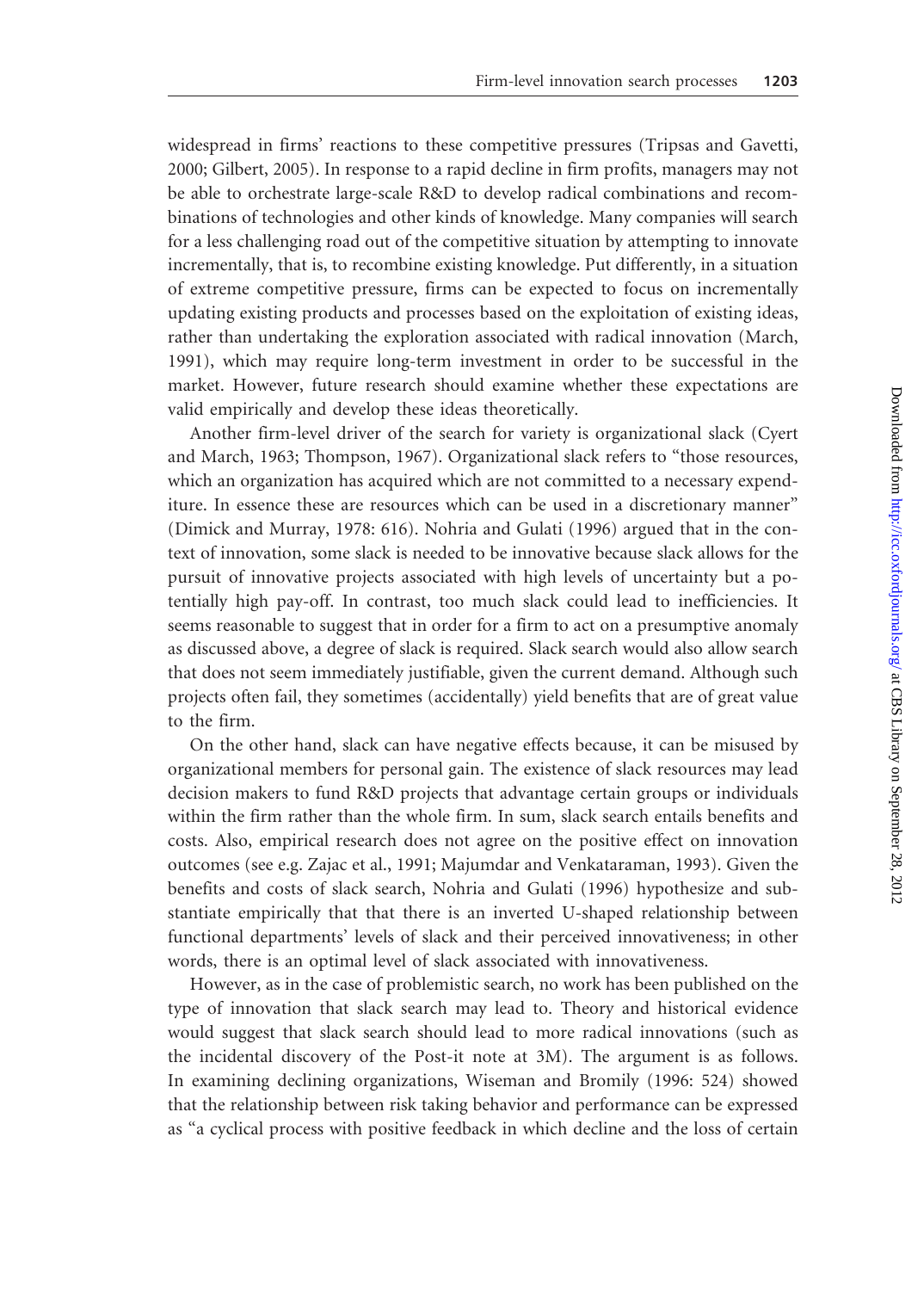slack resources increases risk which in turn reduces performance and results in further organizational shrinkage. Thus, firms facing decline fall into a trap of taking unprofitable risks that ultimately exacerbates the decline."<sup>10</sup> Regarding innovation, unprofitable risk may often encompass a focus on producing incremental innovation rather than radical innovation, because radical innovation requires slack to allow for the more broad and explorative search needed to produce this type of innovation [\(Knight, 1967](#page-34-0); Ö[zcan, 2005\)](#page-36-0). An organization needs a certain amount of slack to be able to pursue new combinations of knowledge more radically, by searching broadly among a variety of possible inputs because the technological and market outcomes of these innovations remain unpredictable due to the high levels of uncertainty [\(Vincenti, 1990](#page-38-0); [Pavitt, 2005](#page-36-0)).

#### 5.3.3 The system level: new technological opportunities

Technological opportunities are the set of possibilities for technological advance and can be measured as returns to R&D taking account of the demand conditions, current level of technology, and appropriability regime ([Malerba and Orsenigo, 1993;](#page-35-0) [Klevorick et al., 1995\)](#page-34-0). Arguably, new technological opportunities allow more variety in the possibilities for combining and recombining knowledge elements through technological search. As resources are devoted to R&D and projects are completed, the pool of opportunities may become depleted and the possibilities for combining and recombining knowledge more limited. However, the pool of opportunities can be replenished from the sources of opportunity, including advances in scientific understanding; technological advance originating outside the industry; and new possibilities opened up by feedback from current innovations ([Klevorick et al.,](#page-34-0) [1995:](#page-34-0) 189). As the pool of opportunities is restocked, this implies that a period of incremental change is being replaced by a period of ferment, in which radical innovations materialize [\(Tushman and Anderson, 1986\)](#page-38-0), possibly to the extent that a new technological paradigm emerges ([Dosi, 1982](#page-31-0)).

The theory of recombinant invention [\(Utterback, 1994;](#page-38-0) [Hargadon and Sutton,](#page-33-0) [1997;](#page-33-0) [Fleming, 2001](#page-32-0)) provides another related argument for why new technological opportunities may lead to recombinations of a variety of more radical inputs. According to this theory, inventors' experimentation over combinations of new components and configurations of previously combined components, leads to less technological success on average but increases the variability that can lead to technological breakthroughs associated with radical innovation [\(Fleming, 2001](#page-32-0)). However,

 $10$ Note that the tension between problemistic and slack search is an unresolved issue in the literature. On the one hand it is argued that organizational problems can lead to more (problemistic) search; on the other hand, organizational problems lead to less slack, which should result in less search (see for instance, [Greve, 2003](#page-32-0)). One could speculate that at least part of the resolution to this apparent contradiction lies in the possibility of problemistic and slack search leading to different types of search.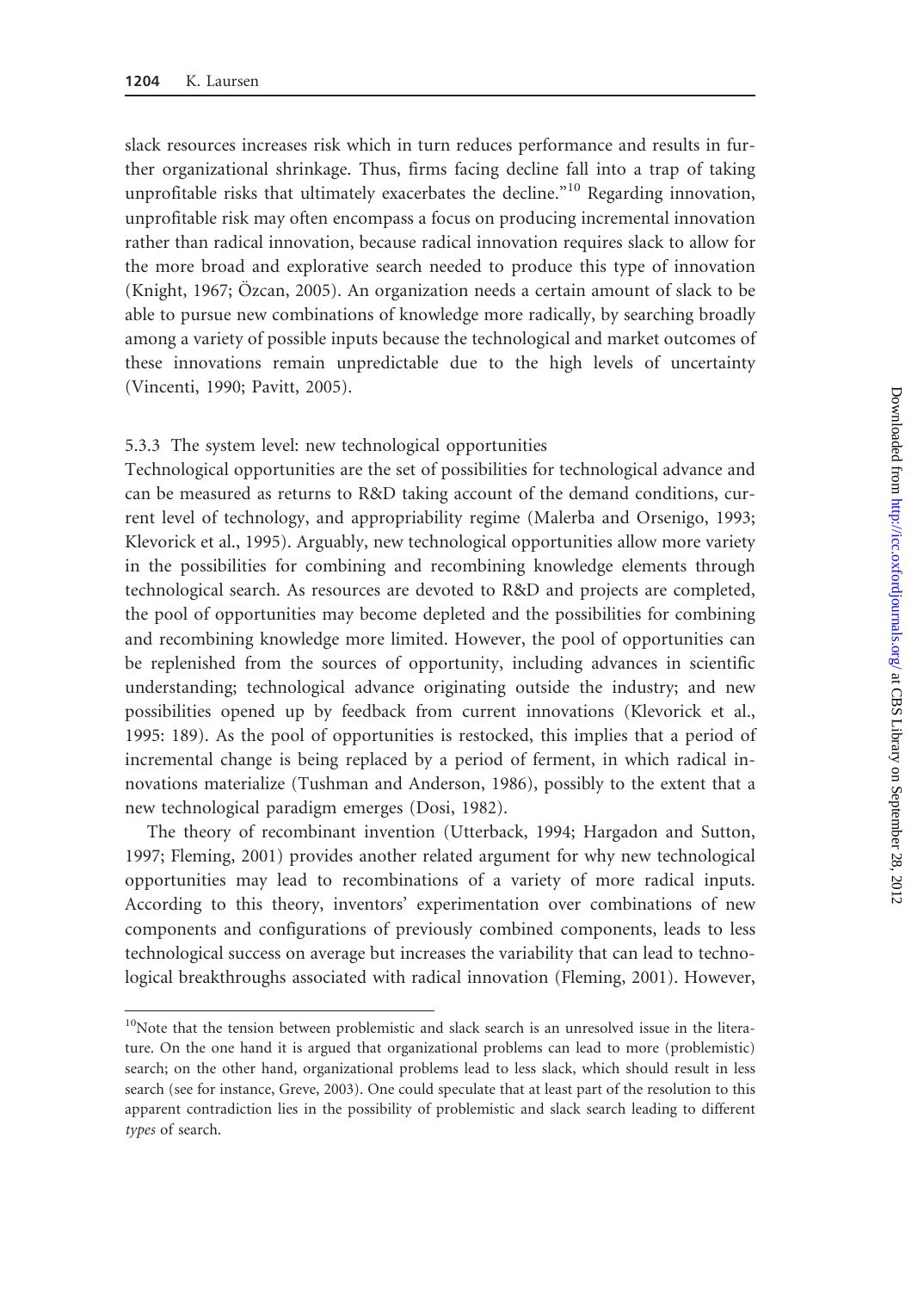as technologies mature, the likelihood that high-utility combinations of technological elements have not been tried or exploited already must eventually decline ([Ahuja and](#page-29-0) [Lampert, 2001](#page-29-0)). As a result, new technological opportunities offer the possibility of radical combinations and recombinations. In other words, new technological opportunities may allow hitherto separate technologies to be combined in new, complex, and valuable ways.

In many cases, advances in basic scientific research have led to new, radical combinations, particularly in science-based industries [\(Nelson, 1959](#page-35-0); [Klevorick et al.,](#page-34-0) [1995\)](#page-34-0) (however, see [Pavitt, 2005](#page-36-0), on the nonlinear relationship between scientific theory and technological practice—and on scientific theory very often being a poor guide to practice). Although basic scientific research eventually may lead to technological breakthrough, it is fundamentally uncertain when and where the results of basic research should be applied ([Nelson, 1959;](#page-35-0) [Pavitt, 1993\)](#page-36-0). Nelson [\(1959](#page-35-0): 300) says that: "Moving from the applied-science end of the spectrum to the basic-science end, the degree of uncertainty about the result of specific research projects increases, and the goals become less clearly defined and less closely tied to the solution of a specific practical problem or the creation of a practical object." The reason why basic science often leads to radical breakthroughs is thus connected to the observation that basic research addresses fundamental questions that are not necessarily constrained only by the solution to a practical problem (see [Nightingale, 1998](#page-36-0), for a discussion of the differences between technological and scientific search processes). The results of the research are, moreover, fully and freely disseminated to a large community, so the potential sources of new ideas are numerous and varied [\(Dasgupta and David, 1994;](#page-31-0) [Fleming and Sorenson, 2004\)](#page-32-0).

#### 5.4 Search over time and in different contexts

The subsections above suggest that the intensity, direction, and type of search are not evenly spread across contexts and time. Indeed, Jansen et al. [\(2006\)](#page-33-0) show empirically that exploration in the context of innovation is more effective in dynamic environments, whereas exploitative behavior related to innovation is more advantageous to an organizational unit's financial performance in more competitive environments. Similarly, using cross-sectional data from a range of manufacturing industries, [Sidhu](#page-37-0) et al[. \(2007\)](#page-37-0) suggest that the value of so-called supply-side, demand-side, and spatial exploration and exploitation is contingent on the (self-reported) "dynamism" of the industry in which the firm competes. In particular, non-local supply-side search (involving awareness of technological developments within the given industry) is found to be positively associated with innovation in more dynamic industries, whereas such exploration seems to hamper innovation in less dynamic industries. Conversely, while boundary-spanning demand-side search (aiming at understanding customers' needs) is found to be positively associated with innovation in less dynamic industries, it appears to be harmful to innovation in more dynamic contexts.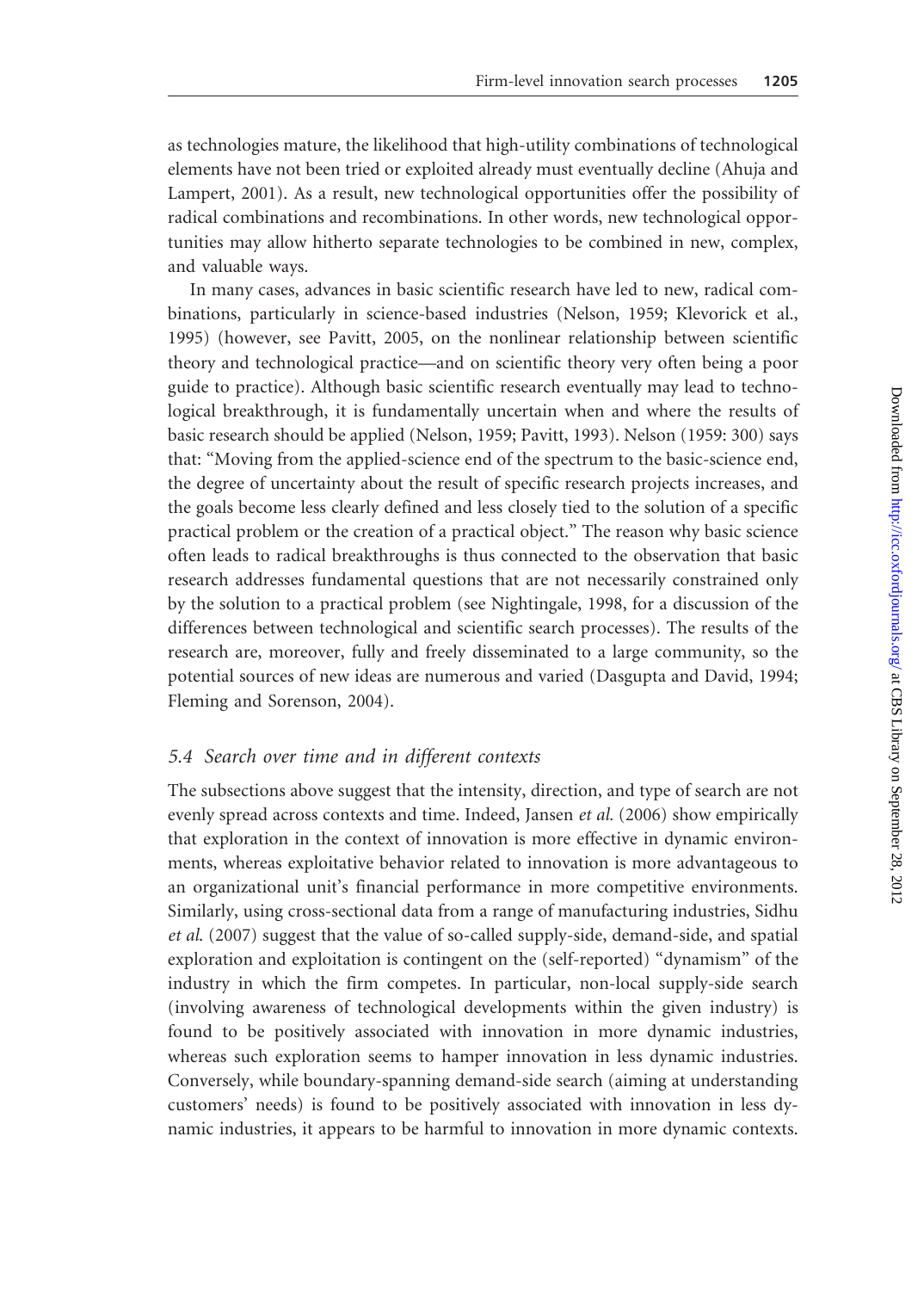Spatial boundary-spanning search (knowledge of opportunities inside and outside of the home region), however, seems to contribute to innovation in dynamic and in less dynamic industries.

These studies constitute an important first step towards improving our understanding of how and why different types of search occur in different contexts. However, their limitation is that these studies are cross-sectional. Cross-sectional analyses often suffer from problems related to unobserved heterogeneity, and by definition, cannot say much about how relationships change over time. Indeed, the majority of the papers in the innovation search literature are cross-sectional, and if they involve a time-series dimension, they exploit variation over time but most often do not look at how search patterns can change over time (however, see [Katila](#page-34-0) [and Chen, 2009](#page-34-0), discussed earlier)

# 6. Search and (the lack of) technological diversity among firms: the "variety paradox"

The search literature shows that there are differences in the way firms go about conducting technological search in terms of explorative and exploitative search activities, which gives rise to variations in firms' innovation performance (for instance, [Katila and Ahuja, 2002;](#page-33-0) [Leone and Reichstein, 2012](#page-34-0)). Despite what we know about the diverse ways in which organizations search for variety in order to achieve innovations, however, firms within the same industry have been shown to display little technological diversity in search activities related to fast-growing technologies [\(Patel and Pavitt, 1997\)](#page-36-0).<sup>11</sup> Patel and Pavitt demonstrate that each firm's patenting activity in the period 1985–1990, in five broad fields of technology (chemicals, mechanical, electrical–electronic, transport, and other), is strongly correlated with the prior distribution of its total patenting in the same fields in the period 1969– 1984. The five correlations range between 0.55 and 0.91. In other words, firms patenting predominantly in mechanical technology exploit fast-growing opportunities mainly within the mechanical field, and the same logic applies to the other fields. This is an apparent paradox, given the findings in the search literature.

Patel and Pavitt [\(1997\)](#page-36-0) suggest that the variety that causes heterogeneous performance among firms comes from the relative difficulty for firms to turn that technology, understood as know-how, into profitable products (see also [Pavitt,](#page-36-0) [1998,](#page-36-0) on this point). Patel and Pavitt posit also that some of the difficulties involved in turning technologies into products lies in the fact that products are often complex because they encompass many distinct technologies (for instance, a car uses

 $11$ Note that Patel and Pavitt find that the *rate* of technological search differs markedly among firms within the same broad field of expertise. They conclude that managers have more scope for choice in relation to the rate as opposed to the direction of change.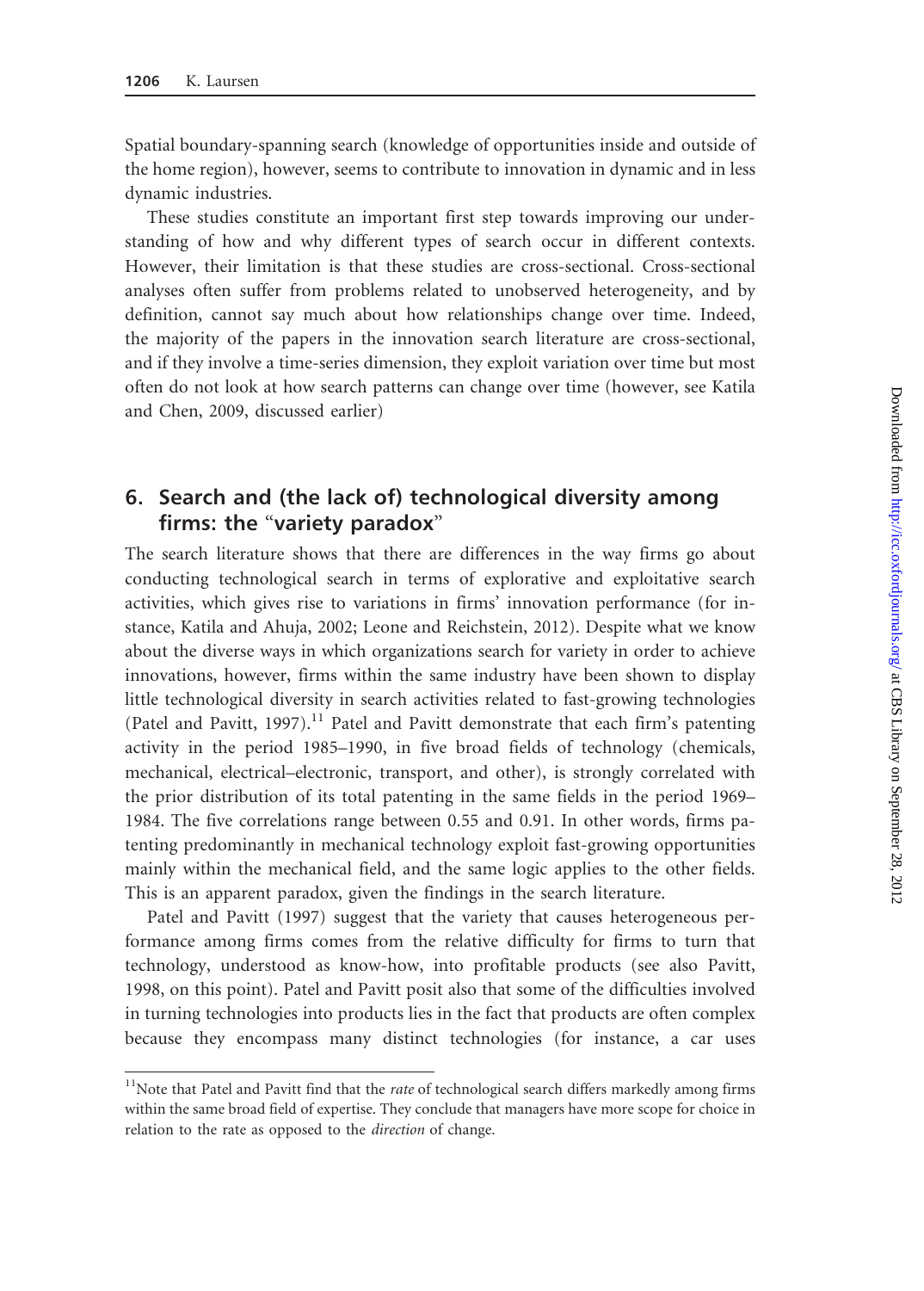transport, electronics, and chemical technologies). They suggest that some firms are better at investing in the firm-specific learning processes that enable the transformation of technologies into products. This contrasts strongly with the traditional evolutionary view that firms' outputs differ because their technologies differ. Patel and Pavitt argue instead that firms within the same industry have, more or less, the same technologies but differ internally in relation to how they can turn those technologies into successful products in the market.

Although this view likely has explanatory power, it is not the only plausible explanation. While most researchers would agree that there are strong technological imperatives in technological search processes, given the firms' end-products ["if you want to design and make automobiles, you must know (amongst other things) about mechanics" [\(Patel and Pavitt, 1997](#page-36-0): 155)], the limits imposed by these imperatives may be wide—at least wide enough to explain a significant proportion of firm-level variation in innovation performance. There are at least three complementary explanations. First, there is likely to be an intertemporal aspect to technological search. A leading firm may perform explorative search and subsequently enter new technologies, thus gaining a temporary technological advantage over competitors. However, advanced rival organizations do not only rely on their own research in the development of innovations; they also use the innovations of leading competing organizations as inputs to their own innovation processes through various forms of imitation mediated by industrial intelligence activities [\(Mansfield et al., 1981](#page-35-0); [Levin et al., 1987;](#page-34-0) [Cassiman and Veugelers, 2002;](#page-31-0) [Ziedonis, 2004](#page-39-0)). In this sense, organizations' search directions are somewhat interdependent (see also, [Katila and Chen, 2009](#page-34-0)). This tends also to lead to more similar technological profiles among firms in the same industry despite their searching in different ways at any given point in time. It should also be noted that although Patel and Pavitt focus on search outcomes in terms of patent classes, more recent search literature focuses on the search process as reflected in patent citations.

Second, explorative search activities are unlikely to constitute the majority of search in successful organizations, given the high costs involved but, at the same time, firms often need to master emerging technological opportunities in order to identify potential contributions to future business opportunities. Patel and Pavitt [\(1997](#page-36-0): 148) describe it as: "at least in the early stages, emerging fields will be marginal in the total technological portfolio of the firm, but this will change as a function of the richness of the stream of potential opportunities that are identified" (original emphasis). In other words, if firms fail to explore the technological space in emerging fields, they may miss important future business opportunities with extremely damaging consequential effects on the organization.

Third, technological profiles across patent classes of firms are observed after the search process. Firms ex ante search for knowledge components may be of different intensity and conducted in different ways; it may be directed towards solutions to similar problems, given the shared industrial context and technological imperatives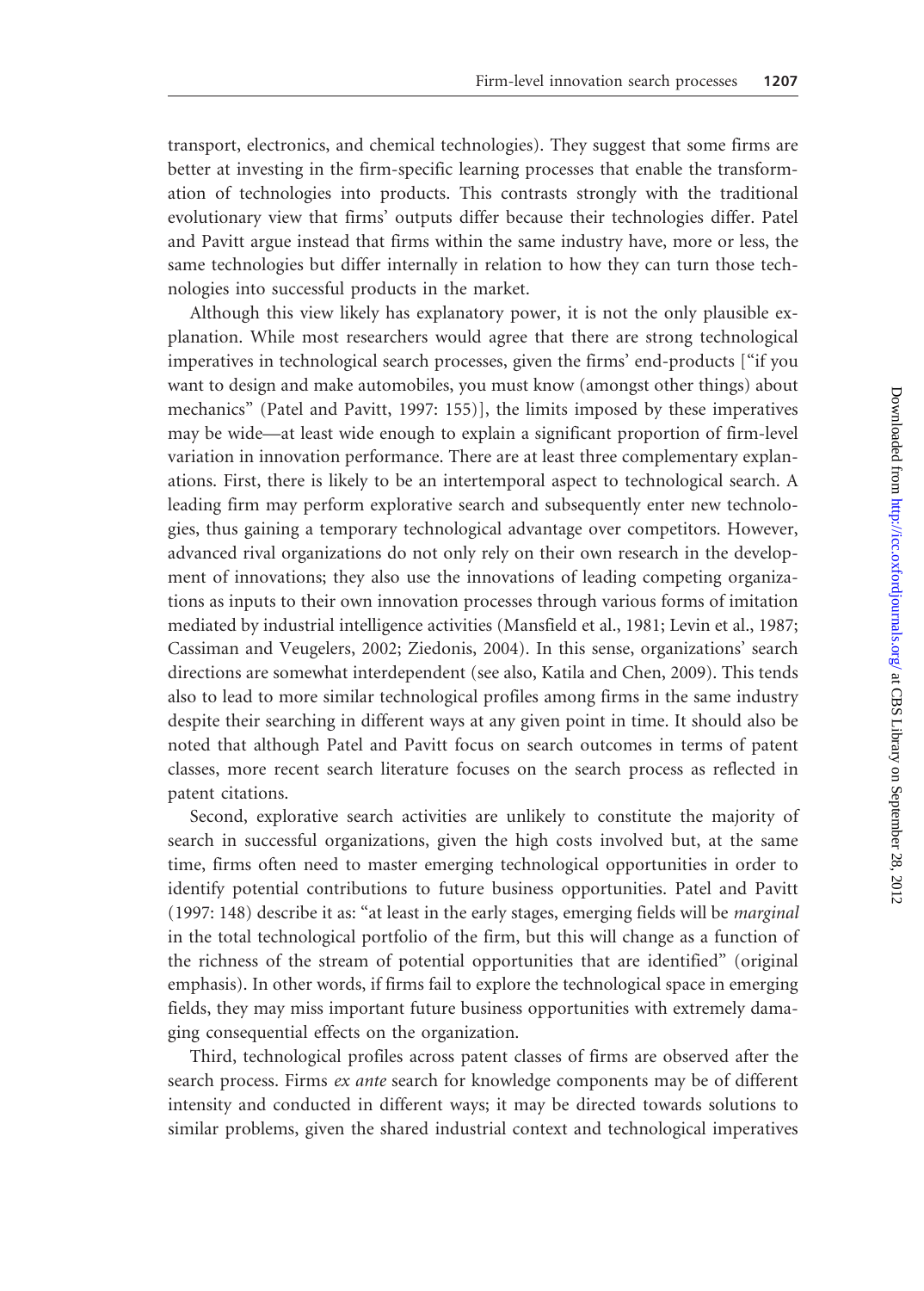[\(Teece, 1988;](#page-38-0) [Patel and Pavitt, 1997](#page-36-0)). These solutions to similar problems are likely to be classified in the same broad patent classes (recall that Patel and Pavitt use five broad classes), although they may be far from identical.

Whereas there is an apparent contradiction between [Patel and Pavitt's \(1997\)](#page-36-0) results and the findings in the search literature, the pieces of the jigsaw puzzle do fit in one particular corner. The search literature shows that firms with the highest level of explorative activities for innovation in new technological [\(Katila and Ahuja,](#page-33-0) [2002\)](#page-33-0), or organizational [\(Laursen and Salter, 2006](#page-34-0)) domains are penalized in the sense that they are responsible for lower levels of product innovation compared with firms that do less explorative search. In other words, there is a broad agreement that the search for variety is rather strongly constrained. In any case, the "variety paradox" raises a number of research questions (see Section 8 below).

## 7. What we think we know about search, variety and innovation

The theoretical and empirical literature on variety generation through the search for knowledge components is very informative. The innovation search literature demonstrates that firms vary in the way they search for new combinations and the intensity with which they do so, and moreover in their ability to handle the trade-offs involved in having to balance local and non-local search. Whereas early contributions in the literature focused on establishing local search as the default and most "realistic" search behavior of firms, later contributions acknowledge the central importance of local search but also explore its disadvantages. Local search on its own is cheaper and less risky but is also less rewarding than a combination of local and non-local search. The literature also highlights the non-trivial costs associated with search, and that given the cognitive limitations of decision makers, organizations may be performing not only too little search but in some cases, too much search (of various kinds). In addition, the literature shows that the resulting resource heterogeneity of firm-specific search processes often leads to variations in organizational performance. In other words, search matters.

We have seen that firms have to balance local and non-local search and have demonstrated that certain factors may help firms to avoid the local search trap, although we do not have a perfect understanding of the extent to which these factors should be applied to avoid the local search trap without over-searching (this is obviously an important limitation). Factors such as a diverse set of employee education and skills, labor mobility (hiring), markets for technology, formal collaboration, informal knowledge exchange, licensing-in, user networks, science, and working with external knowledge sources, in general, are all important contributors to the avoidance of this trap. There is evidence to suggest that when the right balance between local and non-local search is achieved, the relation between the two search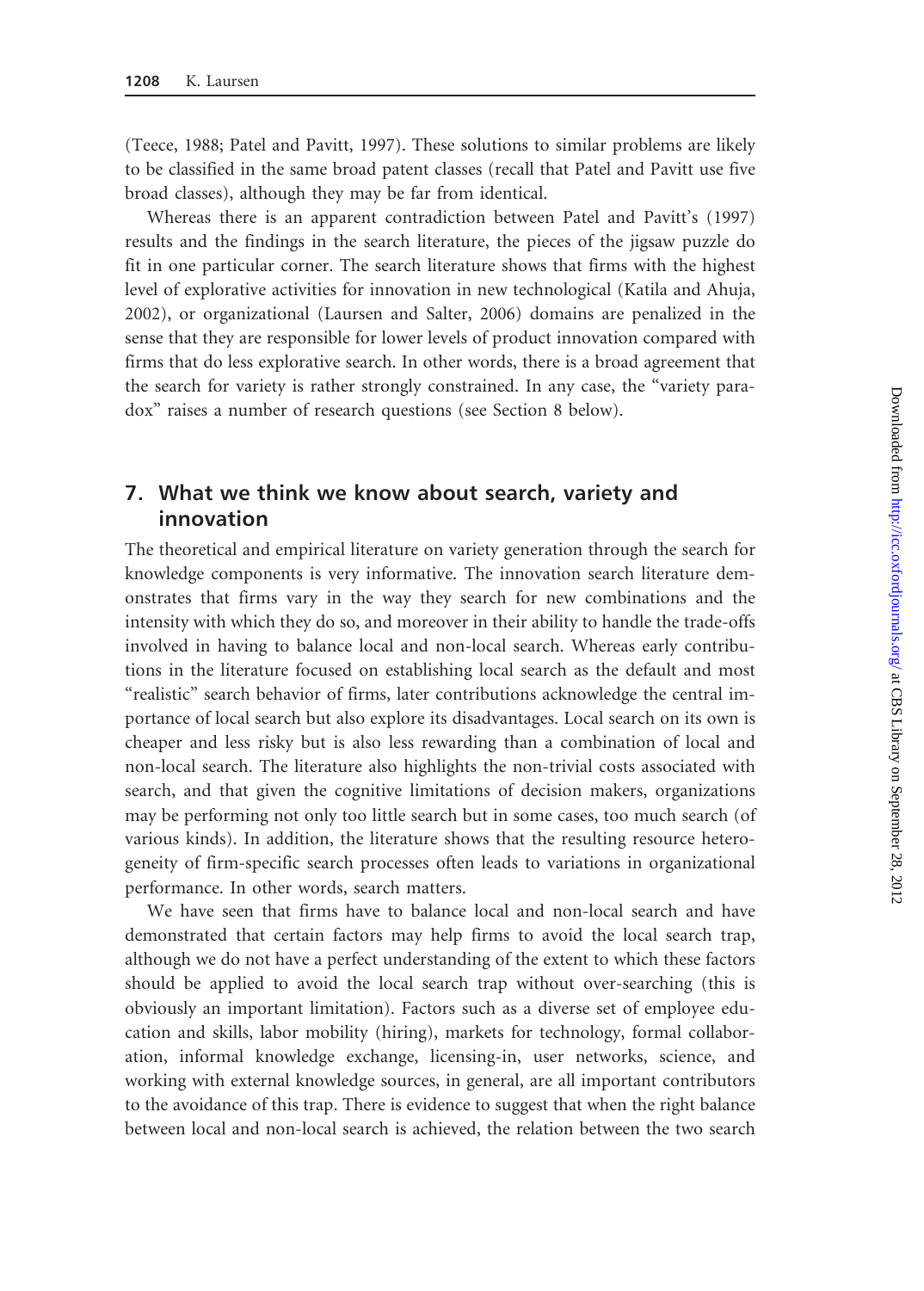types is complementary (see for instance, [Katila and Ahuja, 2002\)](#page-33-0).<sup>12</sup> Another area about which much more is now known is related to the frequent inability of firms to make the right decisions concerning the direction of search. We know also that the search is often triggered by engineers' actual and perceived design constraints, competitors' actions, organizational problems (problemistic search), and in other situations through a degree of organizational slack and based on the set of technological opportunities the firm faces in its search process. An understanding that organizational structure matters for the effectiveness of search for innovations also emerges.

# 8. What we still need to know about search, variety, and innovation

Whereas the innovation search literature provides the answers to several important questions and deepens our understanding of the innovative process, it has some limitations. One is related to the generalizability of some of the results, given that the empirical studies are conducted in particular contexts and in specific industries which may be unlike any other industries. Also, the focus on specific geographical locations could be a concern. Another limitation is related to the fact that several of the papers reviewed here suffer from endogeneity problems related to unobserved heterogeneity and the possibility of reverse causality. These problems lead to overestimation of the hypothesized effects ([Hamilton and Nickerson, 2003](#page-33-0)). Survivor bias may also be affecting the results [\(Fleming and Sorenson, 2004,](#page-32-0) for instance, acknowledge this explicitly), because most recombinations are so ineffective that they are not executed (as Schumpeter originally suggested) even if the direction of the effect of this bias is not evident *a priori* in a regression setup. These empirical problems may be difficult to overcome but need to be noted.

Other limitations to the studies in the literature, represent puzzles that give rise to whole new sets of research questions. One such is related to the "variety paradox" discussed above. In this context, we need an empirical examination of whether or not firms' innovative performance is determined by the ability to turn technology into products or by the ability to develop technologies through search for variety (or both). Although the mechanisms involved are not easy to disentangle empirically, this is a vital question for future research.

Another issue involves the role of the organizational structures that could facilitate local and boundary-spanning search. Attention in the literature to this issue is recent. However, as noted above, we need to learn more about how, when, and why delegation and/or centralization should be applied to balance local and non-local

 $12$ However, note that [Laursen and Salter, \(2006\)](#page-34-0) find that firms with relatively large R&D departments and much external search have difficulties in translating these efforts into innovations. This implies that heavy investment in local search may hinder effective non-local search.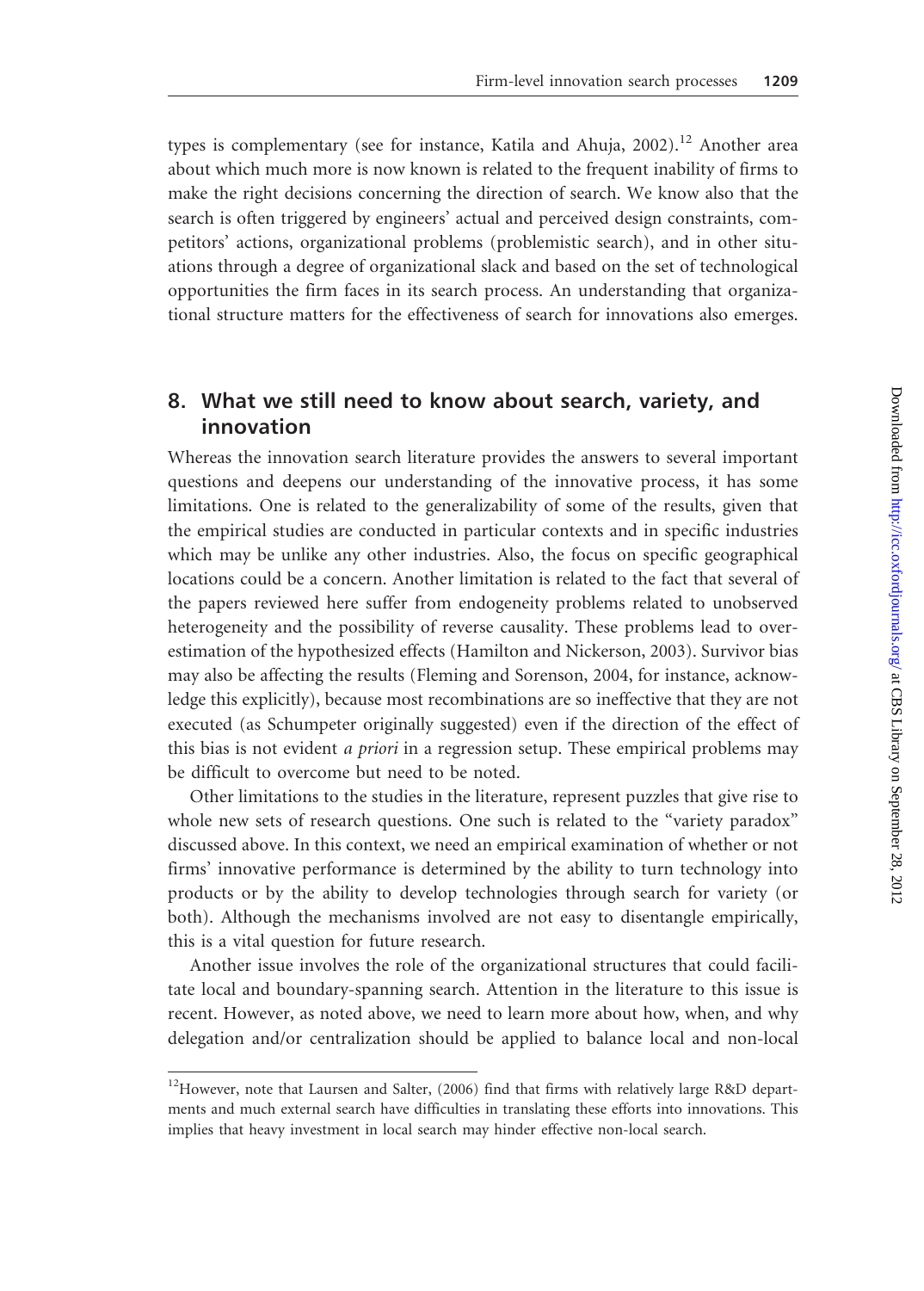<span id="page-29-0"></span>search and we need to know more about which organizational mechanisms and practices the managers need to utilize to make innovation search more effective. In relation to organizational ambidexterity, we need measures that better reflect the theoretical notion of ambidexterity and some large-scale quantitative studies that examine which organizational designs work best for ambidextrous search activities, and under what circumstances.

Another somewhat under-researched issue concerns the type of search to which organizational problems give rise. Prior empirical research focuses on search intensity [\(Greve, 2003;](#page-32-0) [Chen and Miller, 2007\)](#page-31-0) but not on the type and direction of search. For example, does slack search produce more radical innovations? Does problemistic search produce more incremental changes? In cross-sectional studies, changes in search behavior over time are most often inferred. However, more studies are needed that place the time dimension at the center of the analysis (at the same time there is more to be learnt from cross-sectional and case studies). The difficulty involved should not be underestimated and some of the innovation-related changes discussed in this article are of a long-run nature. We need more studies over longer time periods.

There are also some other questions that require research. One is related to the role of appropriability when conducting search for innovation. For instance, how can firms engage in knowledge search in the external environment without losing too much essential knowledge? What is the role of appropriability conditions in this context? Another important question is how firms prioritize their search efforts for new combinations, given the opportunity costs compared with other investments. We know little about how organizational decision makers prioritize scarce resources for search and other essential activities in the bid to achieve the best performance outcomes.

### Acknowledgements

An earlier version of this article was presented at the CAS workshop on "Innovation in Firms" held in Oslo, Norway, between October 30 and November 1, 2007. I want to thank the participants for their valuable comments. I am grateful to Editor Paul Nightingale, and to four anonymous reviewers for insightful, detailed, and very constructive comments. The usual caveats apply.

#### References

- Ahuja, G. and R. Katila (2004), 'Where do resources come from?: The role of idiosyncratic situations,' Strategic Management Journal, 25(8–9), 887–907.
- Ahuja, G. and C. M. Lampert (2001), 'Entrepreneurship in the large corporation: A longitudinal study of how established firms create breakthrough inventions,' Strategic Management Journal, 22(6–7), 521–543.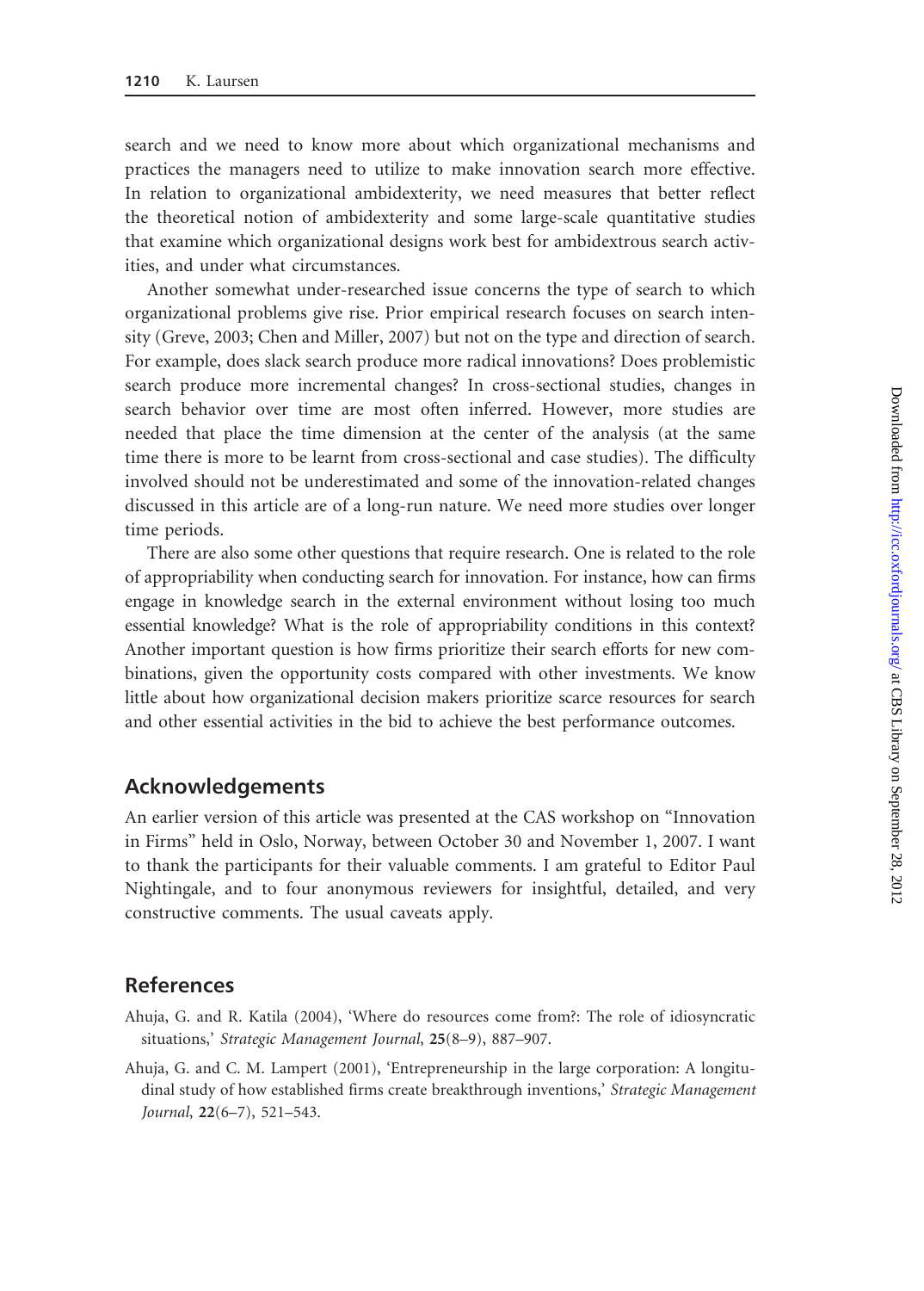- <span id="page-30-0"></span>Alcácer, J. and M. Gittelman (2006), 'Patent citations as a measure of knowledge flows: The influence of examiner citations,' The Review of Economics and Statistics, 88(4), 774–779.
- Andersen, E. S. (1994), Evolutionary Economics: Post-Schumpeterian Contributions. Pinter: London, UK, and New York, NY.
- Antonelli, C. (1989), 'A failure-inducement model of research and development expenditure Italian evidence from the early 1980s,' Journal of Economic Behavior  $\&$  Organization, 12(2), 159–180.
- Argyres, N. S. and B. S. Silverman (2004), 'R&D, organization structure, and the development of corporate technological knowledge,' Strategic Management Journal, 25(8–9), 929–958.
- Bartlett, C. A. and S. Ghoshal (1988), 'Organizing for worldwide effectiveness: the transnational solution,' California Management Review, 31(1), 54–74.
- Beckman, C. M. (2006), 'The influence of founding team company affiliations on firm behavior,' Academy of Management Journal, 49(4), 741–758.
- Benner, M. J. and M. Tushman (2002), 'Process management and technological innovation: A longitudinal study of the paint and photography industries,' Administrative Science Quarterly, 47, 676–698.
- Benner, M. J. and M. L. Tushman (2003), 'Exploitation, exploration, and process management: The productivity dilemma revisited,' Academy of Management Review, 28(2), 238-256.
- Bogers, M., A. Afuah and B. Bastian (2010), 'Users as innovators: A review, critique, and future research directions,' Journal of Management, 36(4), 857-875.
- Bolton, M. K. (1993), 'Organizational innovation and substandard performance: When Is necessity the mother of innovation,' Organization Science, 4(1), 57–75.
- Brown, J. S. and P. Duguid (1991), 'Organizational learning and communities-of-practice: Toward a unified view of working, learning, and innovation,' Organization Science, 2(1), 40–57.
- Brown, J. S. and P. Duguid (2001), 'Knowledge and organization: A social-practice perspective,' Organization Science, 12(2), 198-213.
- Buckley, P. J. and M. J. Carter (2004), 'A formal analysis of knowledge combination in multinational enterprises,' Journal of International Business Studies, 35(5), 371–384.
- Burgelman, R. A. (1994), 'Fading memories: A process theory of strategic business exit in dynamic environments,' Administrative Science Quarterly, 39(1), 24–56.
- Cantwell, J. (1989), Technological Innovation and Multinational Corporations. Blackwell: Oxford, UK.
- Cantwell, J. and O. Janne (1999), 'Technological globalisation and innovative centres: The role of corporate technological leadership and locational hierarchy,' Research Policy, 28, 119–144.
- Cantwell, J. and R. Mudambi (2005), 'MNE competence-creating subsidiary mandates,' Strategic Management Journal, 26(12), 1109–1128.
- Carlile, P. R. (2002), 'A pragmatic view of knowledge and boundaries: Boundary objects in new product development,' Organization Science, 13(4), 442–455.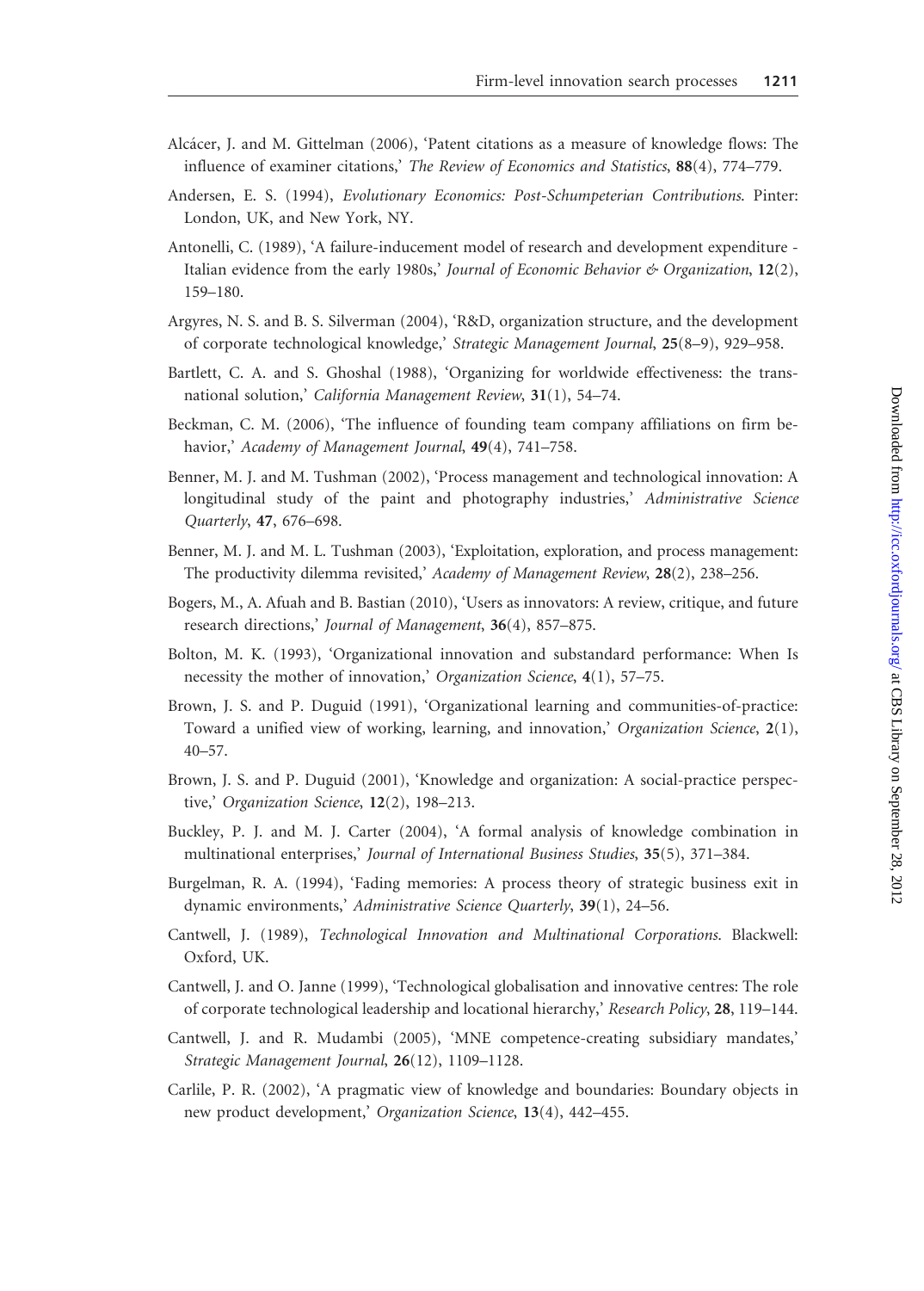- <span id="page-31-0"></span>Cassiman, B. and R. Veugelers (2002), 'Spillovers and R&D cooperation: Some empirical evidence,' American Economic Review, 92(4), 1169–1184.
- Cassiman, B. and R. Veugelers (2006), 'In Search of complementarity in innovation strategy: Internal R&D and external knowledge acquisition,' Management Science, 52(1), 68–82.
- Casson, M. (1998), Information and organization. Oxford University Press: Oxford, UK.
- Chen, W.-R. and K. D. Miller (2007), 'Situational and institutional determinants of firms' R&D search intensity,' Strategic Management Journal, 28(4), 369–381.
- Chesbrough, H. (2003), Open Innovation. Harvard University Press: Cambridge, MA.
- Christensen, C. (1997), The Innovator's Dilemma: When New Technologies Cause Great Firms to Fail. Harvard Business School Press: Cambridge, MA.
- Cohen, W. M. and D. A. Levinthal (1990), 'Absorptive capacity: A new perspective of learning and innovation,' Administrative Science Quarterly, 35(1), 128–152.
- Cohen, W. M. and F. Malerba (2001), 'Is the tendency to variation a chief cause of progress?' Industrial and Corporate Change, 10(3), 587–608.
- Constant II, E. W. (1980), The Origins of the Turbojet Revolution. Johns Hopkins University Press: Baltimore, MD.
- Corredoira, R. A. and L. Rosenkopf (2010), 'Should auld acquaintance be forgot?: The reverse Transfer of knowledge through mobility ties,' Strategic Management Journal, 31(2), 159–181.
- Cyert, R. M. and J. G. March (1963), A Behavioral Theory of The Firm. Prentice-Hall: Englewood Cliffs, NJ.
- Dahlander, L. and M. W. Wallin (2006), 'A man on the inside: Unlocking communities as complementary assets,' Research Policy, 35, 1243–1259.
- Dahlin, K., L. Weingart and P. Hinds (2006), 'Team diversity and information use,' Academy of Management Journal, 48(6), 1107–1123.
- Dasgupta, P. and P. David (1994), 'Towards a new economics of science,' Research Policy, 23(5), 487–522.
- Dimick, D. E. and V. V. Murray (1978), 'Correlates of substantive policy decisions in organizations: The case of human resource management,' Academy of Management Journal,  $21(4)$ , 611–623.
- Dosi, G. (1982), 'Technological paradigms and technological trajectories: A suggested interpretation of the determinants and directions of technical change,' Research Policy, 11(3), 147–162.
- Dosi, G. (2000), Innovation, Organization and Economic Dynamics: Selected Essays. Edward Elgar: Cheltenham, UK/Northampton, MA.
- Dougherty, D. (2007), 'Trapped in the 20th century?: Why models of organizational learning, knowledge and capabilities do not fit bio-pharmaceuticals, and what to do about that,' Management Learning, 38(3), 265–270.
- Evenson, R. E. and Y. Kislev (1976), 'A stochastic model of applied research,' Journal of Political Economy, 84(2), 265–281.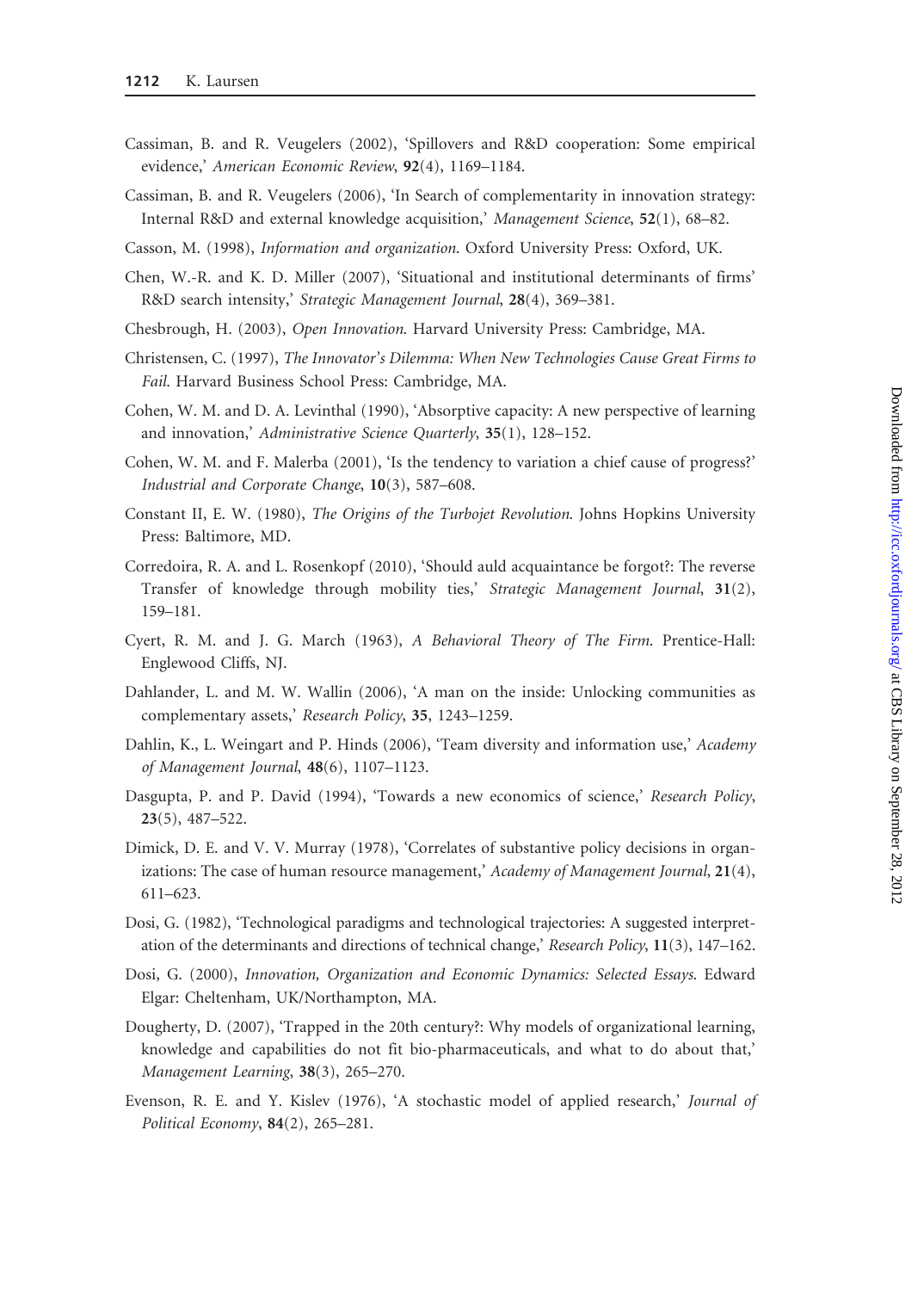- <span id="page-32-0"></span>Fabrizio, K. R. (2009), 'Absorptive capacity and the search for innovation,' Research Policy, 38(2), 255–267.
- Fagerberg, J. (2005), 'Innovation: A guide to the literature,' in J. Fagerberg, D. C. Mowery and R. R. Nelson (eds), The Oxford Handbook of Innovation. Oxford University Press: Oxford, UK, pp. 1–26.
- Fagerberg, J., D. C. Mowery and R. R. Nelson (2005), The Oxford Handbook of Innovation. Oxford University Press: Oxford, UK.
- Fleming, L. (2001), 'Recombinant uncertainty in technological search,' Management Science, 47(1), 117–132.
- Fleming, L. and O. Sorenson (2001), 'Technology as a complex adaptive system: Evidence from patent data,' Research Policy, 30(7), 1019-1039.
- Fleming, L. and O. Sorenson (2004), 'Science as a map in technological search,' Strategic Management Journal, 25(8–9), 909–928.
- Fosfuri, A. and T. Rønde (2009), 'Leveraging resistance to change and the skunk works model of innovation,' Journal of Economic Behavior and Organization, 72(1), 274–289.
- Foss, N. J., K. Laursen and T. Pedersen (2011), 'Linking customer interaction and innovation: The mediating role of new organizational practices,' Organization Science, 22(4), 980–999.
- Frost, T. S. (2001), 'The geographic sources of foreign subsidiaries' innovations,' Strategic Management Journal, 22(2), 101–123.
- Galunic, D. C. and S. Rjordan (1998), 'Resource re-combinations in the firm: Knowledge structures and the potential for Schumpeterian innovation,' Strategic Management Journal, 19(12), 1193–1201.
- Gavetti, G. and D. A. Levinthal (2000), 'Looking forward and looking backward: Cognitive and experimental search,' Administrative Science Quarterly, 45(1), 113-137.
- Gibson, C. B. and J. Birkinshaw (2004), 'The antecedents, consequences, and mediating role of organizational ambidexterity,' Academy of Management Journal, 47(2), 209–226.
- Gilbert, C. G. (2005), 'Unbundling the structure of inertia: Resource versus routine rigidity,' Academy of Management Journal, 48(5), 743–763.
- Grant, R. (1996), 'Toward a knowledge-based theory of the firm,' Strategic Management Journal, 17(Winter Special Issue), 109–122.
- Greve, H. R. (2003), 'A behavioral theory of R&D expenditures and innovations: Evidence from shipbuilding,' Academy of Management Journal, 46(6), 685–702.
- Greve, H. R. and A. Taylor (2000), 'Innovations as catalysts for organizational change: Shifts in organizational cognition and search,' Administrative Science Quarterly, 45(1), 54–80.
- Grimpe, C. and W. Sofka (2009), 'Search patterns and absorptive capacity: Low- and high-technology sectors in European countries,' Research Policy, 38(3), 495-506.
- Gupta, A. K., K. G. Smith and C. E. Shalley (2006), 'The interplay between exploration and exploitation,' Academy of Management Journal, 49(4), 693-706.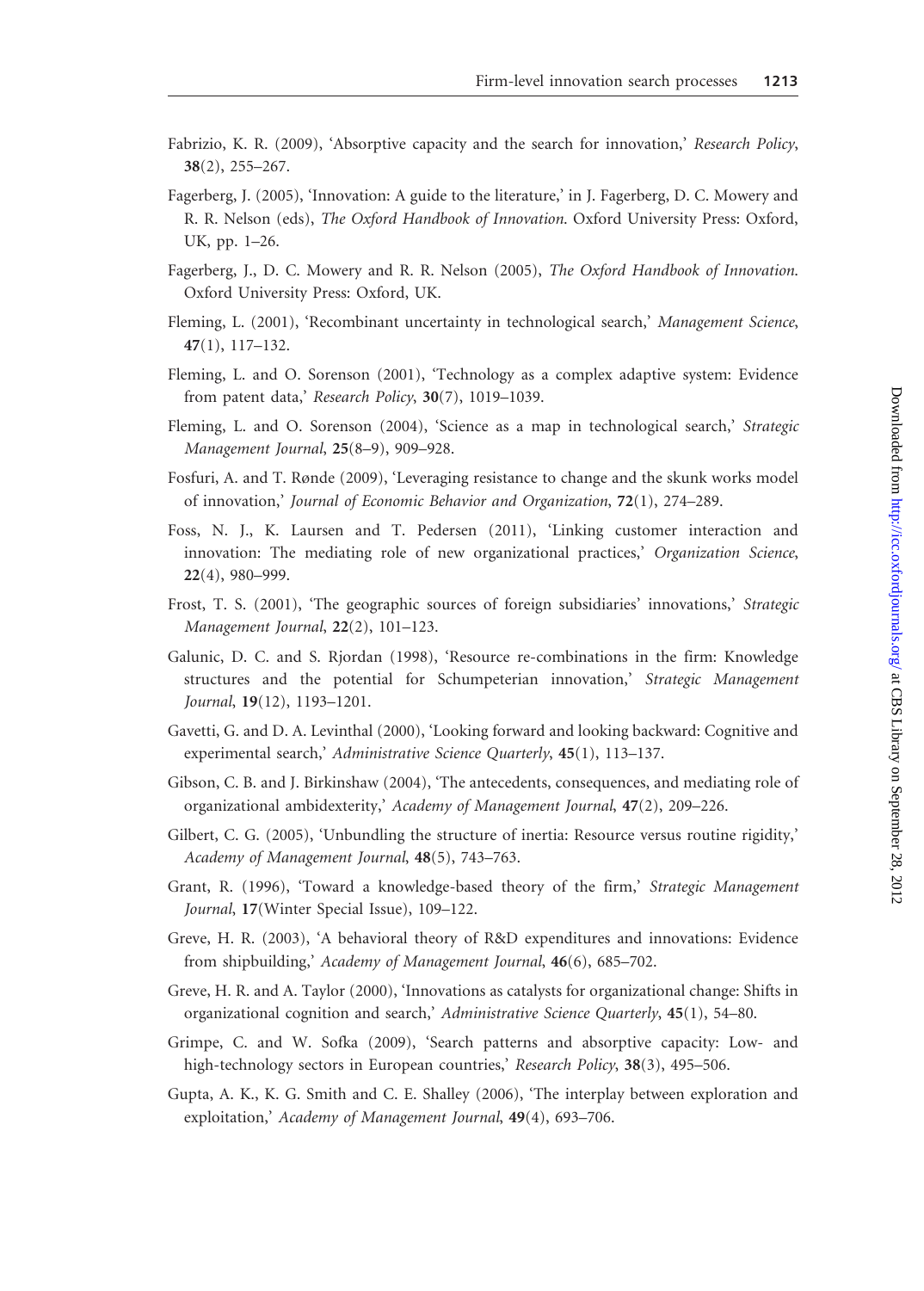- <span id="page-33-0"></span>Hambrick, D. C., T. Seung Cho and M.-J. Chen (1996), 'The influence of top management team heterogeneity on firms' competitive moves,' Administrative Science Quarterly, 41(4), 659–684.
- Hamilton, B. and J. Nickerson (2003), 'Correcting for endogeneity in strategic management research,' Strategic Organization, 1(1), 51–78.
- Hargadon, A. and R. Sutton (1997), 'Technology brokering and innovation in a product development firm,' Administrative Science Quarterly, 42(4), 716–749.
- He, Z. and P. Wong (2004), 'Exploration vs. exploitation: An empirical test of the ambidexterity hypothesis,' Organization Science, 15(4), 481–494.
- Helfat, C. (1994), 'Evolutionary trajectories in petroleum firm R&D,' Management Science, 40, 1720–1747.
- Hollander, S. G. (1965), The Sources of Increased Efficiency: A Study of DuPont Rayon Plants. MIT Press: Cambridge, MA.
- Jacobsson, S. and C. Oskarsson (1995), 'Educational statistics as an indicator of technological activity,' Research Policy, 24(1), 125-136.
- Jaffe, A. B., M. Trajtenberg and R. Henderson (1993), 'Geographic localization of knowledge spillovers as evidenced by patent citations,' Quarterly Journal of Economics, 108(3), 577–598.
- Jansen, J. J. P., M. P. Tempelaar, F. A. J. van den Bosch and H. W. Volberda (2009), 'Structural differentiation and ambidexterity: The mediating role of integration mechanisms,' Organization Science, 20(4), 797–811.
- Jansen, J. J. P., F. A. J. Van den Bosch and H. W. Volberda (2006), 'Exploratory innovation, exploitative innovation, and performance: Effects of organizational antecedents and environmental moderators,' Management Science, 52(11), 1661–1674.
- Jeppesen, L. B. and L. Frederiksen (2006), 'Why do users contribute to firm-hosted user communities?: The case of computer-controlled music instruments,' Organization Science, 17(1), 45–63.
- Jeppesen, L. B. and K. Laursen (2009), 'The role of lead users in knowledge sharing,' Research Policy, 38(10), 1582–1589.
- Jiang, L., J. Tan and M. Thursby (2011), 'Incumbent firm invention in emerging fields: Evidence from the semiconductor industry,' Strategic Management Journal, 32(1), 55–75.
- Kaiser, U., H. C. Kongsted and T. Rønde (2008), Labor Mobility and Patenting Activity. Centre for Economic and Business Research (CEBR): Copenhagen, Denmark.
- Kamien, M. I. and N. L. Schwarz (1982), Market Structure and Innovation. Cambridge University Press: Cambridge, UK.
- Katila, R. (2002), 'New product search over time: Past ideas in their prime?' Academy of Management Journal, 45(5), 995–1010.
- Katila, R. and G. Ahuja (2002), 'Something old, something new: A longitudinal Study of Search Behavior and New Product Introduction,' Academy of Management Journal, 45(8), 1183–1194.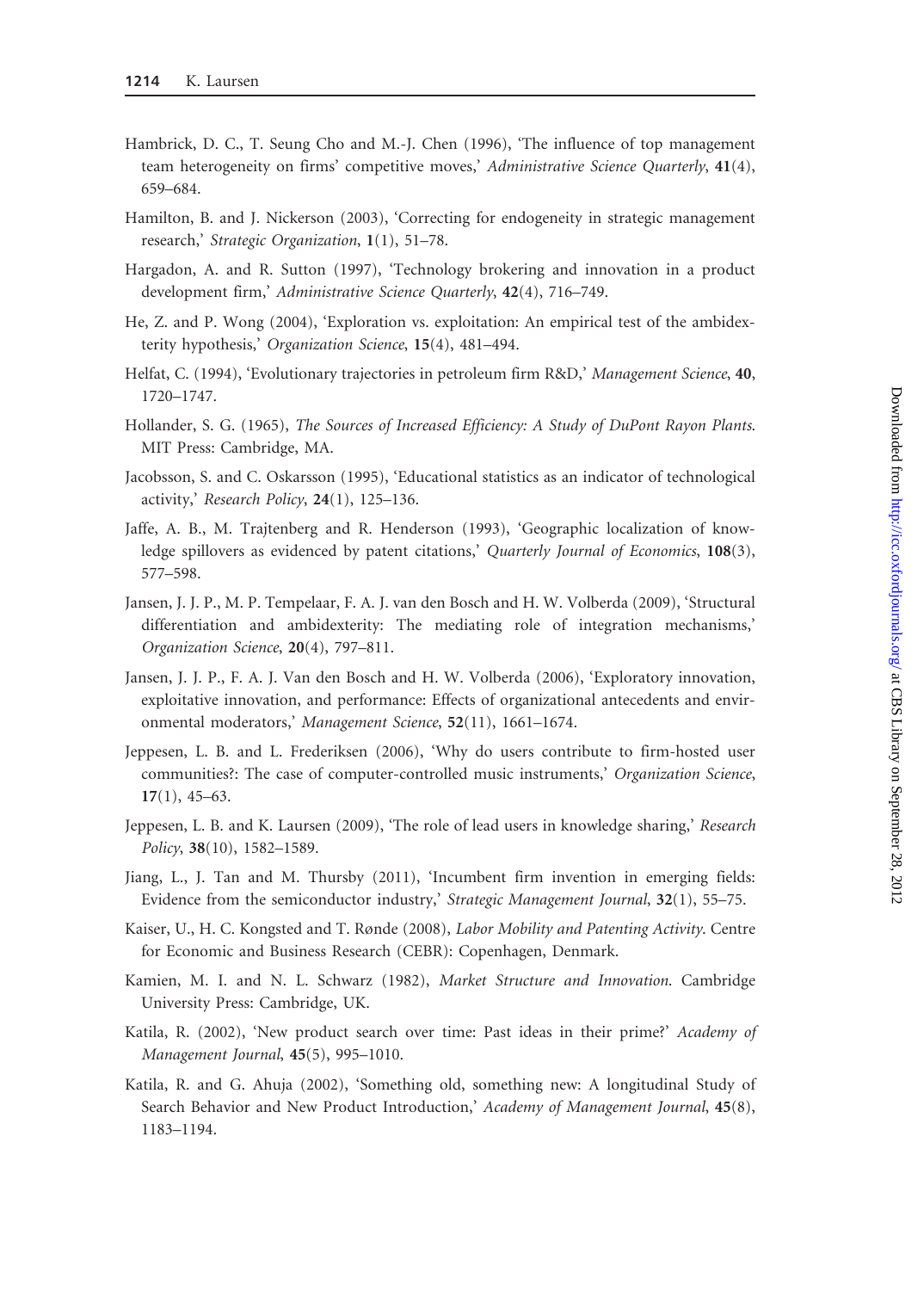- <span id="page-34-0"></span>Katila, R. and E. Chen (2009), 'Effects of search timing on product innovation: The value of not being in sync,' Administrative Science Quarterly, 53(4), 593–625.
- Katz, R. and T. Allen (1982), 'Investigating the Not Invented Here (NIH) syndrome: A look at the performance, tenure, and communication patterns of 50 R&D projects,'  $R\&D$ Management, 12(1), 7–19.
- Klevorick, A. K., R. C. Levin, R. R. Nelson and S. G. Winter (1995), 'On the sources and significance of interindustry differences in technological opportunities,' Research Policy, 24(2), 185–205.
- Knight, K. E. (1967), 'A Descriptive model of the intra-firm innovation process,' Journal of Business, 40(4), 478–496.
- Knudsen, T. and D. A. Levinthal (2007), 'Two faces of search: Alternative generation and alternative evaluation,' Organization Science, 18(1), 39–54.
- Kogut, B. and U. Zander (1992), 'Knowledge of the firm, combinative capabilities, and the replication of technology,' Organization Science, 3(3), 383–397.
- Koput, K. W. (1997), 'A chaotic model of innovative search: Some answers, many questions,' Organization Science, 8(5), 528–542.
- Kuhn, T. S. (1970), The Structure of Scientific Revolutions. 2nd edn. University of Chicago Press: Chicago, IL, and London, UK, 2nd ed.
- Laudan, R. (1984), 'Cognitive change in technology and science,' in R. Laudan (ed.), The Nature of Technological Knowledge: Are Models of Scientific Change Relevant?. Reidel: Dordrecht, The Netherlands, pp. 83–105.
- Laursen, K., M. I. Leone and S. Torrisi (2010), 'Technological exploration through licensing: New insights from the licensee's point of view,' Industrial and Corporate Change, 19(3), 871–897.
- Laursen, K., F. Masciarelli and A. Prencipe (2012), 'Regions matter: How localized social capital affect innovation and external knowledge use,' Organization Science,  $23(1)$ , 177–193.
- Laursen, K. and A. J. Salter (2006), 'Open for innovation: The role of openness in explaining innovative performance among UK manufacturing firms,' Strategic Management Journal, 27(2), 131–150.
- Lavie, D., U. Stettner and M. L. Tushman (2010), 'Exploration and exploitation within and across organizations,' Academy of Management Annals, 4, 109–155.
- Lazonick, W. (2005), 'The innovative firm,' in J. Fagerberg, D. C. Mowery and R. R. Nelson (eds), The Oxford Handbook of Innovation. Oxford University Press: Oxford, UK, pp. 1–26.
- Leiponen, A. and C. E. Helfat (2010), 'Innovation opportunities, knowledge sources, and the benefits of breadth,' Strategic Management Journal, 31(2), 224-236.
- Leone, M. I. and T. Reichstein (2012), 'Licensing fosters rapid innovation!: The effect of the grant-back clause and technological unfamiliarity,' Strategic Management Journal, 33(8), 965–985.
- Levin, R., A. Klevorick, R. R. Nelson and S. Winter (1987), 'Appropriating the returns from industrial research and development,' Brookings Papers on Economic Activity, 3, 783–820.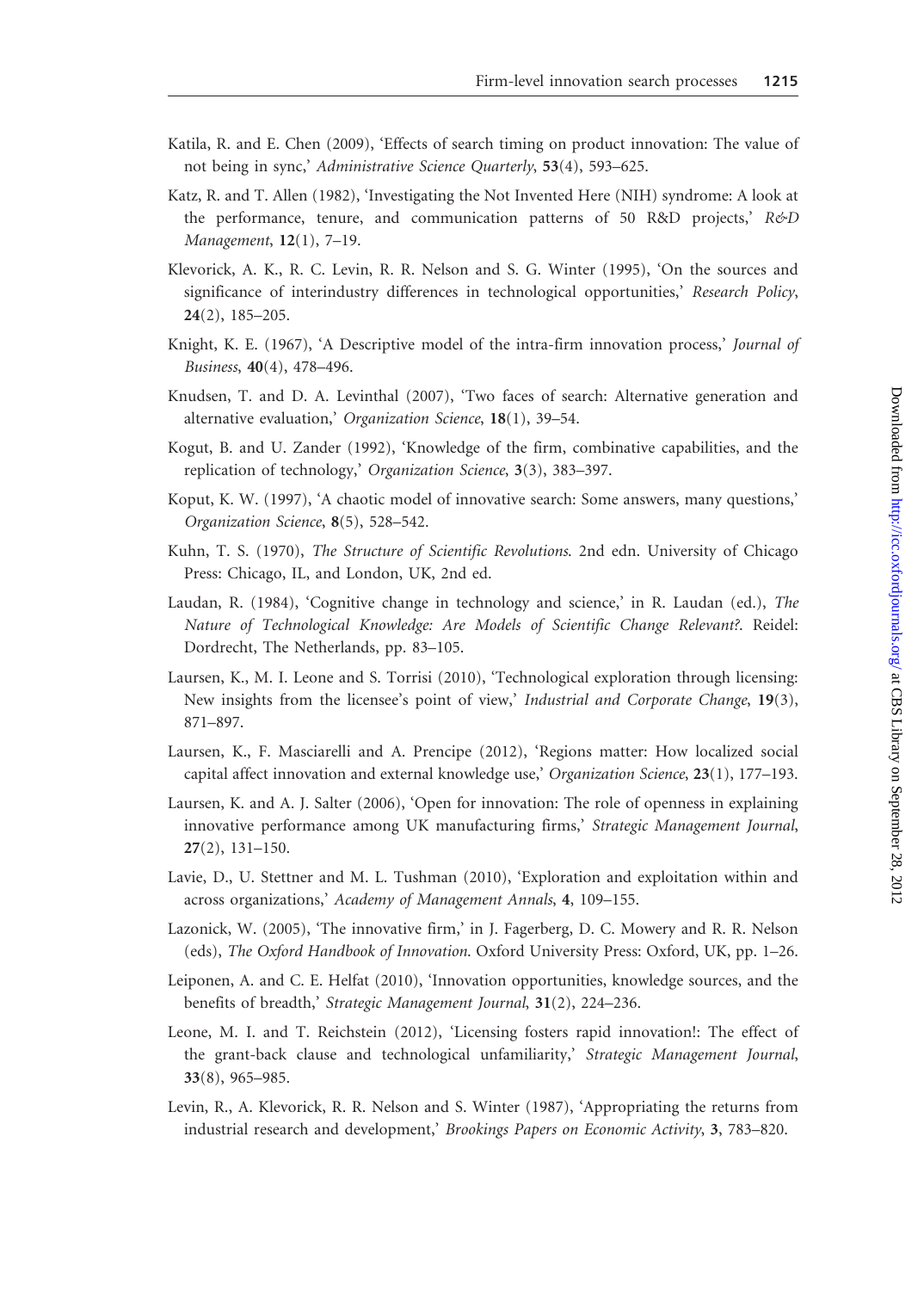- <span id="page-35-0"></span>Levinthal, D. A. and J. G. March (1993), 'The myopia of learning,' Strategic Management Journal, 14(Special issue on organizations, decision making and strategy (Winter)), 95–112.
- Levinthal, D. and C. Rerup (2006), 'Crossing an apparent chasm: Bridging mindful and less-mindful perspectives on organizational learning,' Organization Science, 17(4), 502–513.
- Lilien, G., P. D. Morrison, K. Searls, M. Sonnack and E. von Hippel (2002), 'Performance assessment of the lead user generation process for new product development,' Management Science, 48(8), 1042–1060.
- Lokshin, B., M. Carree and R. Belderbos (2008), 'The productivity effects of internal and external R&D: Evidence from a dynamic panel data model,' Oxford Bulletin of Economics and Statistics, 70(3), 399–413.
- Lundvall, B.-Å. (1988), 'Innovation as an interactive process: From user-producer interaction to national systems of innovation,' in G. Dosi, C. Freeman, R. Nelson, G. Silverberg and L. L. G. Soete (eds), Technical Change and Economic Theory. Pinter Publishers: London, UK, pp. 349–367.
- Lyles, M. A. and C. R. Schwenk (1992), 'Top management, strategy and organizational knowledge structures,' Journal of Management Studies, 29(2), 155–174.
- Majumdar, S. K. and S. Venkataraman (1993), 'New technology adoption in US telecommunications: The role of competitive pressures and firm-level inducements,' Research Policy, 22(5–6), 521–536.
- Makri, M., M. A. Hitt and P. J. Lane (2010), 'Complementary technologies, knowledge relatedness, and invention outcomes in high technology mergers and acquisitions,' Strategic Management Journal, 31(6), 602–628.
- Malerba, F. (1992), 'Learning by firms and incremental technical change,' Economic Journal, 102(July), 845–859.
- Malerba, F. and L. Orsenigo (1993), 'Technological regimes and firm behavior,' Industrial and Corporate Change, 2(1), 45–71.
- Mansfield, E., M. Schwartz and S. Wagner (1981), 'Imitation costs and patents: an empirical study,' Economic Journal, 91(December), 907–918.
- March, J. G. (1991), 'Exploration and exploitation in organization learning,' Organization Science, 2(1), 71–87.
- Marshall, A. (1949), Principles of Economics. 8th edn. Macmillan: London, UK.
- Martin, X. and W. Mitchell (1998), 'The influence of local search and performance heuristics on new design introduction in a new product market,' Research Policy, 26(7–8), 753–771.
- McDermott, C. M. and G. C. O'Connor (2002), 'Managing radical innovation: An overview of emergent strategy issues,' The Journal of Product Innovation Management, 19(6), 424–438.
- Metcalfe, J. S. (1994), 'Evolutionary economics and technology policy,' Economic Journal, 104(425), 931–944.
- Nelson, R. R. (1959), 'The simple economics of basic scientific research,' Journal of Political Economy, 67(3), 297–306.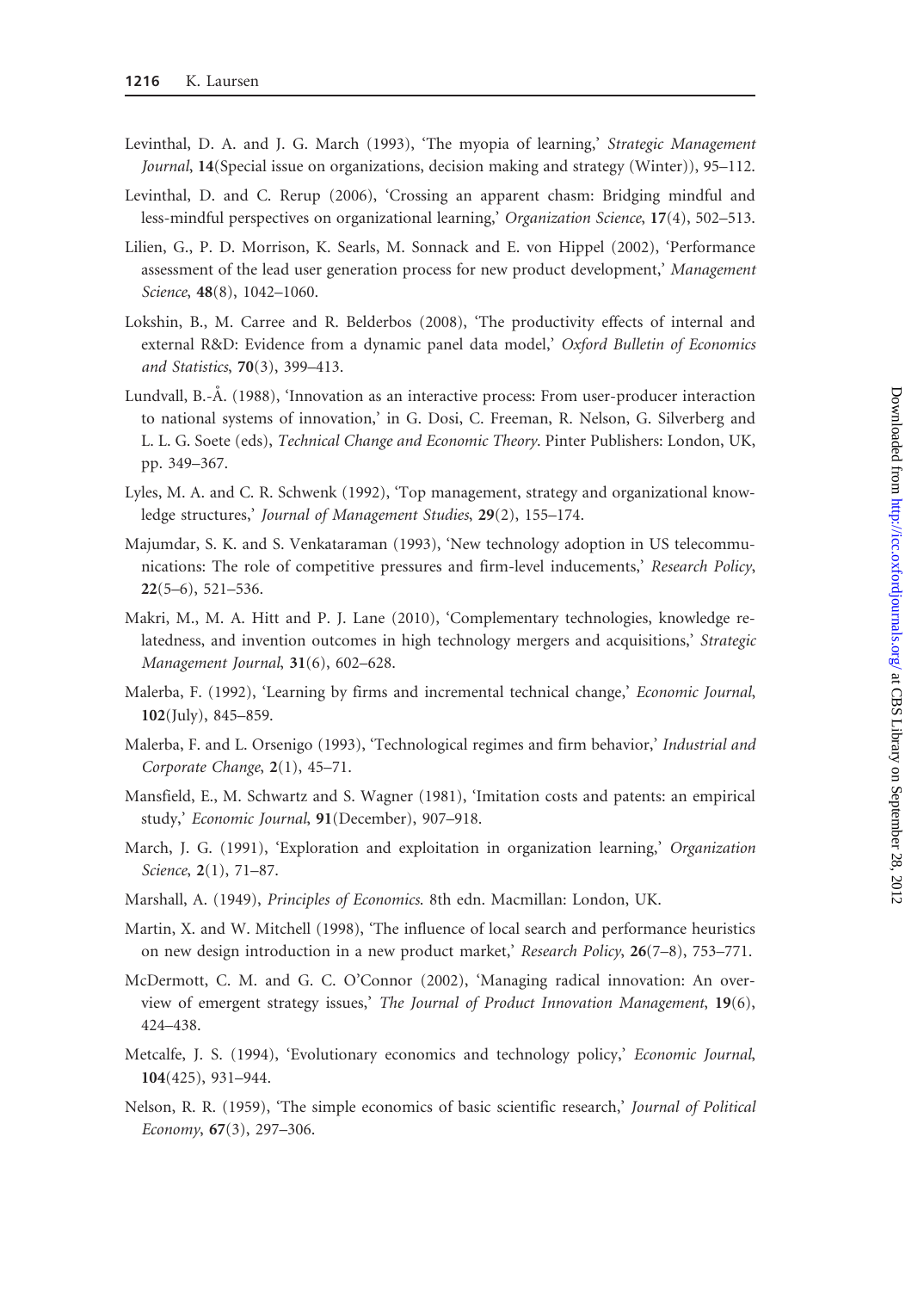- <span id="page-36-0"></span>Nelson, R. R. (1961), 'Uncertainty, learning, and the economics of parallel research and development efforts,' Review of Economics and Statistics, 43(4), 351–364.
- Nelson, R. R. (1982), 'The role of knowledge in R&D efficiency,' The Quarterly Journal of Economics, 97(3), 453–470.
- Nelson, R. R. (1991), 'Why do firms differ and how does it matter?' Strategic Management Journal, 12(Winter Special Issue), 61–74.
- Nelson, R. R. and S. Winter (1982), An Evolutionary Theory of Economic Change. Harvard University Press: Cambridge, MA.
- Nerkar, A. (2003), 'Old is gold? The value of temporal exploration in the creation of new knowledge,' Management Science, 49(2), 211–229.
- Nerkar, A. and P. Roberts (2004), 'Technological and product-market experience and the success of new product introductions in the pharmaceutical industry,' Strategic Management Journal, 25(8), 779–799.
- Nightingale, P. (1998), 'A cognitive model of innovation,' Research Policy, 27(7), 689–709.
- Nohria, N. and R. Gulati (1996), 'Is slack good or bad for innovation?' The Academy of Management Journal, 39(5), 1245–1264.
- O'Reilly, C. A. (1993), 'Executive team demography and organizational change,' in G. P. Huber and W. H. Glick (eds), Organizational Change and Redesign: Ideas and Insights for Improving Performance. Oxford University Press: New York, NY, pp. 147–175.
- Ocasio, W. (1997), 'Towards an attention-based view of the firm,' Strategic Management Journal, 18(Summer Special Issue), 187–206.
- Østergaard, C. R., B. Timmermans and K. Kristinsson (2011), 'Does a different view create something new?: The effect of employee diversity on innovation,' Research Policy, 40(3), 500–509.
- $Ozcan, S. (2005), 'Examining the slack innovation relationship: Longitudinal evidence from$ the US farm equipment industry (1966–2001),' paper presented at the DRUID Academy Winter 2005 PhD Conference: Industrial Evolution and Dynamics: Hotel Comwell Rebild Bakker, Aalborg, Denmark.
- Patel, P. and K. L. R. Pavitt (1997), 'The technological competencies of the world's largest firms: complex and path dependent, but not much variety,' Research Policy, 26(2), 141–156.
- Pavitt, K. L. R. (1988), 'International patterns of technological accumulation,' in N. Hood and J. E. Vahlne (eds), Strategies in Global Competetion. Croom Helm: London, UK.
- Pavitt, K. L. R. (1993), 'What do firms learn from basic research?,' in D. Foray and C. Freeman (eds), Technology and the Wealth of Nations: The Dynamics of Constructed Advantage. Pinter Publishers: London UK, pp. 29–40.
- Pavitt, K. L. R. (1998), 'Technologies, products and organization in the innovating firm: What Adam Smith tells us and Joseph Schumpeter doesnt,' Industrial and Corporate Change, 7(3), 433–452.
- Pavitt, K. L. R. (2005), 'Innovation processes,' in J. Fagerberg, D. C. Mowery and R. R. Nelson (eds), The Oxford Handbook of Innovation. Oxford University Press: Oxford, UK, pp. 86–114.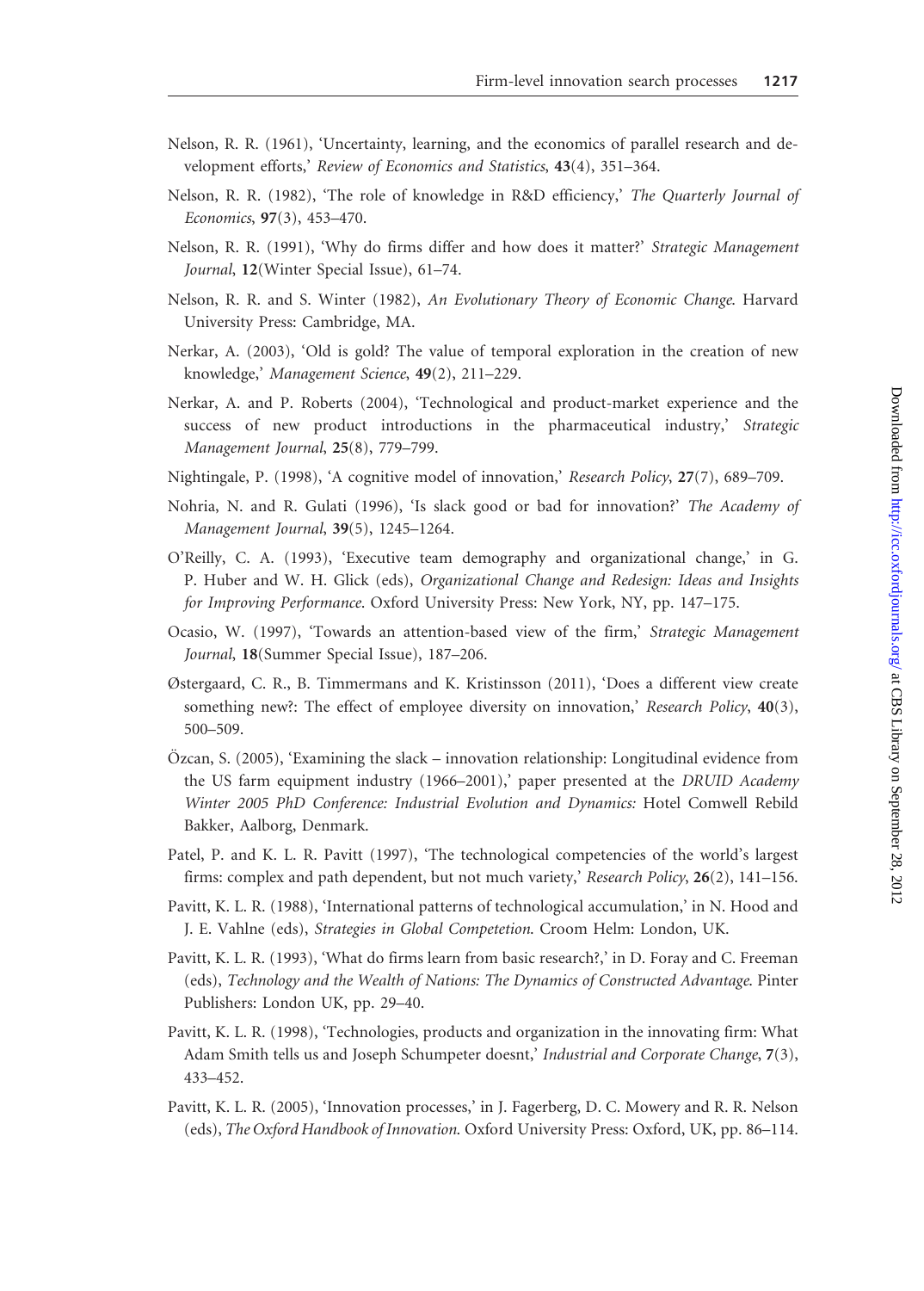- <span id="page-37-0"></span>Phelps, C. C. (2010), 'A longitudinal study of the influence of alliance network structure and composition on firm exploratory innovation,' Academy of Management Journal, 53(4), 890–913.
- Phene, A., K. Fladmoe–Lindquist and L. Marsh (2006), 'Breakthrough innovations in the U.S. biotechnology industry: The effects of technological space and geographic origin,' Strategic Management Journal, 27(4), 369–388.
- Polanyi, M. (1967), The Tacit Dimension. Anchor Books: New York, NY.
- Postrel, S. (2002), 'Islands of shared knowledge specialization and mutual understanding in problem-solving teams,' Organization Science, 13(3), 303–320.
- Powell, W. W., K. W. Koput and L. Smith-Doerr (1996), 'Interorganizational collaboration and the locus of innovation: Networks of learning in biotechnology,' Administrative Science Quarterly, 41, 116–145.
- Priem, R. (1990), 'Top management group factors, consensus, and firm performance,' Strategic Management Journal, 11(6), 469–479.
- Raisch, S. and J. Birkinshaw (2008), 'Organizational ambidexterity: Antecedents, outcomes, and moderators,' Journal of Management, 34(3), 375–409.
- Reichstein, T. and A. Salter (2006), 'Investigating the sources of process innovation among UK manufacturing firms,' Industrial and Corporate Change, 15(4), 653–682.
- Rosenberg (1969), 'The direction of technological change: Inducement mechanisms and focusing devices,' Economic Development and Cultural Change, 18, 1–24.
- Rosenkopf, L. and P. Almeida (2003), 'Overcoming local search through alliances and mobility,' Management Science, 49(6), 751–766.
- Rosenkopf, L. and A. Nerkar (2001), 'Beyond local research: Boundary-spanning, exploration, and impact in the optical disk industry,' Strategic Management Journal, 22(4), 287-306.
- Rothaermel, F. and M. Alexandre (2009), 'Ambidexterity in technology sourcing: The moderating role of absorptive capacity,' Organization Science, 20(4), 759-780.
- Rothwell, R. (1994), 'Towards the fifth-generation innovation process,' International Marketing Review, 11(1), 7–31.
- Rothwell, R., C. Freeman, P. Jervis, A. Robertson and J. Townsend (1974), 'SAPPHO updated-project SAPPHO Phase 2,' Research Policy, 3(3), 258–291.
- Ruttan, V. W. (2008), General Purpose Technology, Revolutionary Technology, and Technological Maturity, P08-3, University of Minnesota.
- Sahal, D. (1985), 'Technological guideposts and innovation avenues,' Research Policy, 14(2), 61–82.
- Schumpeter, J. A. (1912/1934), The Theory of Economic Development: An Inquiry into Profits, Capital, Credit, Interest and the Business Cycle. Oxford University Press: London, UK.
- Sidhu, J. S., H. R. Commandeur and H. W. Volberda (2007), 'The multifaceted nature of exploration and exploitation: Value of supply, demand, and spatial search for innovation,' Organization Science, 18(1), 20–38.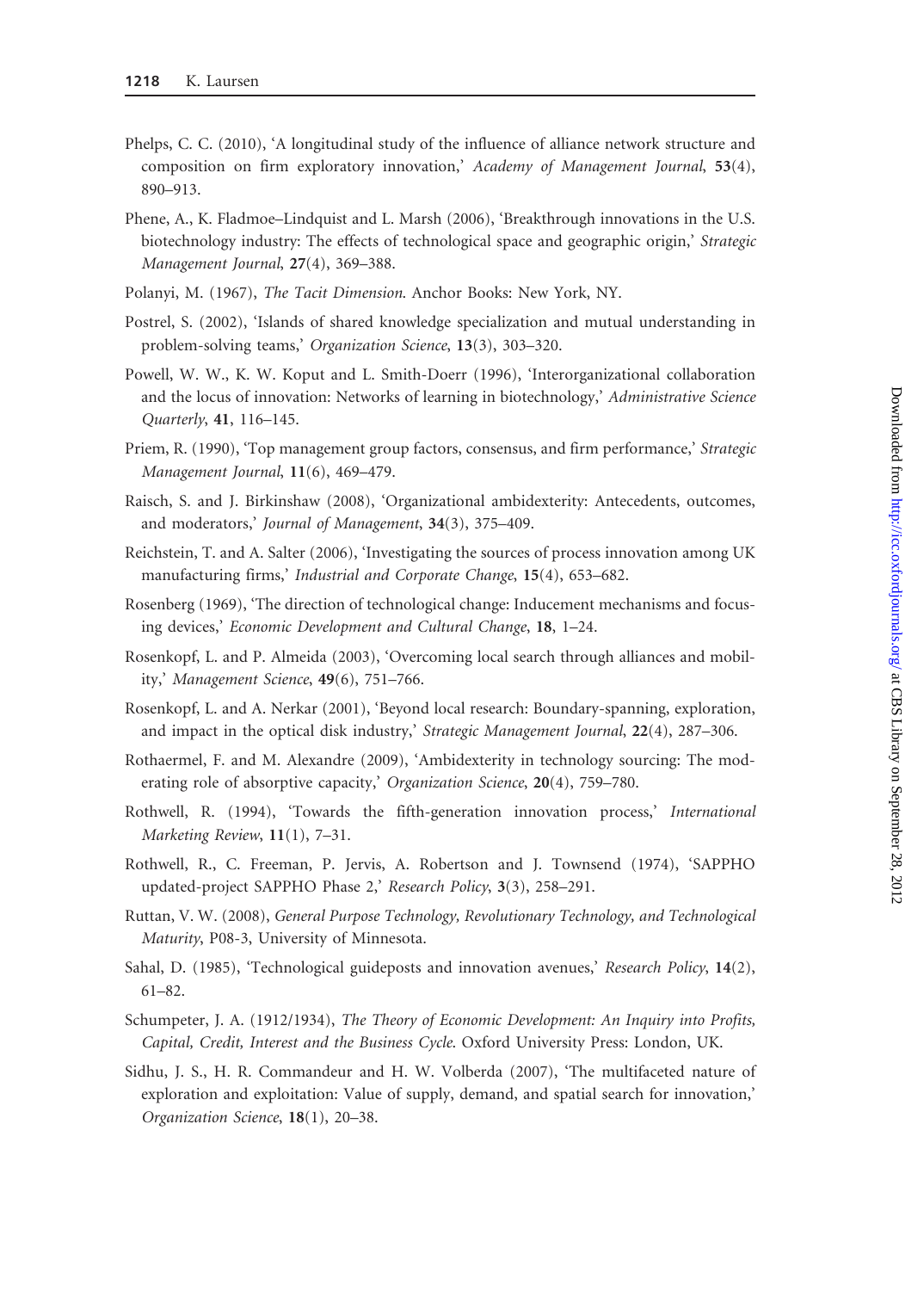- <span id="page-38-0"></span>Simon, H. A. (1947), Administrative Behavior: A Study of Decision-Making Process in Administrative Organization. Macmillan: Chicago, IL.
- Simon, H. A. (1982), Models of Bounded Rationality. MIT Press: Cambridge, MA, and London, UK.
- Smith, K. (2005), 'Measuring innovation,' in J. Fagerberg, D. C. Mowery and R. R. Nelson (eds), The Oxford Handbook of Innovation. Oxford University Press: Oxford, UK, pp. 148–179.
- Stuart, T. and J. Podolny (1996), 'Local search and the evolution of technological capabilities,' Strategic Management Journal, 17(Special Issue: evolutionary perspectives on strategy (Summer)), 21–38.
- Sutton, R. I. and A. Hargadon (1997), 'Brainstorming groups in context: Effectiveness in a product design firm,' Administrative Science Quarterly, 41(4), 685–718.
- Teece, D. (1988), 'Technological change and the nature of the firm,' in G. Dosi, C. Freeman, R. Nelson, G. Silverberg and L. Soete (eds), Technical Change and Economic Theory. Pinter Publishers: London, UK, pp. 256–281.
- Tether, B. and A. Tajar (2008), 'Beyond industry-university links: Sourcing knowledge for innovation from consultants, private research organisations and the public science-base,' Research Policy, 37(6/7), 1079–1095.
- Thompson, J. D. (1967), Organizations in Action. McGraw-Hill: New York, NY.
- Tripsas, M. and G. Gavetti (2000), 'Capabilities, cognition, and inertia: Evidence from digital imaging,' Strategic Management Journal, 21(10/11), 1147–1161.
- Tushman, M. L. and P. Anderson (1986), 'Technological discontinuities and organizational environments,' Administrative Science Quarterly, 31(3), 439–65.
- Tushman, M. L. and I. A. O'Reilly (1996), 'Ambidextrous organizations: Managing evolutionary and revolutionary change,' California Management Review, 38(4), 8–29.
- Tushman, M., W. K. Smith, R. C. Wood, G. Westerman and C. O'Reilly (2010), 'Organizational designs and innovation streams,' Industrial and Corporate Change, 19(5), 1331–1366.
- Urban, G. L. and E. von Hippel (1988), 'Lead user analysis for development of new industrial products,' Management Science, 34(5), 569-582.
- Utterback, J. M. (1994), Mastering the Dynamics of Innovation. Harvard Business School Press: Boston, MA.
- Vega-Jurado, J., A. Gutiérrez-Gracia and I. Fernández-de-Lucio (2009), 'Does external knowledge sourcing matter for innovation?: Evidence from the Spanish manufacturing industry,' Industrial and Corporate Change, 18(4), 637–670.
- Vincenti, W. G. (1990), What Engineers Know and How They Know It: Analytical Studies From Aeronautical History. Johns Hopkins University Press: Baltimore, MD.
- von Hippel, E. (1976), 'Dominant role of users in scientific instrument innovation process,' Research Policy, 5(3), 212–239.